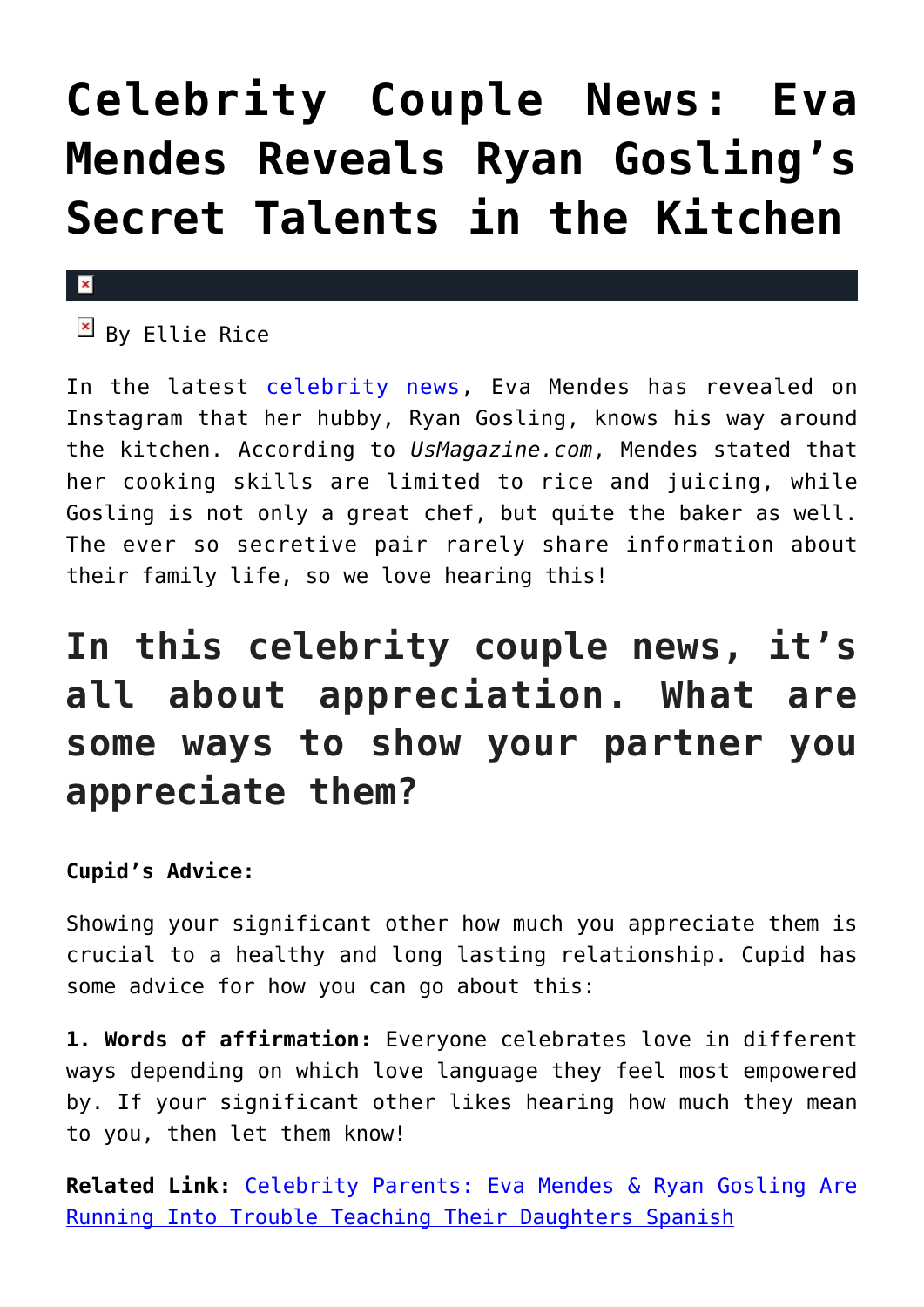**2. Give a little:** Pick up something special you know your boyfriend or girlfriend has been wanting, or even better, an item *you* think they would love! They will feel cherished and valued.

**Related Link:** [Celebrity Baby News: Find Out How Falling in](http://cupidspulse.com/129934/celebrity-baby-news-how-falling-in-love-ryan-gosling-changed-eva-mendes-motherhood/) [Love with Ryan Gosling Changed Eva Mendes' Mind About](http://cupidspulse.com/129934/celebrity-baby-news-how-falling-in-love-ryan-gosling-changed-eva-mendes-motherhood/) [Motherhood](http://cupidspulse.com/129934/celebrity-baby-news-how-falling-in-love-ryan-gosling-changed-eva-mendes-motherhood/)

**3. Surprise them:** Show you partner you care by proving how much you listen to what they say. Has there been something your significant other has been dying to experience? Surprise them with it! Build memories and show your appreciation all at once.

**What are some ways you show your significant other you appreciate them? Start a conversation in the comments below!** 

## **[Celebrity Parents: Eva Mendes](https://cupidspulse.com/130281/celebrity-parents-eva-mendes-ryan-gosling-trouble-teaching-daughters-spanish/) [& Ryan Gosling Are Running](https://cupidspulse.com/130281/celebrity-parents-eva-mendes-ryan-gosling-trouble-teaching-daughters-spanish/) [Into Trouble Teaching Their](https://cupidspulse.com/130281/celebrity-parents-eva-mendes-ryan-gosling-trouble-teaching-daughters-spanish/) [Daughters Spanish](https://cupidspulse.com/130281/celebrity-parents-eva-mendes-ryan-gosling-trouble-teaching-daughters-spanish/)**

 $\mathbf x$ 

 $\overline{B}$  By Bonnie Griffin

In the latest [celebrity baby news](http://cupidspulse.com/celebrity-relationships/celebrity-babies/), celebrity parents Eva Mendes and [Ryan Gosling](http://cupidspulse.com/89547/ryan-gosling/) are discovering that children learn the language they hear the most. According to *EOnline.com,* Mendes, who is Cuban, wants her children to learn Spanish, but the actress is finding that what the children are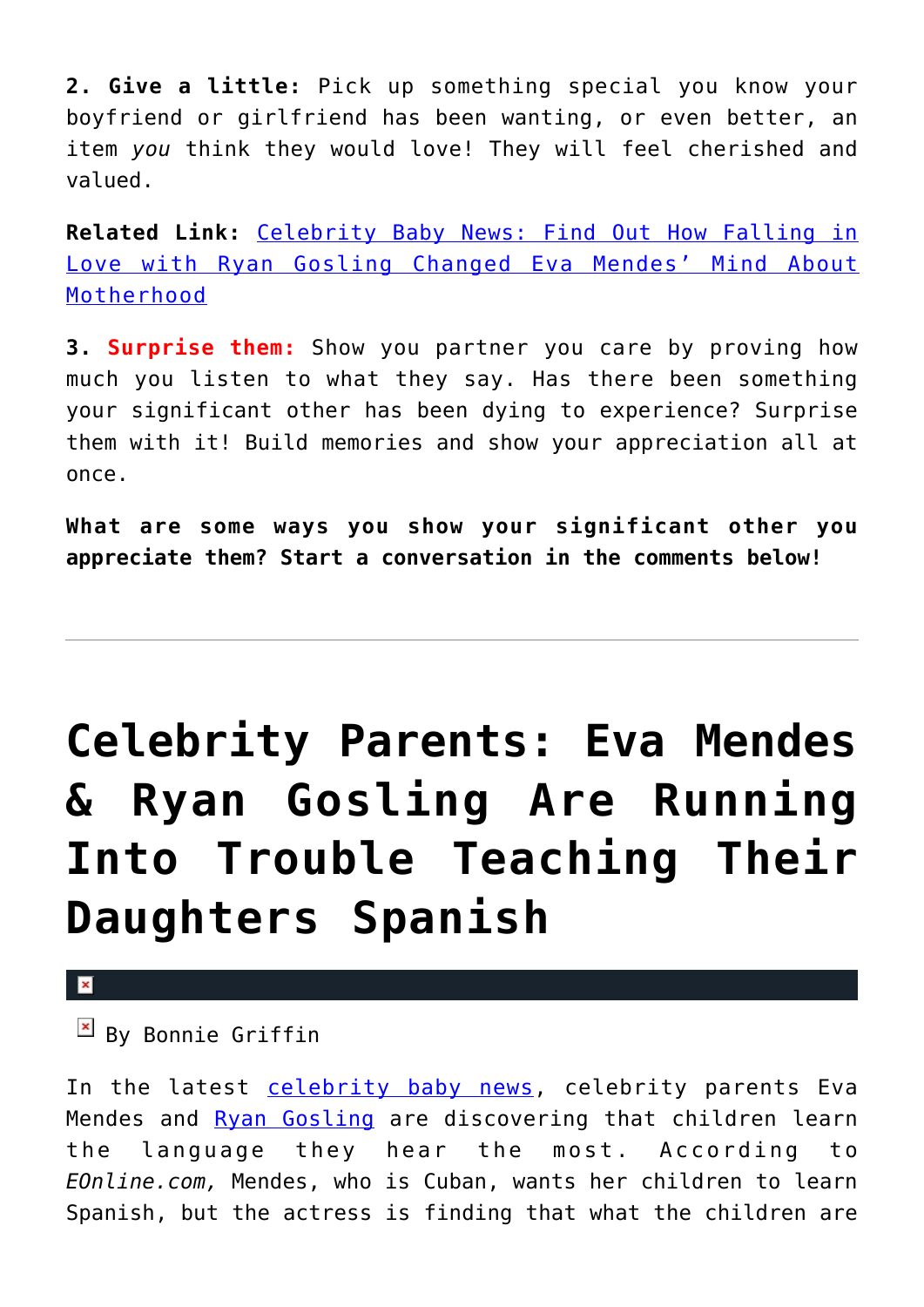actually learning is Spanglish. Mendez told *The Talk* that she speaks "Spanglish, and that's what they're picking up. So it's adorable, but it's technically not a language." Even celebrity children say the darndest things.

### **Even celebrity parents have issues with various parenting efforts! What are three tips for teaching your child a foreign language?**

**Cupid's Advice:**

Teaching children a foreign language can be difficult, but if you start when they are young and remain consistent, you can teach them to be bilingual. Cupid has some advice:

**1. Start teaching them while they are young:** Young children have minds that absorb knowledge like a sponge. If you teach your child both languages from the beginning, they will learn quickly. When children are first learning to really speak, typically at ages 2 to 3, they can learn words quickly, even in two languages.

**Related Link:** [Parenting Advice: How to Manage Being a Working](http://cupidspulse.com/126845/parenting-advice-working-parents-dr-jane-greer/#DQT6XOkkD89prjbI.99) [Parent](http://cupidspulse.com/126845/parenting-advice-working-parents-dr-jane-greer/#DQT6XOkkD89prjbI.99)

**2. Teach them one word at a time:** While formal lessons are an option, they are not a necessity to teach your child a foreign language. Use pictures and objects to teach them one word at a time, teaching them that the object or picture can be called two different things — one in each language they are learning.

**Related Link:** [Celebrity Parents: Inside Kate Hudson's Co-](http://cupidspulse.com/129889/celebrity-parents-kate-hudson-co-parenting-matt-bellamy-chris-robinson/#IGGOU0yLrf1UlLl4.99)[Parenting with Exes Matt Bellamy & Chris Robinson](http://cupidspulse.com/129889/celebrity-parents-kate-hudson-co-parenting-matt-bellamy-chris-robinson/#IGGOU0yLrf1UlLl4.99)

**3. Communicate with them in the second language:** Choose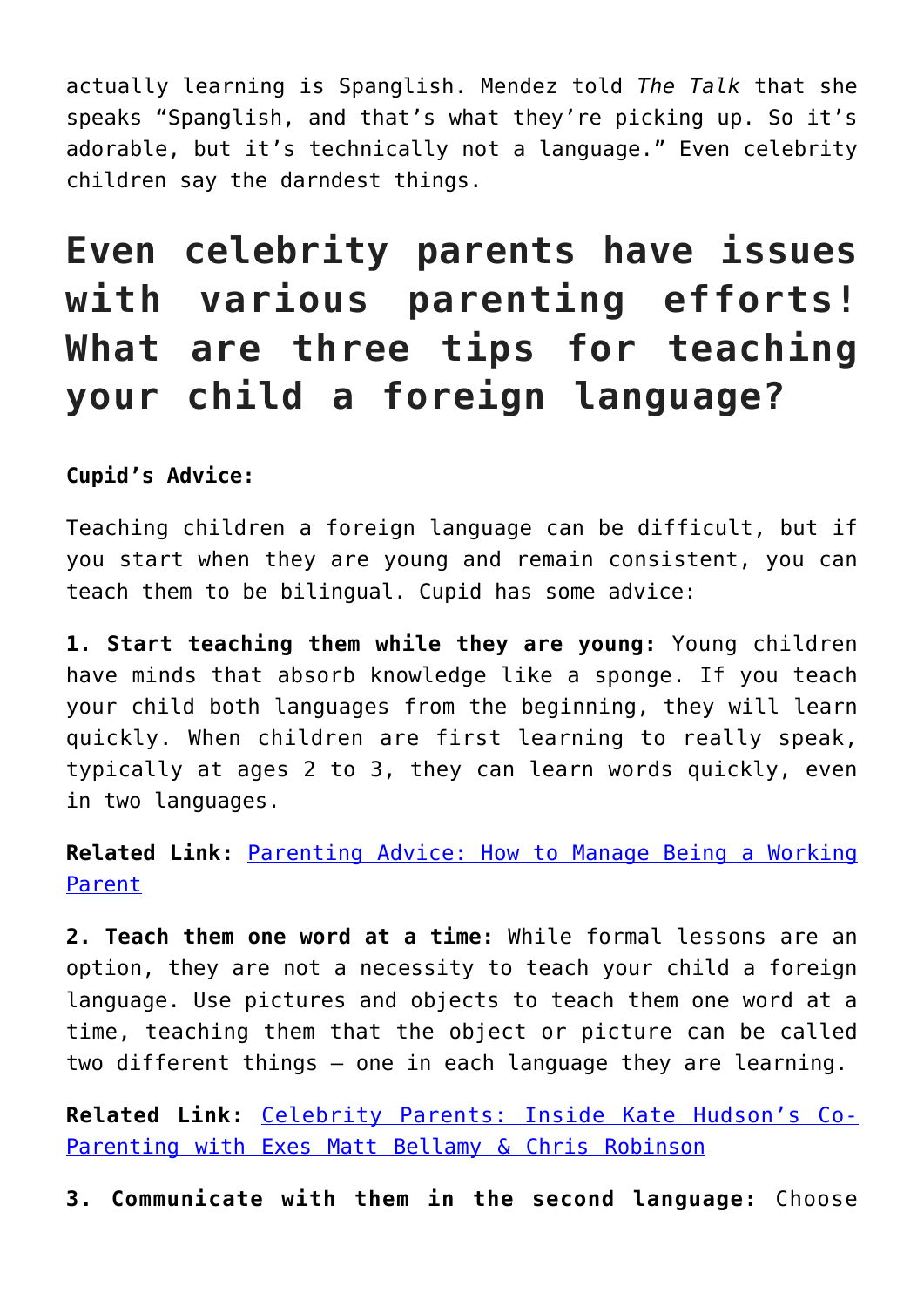specific times throughout the day where you communicate using the second language. Another option for this method is to have one parent communicate in English while the other communicates with their child in the foreign language they are learning. Consistency is key when your child is learning another language.

**What are some methods you may have used to teach your child a foreign language? Share your thoughts below.**

## **[Celebrity Baby News: Find Out](https://cupidspulse.com/129934/celebrity-baby-news-how-falling-in-love-ryan-gosling-changed-eva-mendes-motherhood/) [How Falling in Love with Ryan](https://cupidspulse.com/129934/celebrity-baby-news-how-falling-in-love-ryan-gosling-changed-eva-mendes-motherhood/) [Gosling Changed Eva Mendes'](https://cupidspulse.com/129934/celebrity-baby-news-how-falling-in-love-ryan-gosling-changed-eva-mendes-motherhood/) [Mind About Motherhood](https://cupidspulse.com/129934/celebrity-baby-news-how-falling-in-love-ryan-gosling-changed-eva-mendes-motherhood/)**

#### $\mathbf{R}$

By Megan McIntosh

Not everyone thinks that motherhood is for them, and sometimes it isn't. But, a lot of times it just takes the right partner. [Celebrity couple](http://cupidspulse.com/tag/celebrity-couples/) Ryan Gosling and Eva Mendes are examples of this. According to *EOnline.com*, Mendes never really considered being a mom until she fell in love with [Ryan Gosling](http://cupidspulse.com/89547/ryan-gosling/) saying, "Then it made sense for me to have…not kids, but his kids. It was very specific to him." She says that a partnership and motherhood has shifted her focus from ambition in the workplace to ambition in the home. Instead of working hard on a movie set, Mendes says working at home with her children is "challenging her in so many ways." It's definitely enough to keep her occupied.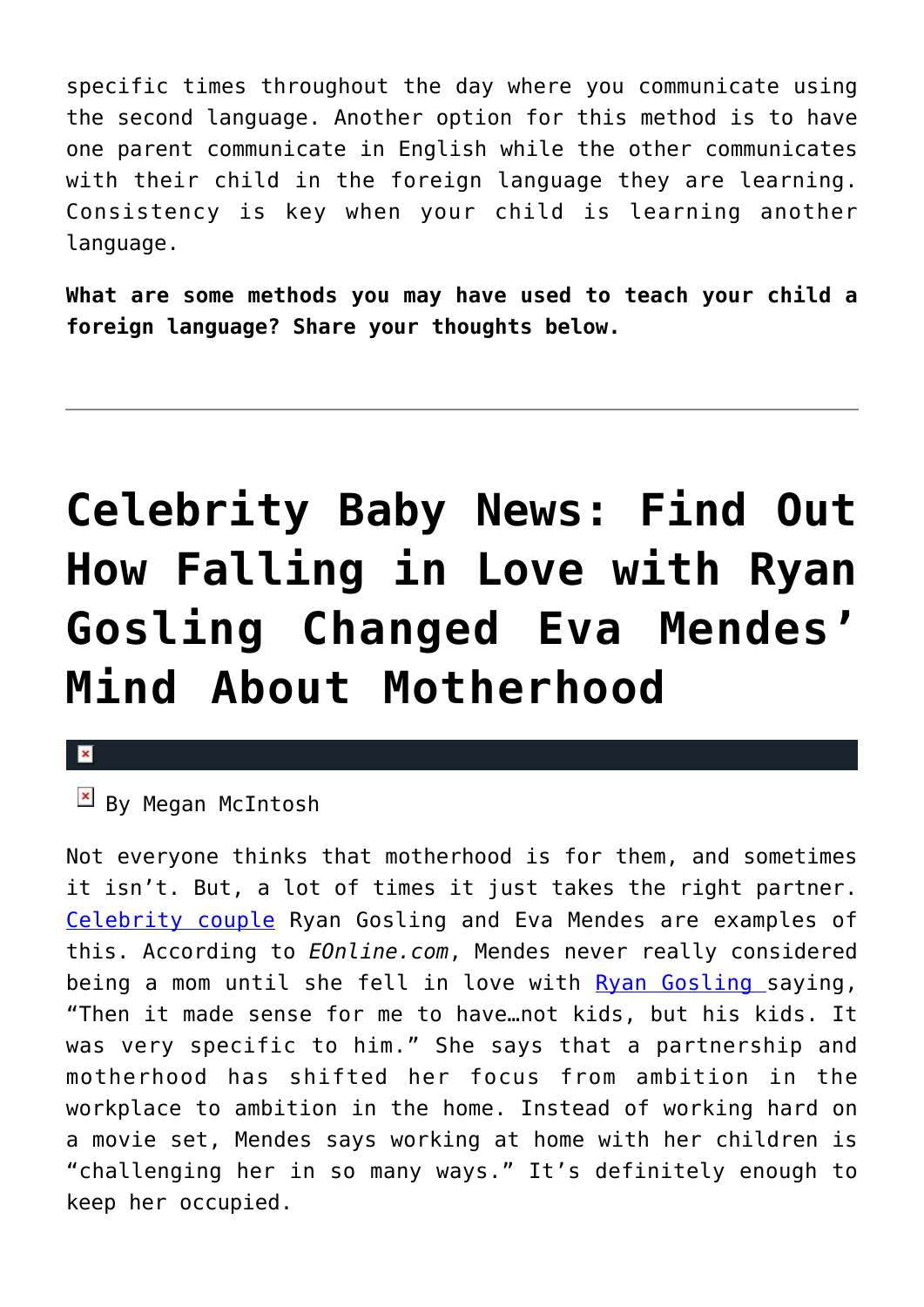### **In celebrity baby news, Eva Mendes changed her mind about motherhood because of her partner, Ryan Gosling. What are some signs your partner will be a good parent?**

### **Cupid's Advice:**

It can be difficult to know if you or your partner are ready to have a child together. But there are always signs to look out for that indicate whether your partner will be a good parent:

**1. Patience:** If your partner is patient when it comes to relationship squabbles, it's a good indicator that they'll be a patient parent. Watch how they interact when it comes to tiny annoyances. Kids know how to push all your buttons.

**Related Link:** [Parenting Advice: 5 Steps to More Effective](http://cupidspulse.com/129005/parenting-advice-steps-more-effective-parenting/) [Parenting](http://cupidspulse.com/129005/parenting-advice-steps-more-effective-parenting/)

**2. Flexibility:** Is your partner willing to accept other people's suggestions? If your partner is willing to be wrong or to compromise, this is a good sign they're flexible enough to be a parent with you. You won't always agree on parenting methods, so flexibility is key.

**Related Link:** [Parenting Tips: How To Set a Good Example For](http://cupidspulse.com/117889/parenting-tips-set-good-example-for-child/) [Your Child](http://cupidspulse.com/117889/parenting-tips-set-good-example-for-child/)

**3. Emotions:** Your partner doesn't have to be super emotional to be a good parent, but it is a good idea to look for signs of affection. If your partner readily shows affection, this is a good sign they're ready to be a parent in the future. At the same time, they shouldn't be quick to anger.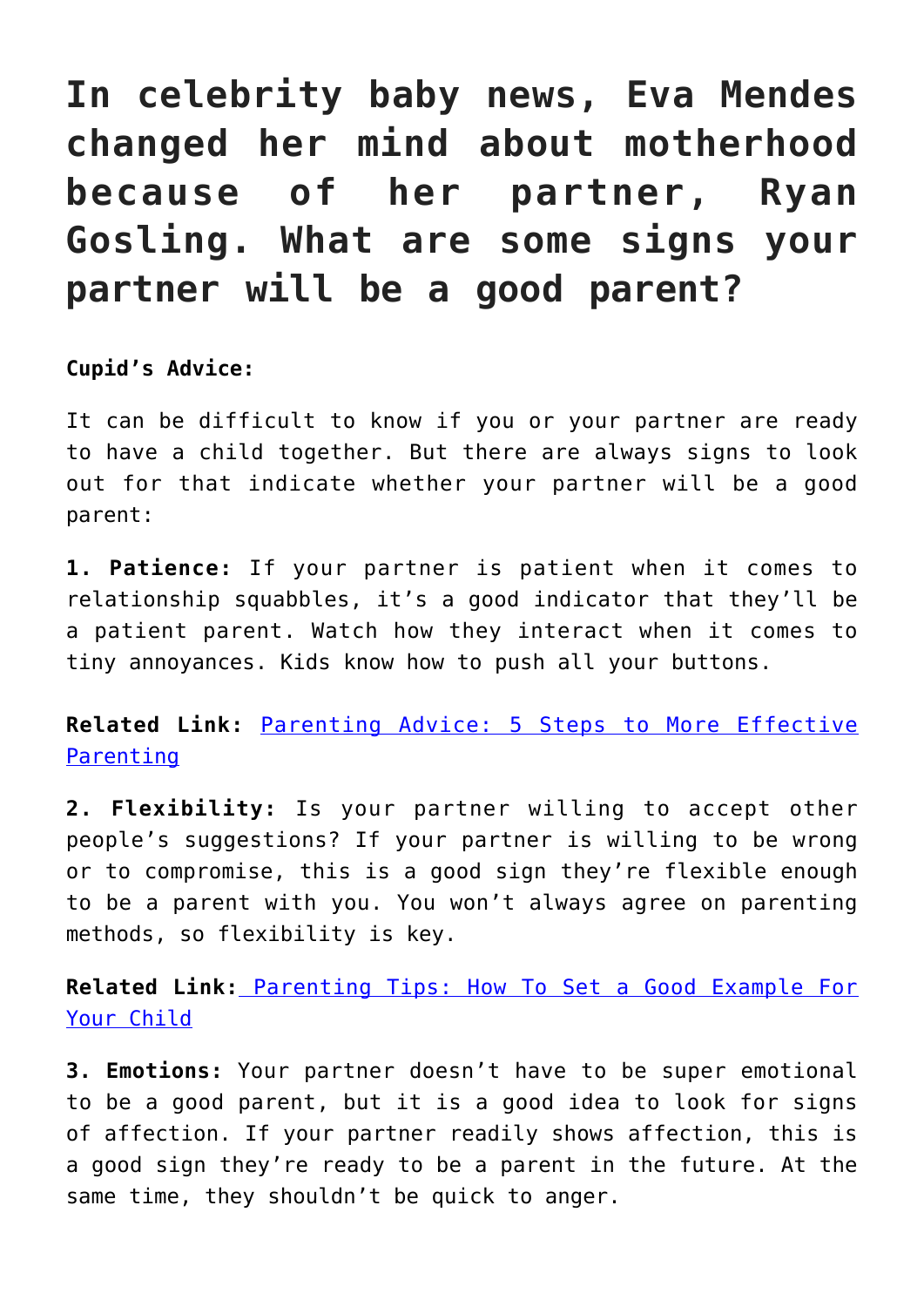**What are some signs you look for to parent with you in the future? Share below!**

## **[Celebrity Couple News: Ryan](https://cupidspulse.com/127246/celebrity-couple-news-ryan-gosling-is-infatuated-with-wife-eva-mendes/) [Gosling Is 'Completely](https://cupidspulse.com/127246/celebrity-couple-news-ryan-gosling-is-infatuated-with-wife-eva-mendes/) [Infatuated' With Wife Eva](https://cupidspulse.com/127246/celebrity-couple-news-ryan-gosling-is-infatuated-with-wife-eva-mendes/) [Mendes](https://cupidspulse.com/127246/celebrity-couple-news-ryan-gosling-is-infatuated-with-wife-eva-mendes/)**

 $\mathbf{R}$ 

 $By$  Ivana Jarmon

In [celebrity news,](http://cupidspulse.com/) [Ryan Gosling](http://cupidspulse.com/89547/ryan-gosling/) is completely head over heels in love with Eva Mendes. The [celebrity couple](http://cupidspulse.com/celebrity-news/celebrity-dating/) has kept their relationship private. A source revealed to *UsMagazine.com*, "They're extremely private, you're not going to see them out on the town or hanging with other celebrities very often. Ryan wants to keep his private life out of the public's reach." Gosling and Mendes are parents to daughter Esmeralda, 4, and Amada, 2. The couple are completely devoted to one another. A second source added, "Ryan is completely infatuated with Eva. His main goal is to make her happy."

**In celebrity couple news, Ryan Gosling and Eva Mendes are certainly keeping the spark alive.**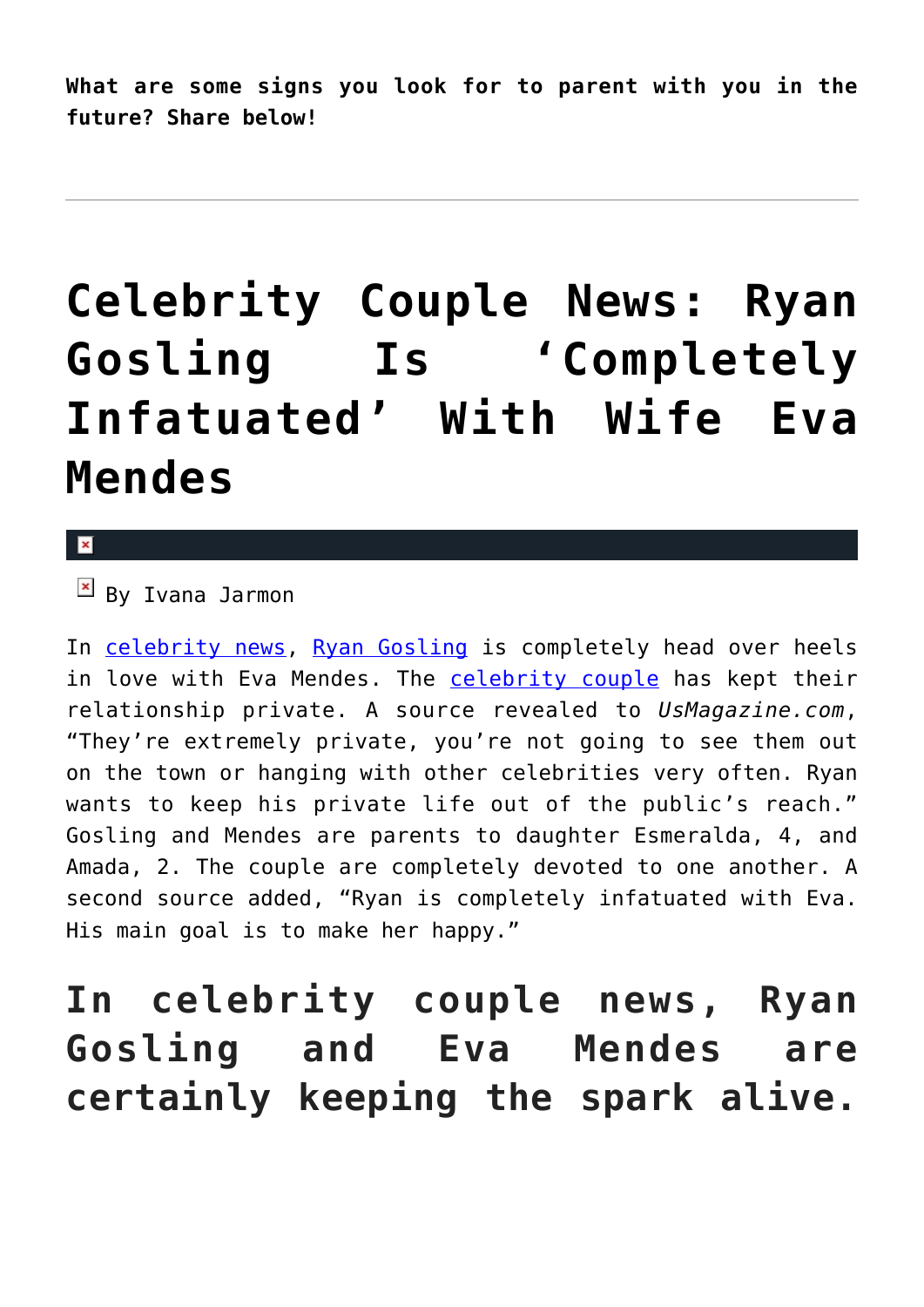### **What are some ways to keep the romance alive in your marriage?**

### **Cupid's Advice:**

Life has a way at chipping away at a relationship. Cupid has some ways to keep the romance alive in your marriage.

**1. Make date night a priority:** Dating is what made you fall in love in the first place. So, it would make sense to keep at it to stay in love. But as we know life gets in the way. So, remember date night does have to elaborate or over the top, it could be something simple as a picnic. Just set aside time for each other each week for just the two of you to reconnect.

**Related Link:** [Celebrity Wedding: Priyanka Chopra Celebrates](http://cupidspulse.com/127204/celebrity-wedding-priyanka-chopra-celebrates-bridal-shower-ahead-wedding-nick-jonas/) [Bridal Shower Ahead of Wedding with Nick Jonas](http://cupidspulse.com/127204/celebrity-wedding-priyanka-chopra-celebrates-bridal-shower-ahead-wedding-nick-jonas/)

**2. Don't give up:** A relationship is a roller coaster, full of ups and downs. Romance in marriage is about choosing each other again and again. It's also about learning, growing and forgiving. It's about falling in love with each other over and over again no matter how hard it gets. Love only weakens when we stop giving it our all. So never stop.

**Related Link:** [Celebrity Couple News: Find Out Why Kylie Jenner](http://cupidspulse.com/127229/celebrity-couple-news-why-kylie-jenner-travis-scott-ready-marriage/) [& Travis Scott Might Be Ready for Marriage](http://cupidspulse.com/127229/celebrity-couple-news-why-kylie-jenner-travis-scott-ready-marriage/)

**3. Never lose the PDA:** At the beginning of a relationship, you probably couldn't keep your hands off each other. Constantly holding hands, sneaking in an extra kiss or two, cuddling. Ask yourself how affectionate are you now? After a long period of time and kids' things can get a little trickery when it comes to the PDA. It's important to maintain that closeness that PDA provides. Physical touch should happen on a daily whether it's a peck on the cheek, holding hands or a slight pat on the butt. By maintaining the PDA you will be able to keep the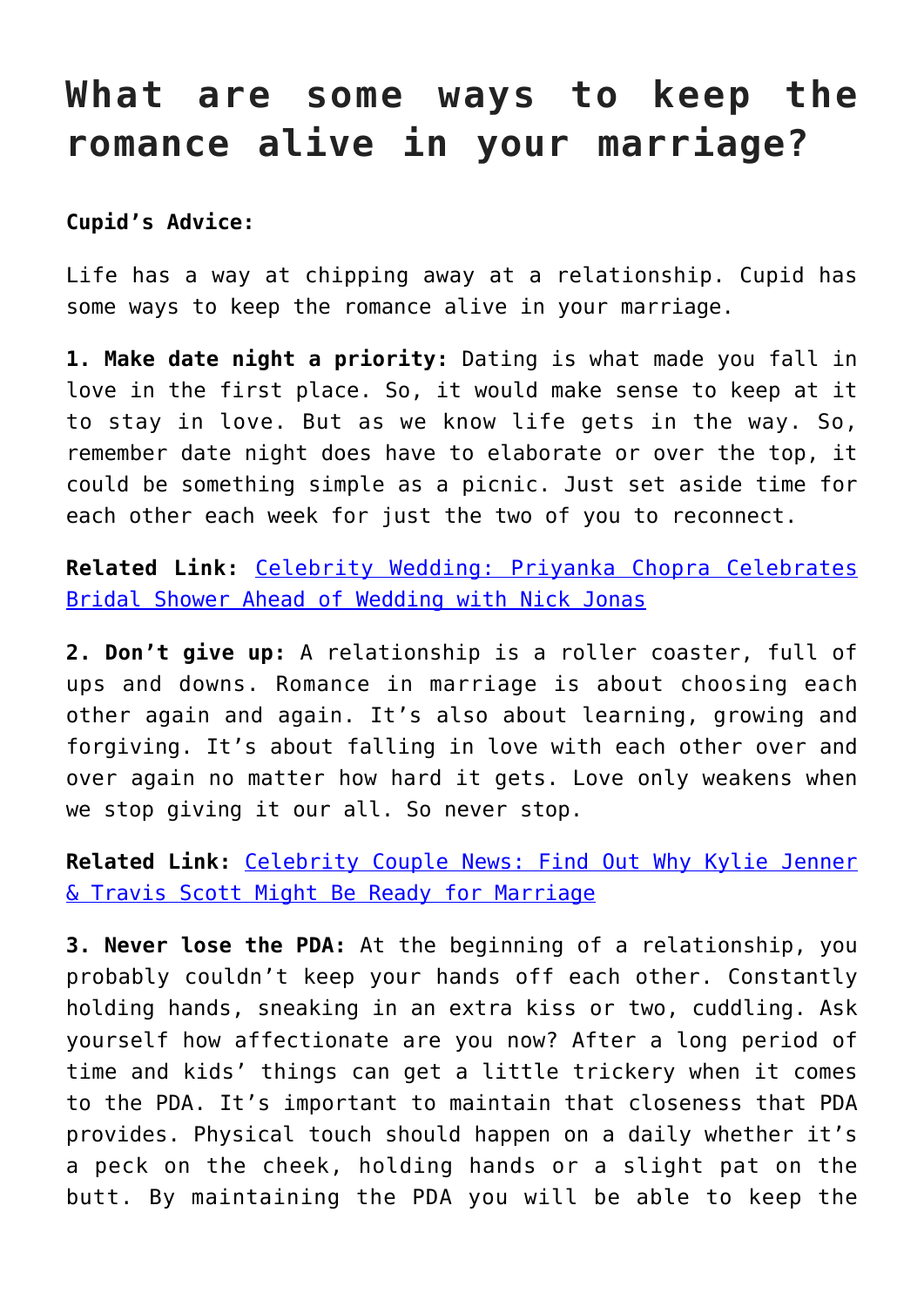**What are some ways to keep the romance alive in your marriage? Share your thoughts below.**

## **[Parenting Advice: How to](https://cupidspulse.com/126845/parenting-advice-working-parents-dr-jane-greer/) [Manage Being a Working Parent](https://cupidspulse.com/126845/parenting-advice-working-parents-dr-jane-greer/)**

### $\mathbf{x}$

 $\overline{B}$  By Dr. Jane Greer

The push and pull between holding down a job and taking care of a home is an ongoing struggle. It can be hard to balance taking care of the kids, pursuing a career, and getting all of the daily housework and chores done. If a mom is going back to work after taking time off to start a family, it can be even harder to transition into the workforce again. Eva Mendes has opened up about her struggles as a working mother of two. She talked about how difficult some of the simple things can become when you are juggling so much, even just getting dressed.

### **So what, if anything, is the answer to managing the tug of war and the potential chaos that comes with working and being a parent?**

There are two things going on when a mom decides to go back to work after spending time at home with children. The first is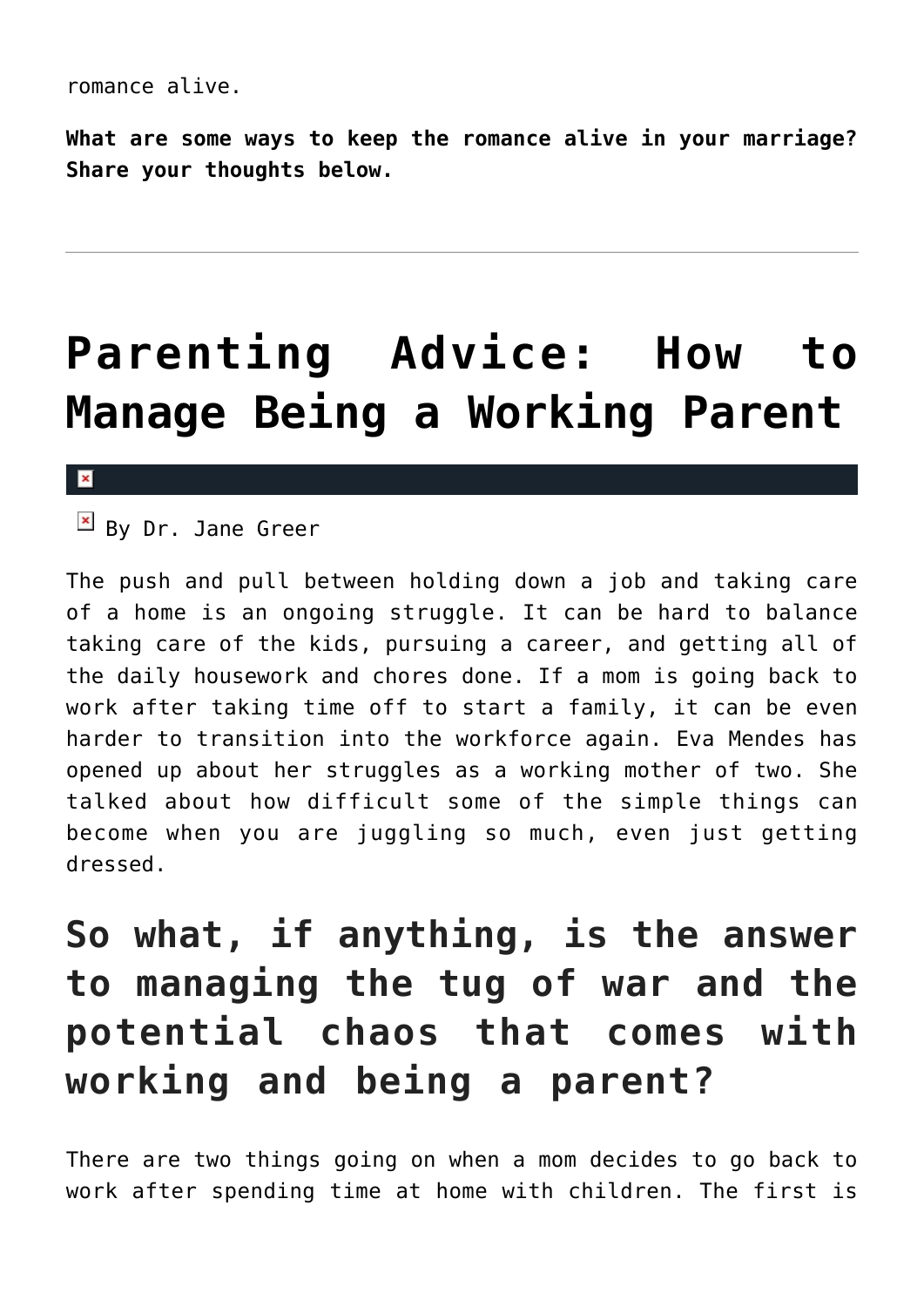something Eva touched on, getting the logistics into place. The second, and this one can often be even more difficult to deal with, is the guilt and longing that can go along with the decision to return to a job, and the transition of actually doing it. Not only might you want to be with your kids, but you also might feel you are not doing the right thing by leaving them with a nanny or at daycare. The hope is that you will be able to find a middle ground so you are not consumed by these feelings, and you are able to enjoy your work and be present there.

#### **Related Link:** [Relationship Advice: Get the Birthday Gift Right](http://cupidspulse.com/126713/relationship-advice-get-birthday-gift-right/)

There is no one answer for all women, each one has to find her own way and her own balance. Here are a few things to keep in mind, though, as you navigate your way. The first is that while you may not be able to spend all day with your child anymore the way you are used to doing, know that research has shown that what is most important is the quality of the time you spend together, not the quantity. In other words, it is better to have one or two meaningful hours together a day, which you may be able to find before or after work, when you are completely focused on what your child needs, than it is to have all day every day when you are frazzled, possibly unfulfilled, and not paying full attention to your son or daughter. People often falsely equate the idea that being the "good enough mother " means being with your child all the time. However, the term, used by Winnicott and other developmental theorists, in fact means setting aside your needs in order to be available and responsive to those of your kids, and in this way you are completely attuned to them, which ensures promoting their emotional well-being. This can be achieved in many different ways, and, in reality, it is how you spend the time you do have together, no matter how much it is in a given day, that really counts. With this knowledge, you may be able to set a few realistic goals which will help ease the transition back to work. For example, you might be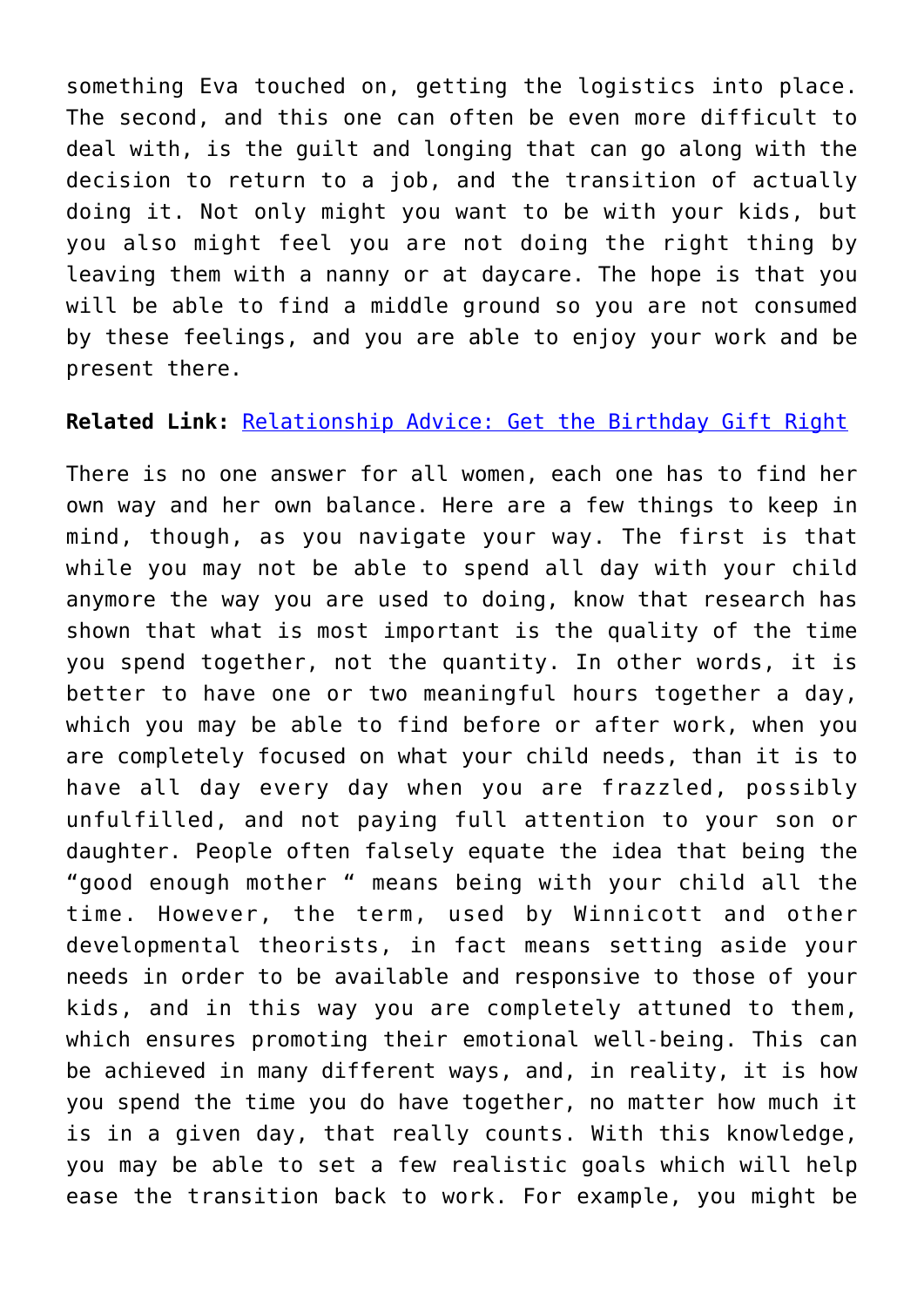able to carve out a chunk of time in the day or night when you can really tune in to your child, whether it be reading together, singing, or even having fun choosing an outfit for the next day.

**Related Link:** [Relationship Advice: How to Cope with a Loved](http://cupidspulse.com/126648/relationship-advice-cope-addicted-loved-one-dr-jane-greer/) [One Who Is an Addict](http://cupidspulse.com/126648/relationship-advice-cope-addicted-loved-one-dr-jane-greer/)

Some women, though, become so consumed with being a stay-athome mom that it can really color the enjoyment of the job. Of course, sometimes there is a hard and fast financial element to deciding to go back, and if that is the case know you are doing exactly what your family needs, and keep in mind that the research is on your side. If you are more flexible, though, and it won't interfere with your sense of self, see if you can delay the return to work so you can continue to be physically and emotionally present for your children for a while longer. Some people choose to never go back to work. Making that choice really comes down to determining how crucial the work is to your well-being. If you know you will regret it and resent not being at work more, explore the possibility of finding a compromise, and try to come up with a plan where you are not away from home all day, maybe you can work part time or a few days a week.

It sounds like Eva is finding her way with that and doing what every mom has to do – confronting that fork in the road and looking at what will be the most meaningful and viable way to move forward for her and her children. Ultimately, that is all you can ask of yourself.

*Please tune in to the Doctor on Call radio hour on [HealthyLife.net](http://www.healthylife.net/) every Tuesday at 2 PM EST, 11 AM PST. First and third Tuesdays are Shrink Wrap on Call, second Tuesdays are HuffPost on Call, and the last Tuesday of the month is Let's Talk Sex! Email your questions dealing with relationships, intimacy, family, and friendships to Dr. Greer at [askdrjane@drjanegreer.com](mailto:askdrjane@drjanegreer.com). Connect with Dr. Jane Greer on*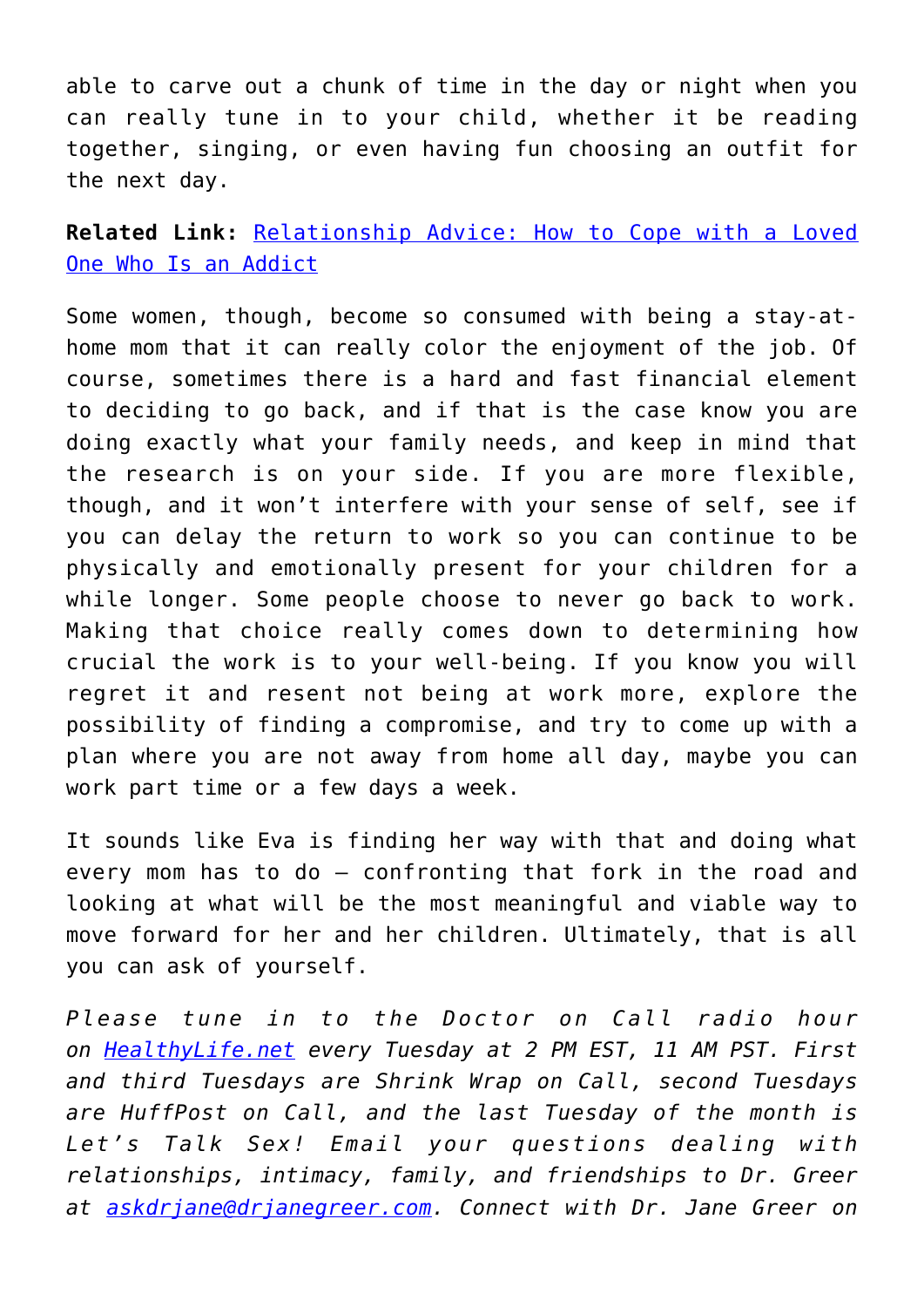*Facebook, at [www.facebook.com/DrJaneGreer,](http://www.facebook.com/DrJaneGreer) and be sure to follow [@DrJaneGreer on Twitter f](https://twitter.com/#!/DrJaneGreer)or her latest insights on love, relationships, sex, and intimacy. For more on Dr. Greer, visit [http://www.drjanegreer.com.](http://www.drjanegreer.com/)*

### **[Fitness Secrets: 5 Simple](https://cupidspulse.com/123031/fitness-secrets-simple-tips-stay-healthy/) [Tips to Stay Healthy](https://cupidspulse.com/123031/fitness-secrets-simple-tips-stay-healthy/)**

### $\mathbb{F}$  By [Jessica Gomez](http://cupidspulse.com/122405/jessica-gomez/)

Being healthy is important; we all know that. However, keeping yourself healthy seems to never be an easy task. We are constantly surrounded by temptation and lack of motivation, and so some of us urgently need some fitness advice. The trick is to find easy ways to stay healthy without the struggle isn't that the dream? There are simple healthy habits that even fit celebrities take on.

**When it comes to staying or becoming healthy, there are things you can do that are simpler than others, and here they are. Brace yourself because some of these fitness secrets are super enjoyable:**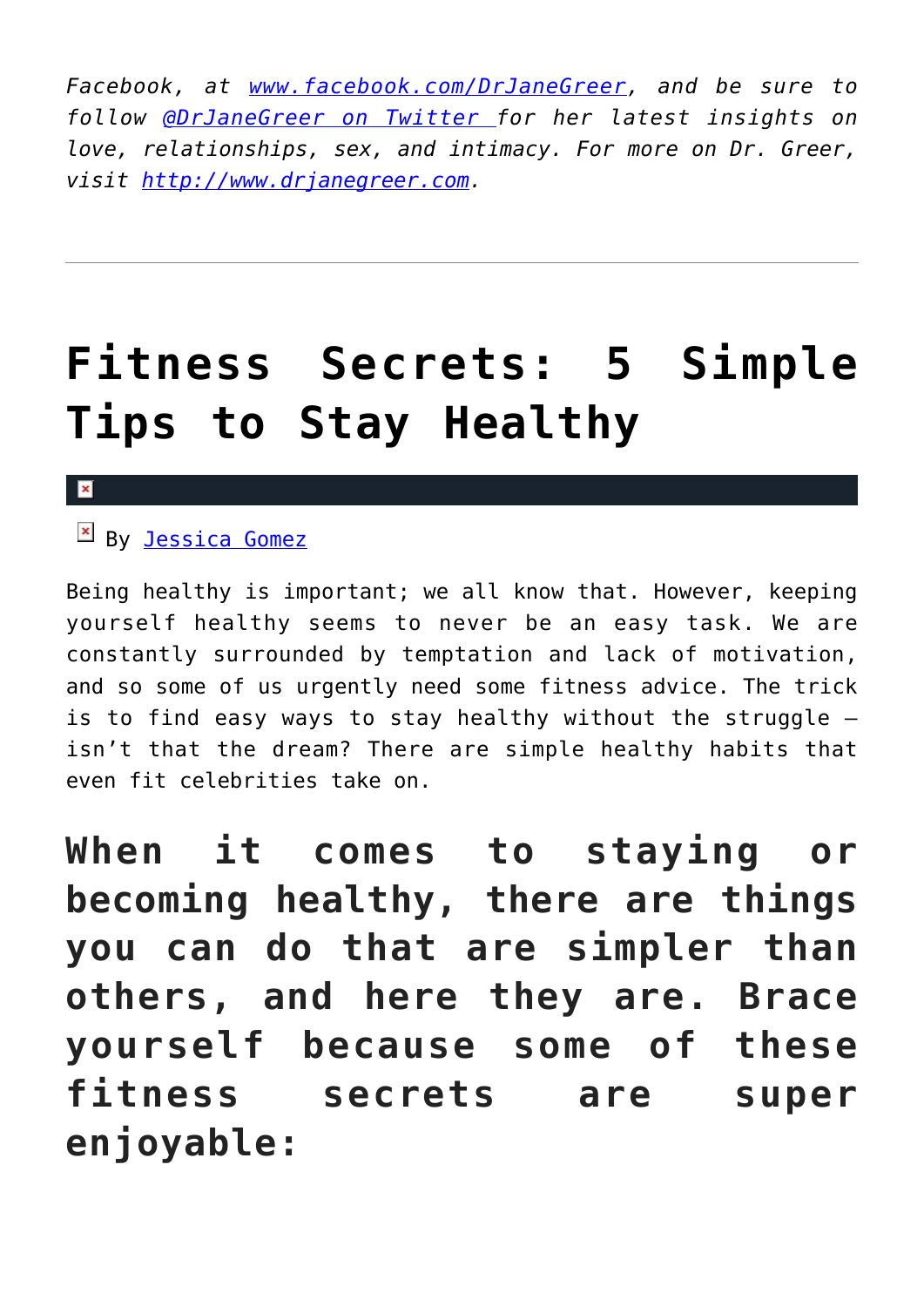**1. Get enough sleep:** Eight hours should be your aim. Getting enough sleep is not just about not being tired. Sleep offers so much more than that! It helps you think clearly and improves your productivity, while also reducing stress and improving your mood. You are less likely to get sick as well, and can lower your risk for heart disease and diabetes. So, make the time!

**Related Link:** [Active Wear Inspiration to Kick Start Your](http://cupidspulse.com/122702/celebrity-style-active-wear-inspiration-kick-start-workout/) [Workout](http://cupidspulse.com/122702/celebrity-style-active-wear-inspiration-kick-start-workout/)

**2. Drink lots of water:** It's extremely good for you! Up to 60% of the human body is water, so that goes without saying that it's important to stay hydrated. Hydration has major effects on brain function, energy levels, and physical activities. Water is also good for many other things including healthy skin. Many celebrities drink water religiously, among those are [Kylie Jenner,](http://cupidspulse.com/86091/kylie-jenner/) [Kim Kardashian,](http://cupidspulse.com/86077/kim-kardashian/) [Jennifer Aniston](http://cupidspulse.com/86079/jennifer-aniston/), and Cameron Diaz. And you can tell that it works!

**3. Get a message to boost immunity:** Who doesn't love massages? What a wonderful and pleasurable way to stay healthy! Studies have found that a 45-minute massage can cause an increase in white blood cells that fight bacteria and viruses. And of course massages reduce stress and muscle aches — and feel amazing! \*Books massage\*

**Related Link:** [6 Ways to Avoid Putting on Extra Holiday Pounds](http://cupidspulse.com/121599/fitness-tips-avoid-extra-holiday-pounds/)

**4. Small workouts:** including stretching. Walk as much as you can, take the stairs, and take time to stretch throughout the day. If you want to kick it up a notch without a full blown workout, then try jumping jacks and/or jumping rope. Simple, right? Consistency is key. After a while of being consistent with small workouts, your body will get used to it and then you can up your standards and up your game!

**5. Meditate:** Probably everyone has heard of the relaxing and stress-reducing effects of meditating. It just chills you out!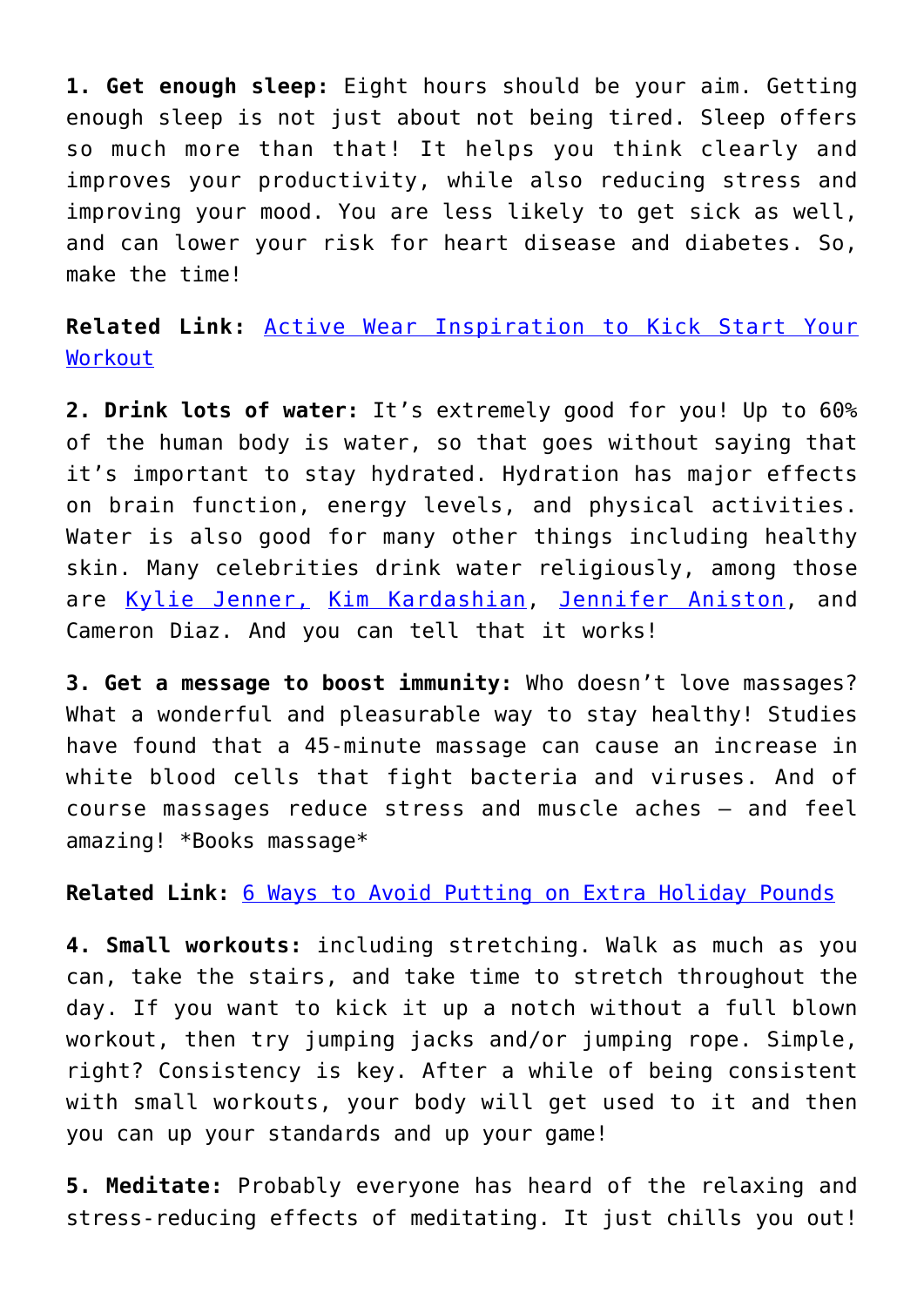But wait, there's more: studies have shown that people who practice yoga or meditation long-term had much more "diseasefighting genes" present! Mind over matter, right? Take at least 10 minutes of your day to clear your mind and take deep breaths. You will see the changes pretty soon! Celebrities like Oprah Winfrey, [Angelina Jolie](http://cupidspulse.com/86085/angelina-jolie/), and Eva Mendes are among many who meditate.

**Related Link:** [5 Couple Exercises That Are Worth the Sweat](http://cupidspulse.com/121237/fitness-tips-couple-exercises-worth-sweat/)

Not everything has to be super hard, like we assume celebrity fitness to be. Make these five fitness tips into habits, and watch how they affect your health. It's game time!

**What are some easy fitness tips you swear by? Share below!**

# **[Beauty Advice: The 5 Best](https://cupidspulse.com/120052/beauty-best-beauty-tips-celebrities/) [Beauty Tips from Celebrities](https://cupidspulse.com/120052/beauty-best-beauty-tips-celebrities/)**

#### $\mathbf x$

EN By [Melissa Lee](http://cupidspulse.com/118747/melissa-lee/)

Celebs are always radiating the upmost beauty — whether it be thanks to their extensive hair and makeup teams, or their natural glow. However, if anyone can offer some beauty advice to make your day-to-day makeup routine a little easier, celebrities are some of the best resources. Head below if you're interested in enhancing your own natural beauty, or looking to learn some new tips on applying makeup!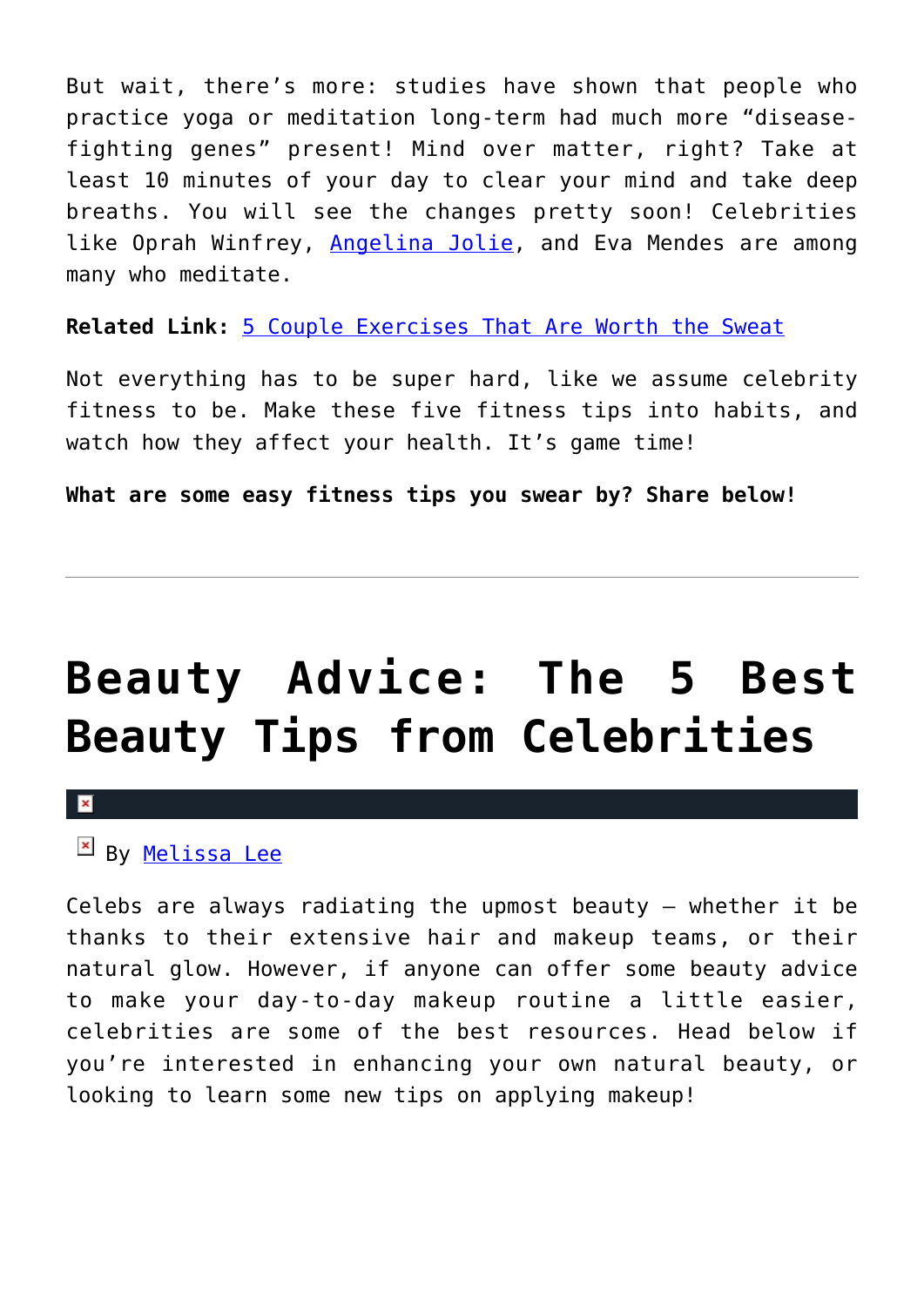### **Check out some of the best beauty advice from our favorite stars!**

**1. Wash your face:** After a long day, regardless of whether or not you have makeup on, you should always wash your face before heading to bed. Mary J. Blige advises to never go a full day or night without using some sort of cleanser or face wash. Your skin will thank you after you get rid of all that dirt and makeup out of your pores!

**2. Stay hydrated:** Besides the basic reasons needed to drink water, staying hydrated can also have some major positive effects on your skin. According to America Ferrera, when she started drinking more water, her skin, hair, and nails all flourished. The recommended amount of water to drink per day is at least eight ounces, so let's get to it!

#### **Related Link:** [Beauty Trend: Fake Freckles Are In!](http://cupidspulse.com/118946/beauty-trend-fake-freckles/)

**3. Use one product for multiple things:** If you're in a rush or looking to condense your daily makeup routine, pick up a product like a lip or cheek tint. Jewel says that she wears a lip stain both on her lips and cheeks to give an overall rosy glow. Wear it under your foundation and this simple makeup look will be perfect for the day.

**4. Mix moisturizer and bronzer:** If you're looking to achieve a perfectly natural summer glow, Eva Mendes has a great tip mix together a shimmery bronzer and your moisturizer, then apply it to your face and blend it out. This look is ideal for those days where you just don't want to wear makeup but still want to have a good base on your face.

**Related Link:** [Beauty Tips: The Rise of Microblading](http://cupidspulse.com/118837/beauty-tips-microblading/)

**5. Pick up a lighter concealer:** Instead of purchasing a concealer in the same color as your foundation, pick one up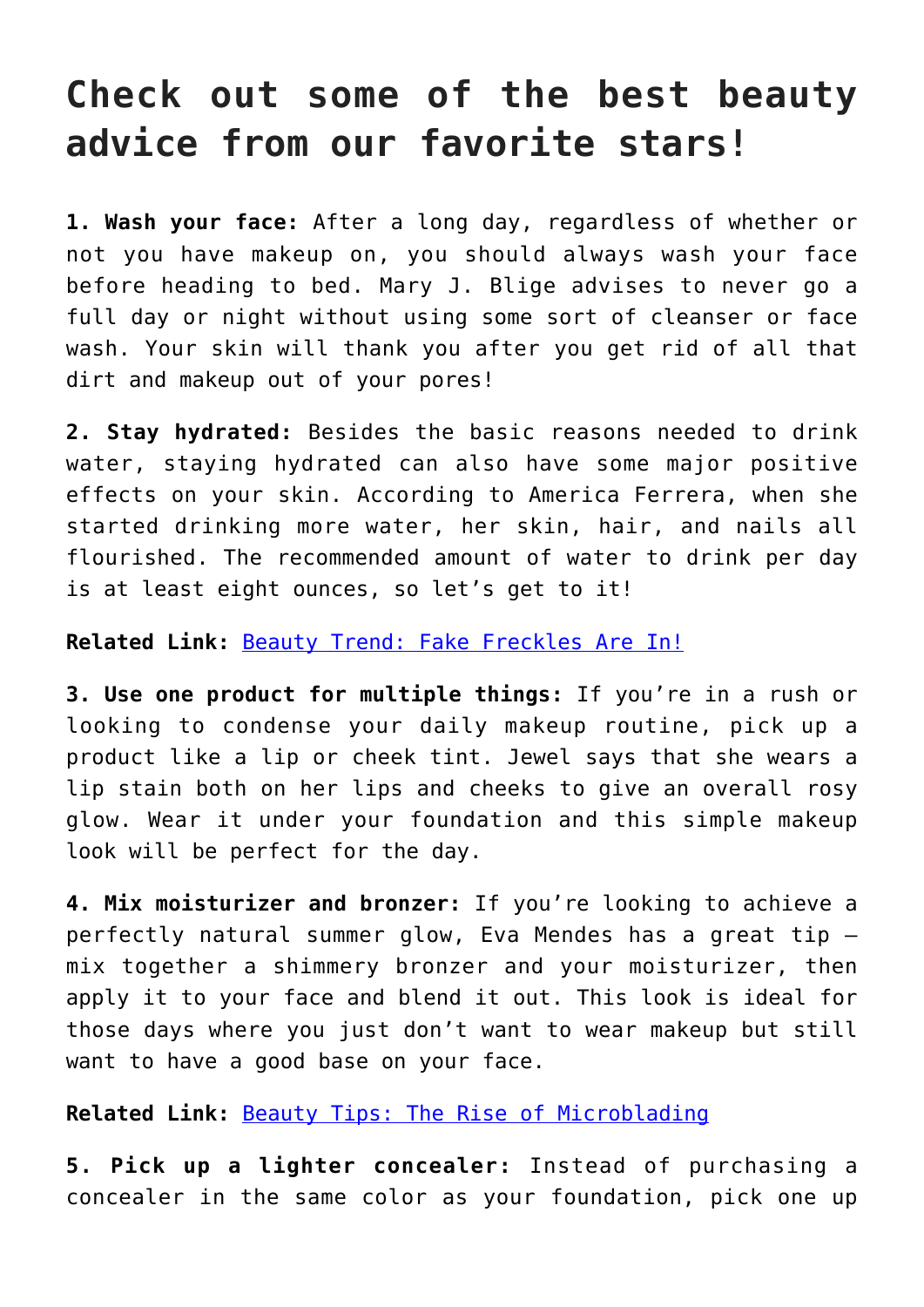that's one or two shades lighter. Apply the lighter concealer to your under-eyes and high points of your face to give you a refreshed look. [Kim Kardashian](http://cupidspulse.com/86077/kim-kardashian/) says that she loves this tip because it's perfect for when you're extra tired, or have been traveling a lot.

**What are your favorite beauty tips? Share them below!**

## **[Celebrity Parents Who Keep](https://cupidspulse.com/119933/celebrity-parents-keep-kids-out-of-spotlight/) [Their Kids Out of the](https://cupidspulse.com/119933/celebrity-parents-keep-kids-out-of-spotlight/) [Spotlight](https://cupidspulse.com/119933/celebrity-parents-keep-kids-out-of-spotlight/)**

#### ×

 $By$  [Melissa Lee](http://cupidspulse.com/118747/melissa-lee/)

With living in a world absolutely obsessed with pop culture and celebrities, you can only wonder — what does the media love *more* than stars? The answer to that is unsurprising and comes in the form of little ones… celebrity families! Not only does our society idolize celebs, but we also have a fascination with famous families like the Kardashians. This obsession has caused celebrity parents to make the executive decision to keep their children out of the spotlight — and we can't exactly blame them!

### **Check out these celebrity parents and their kids, who have managed to**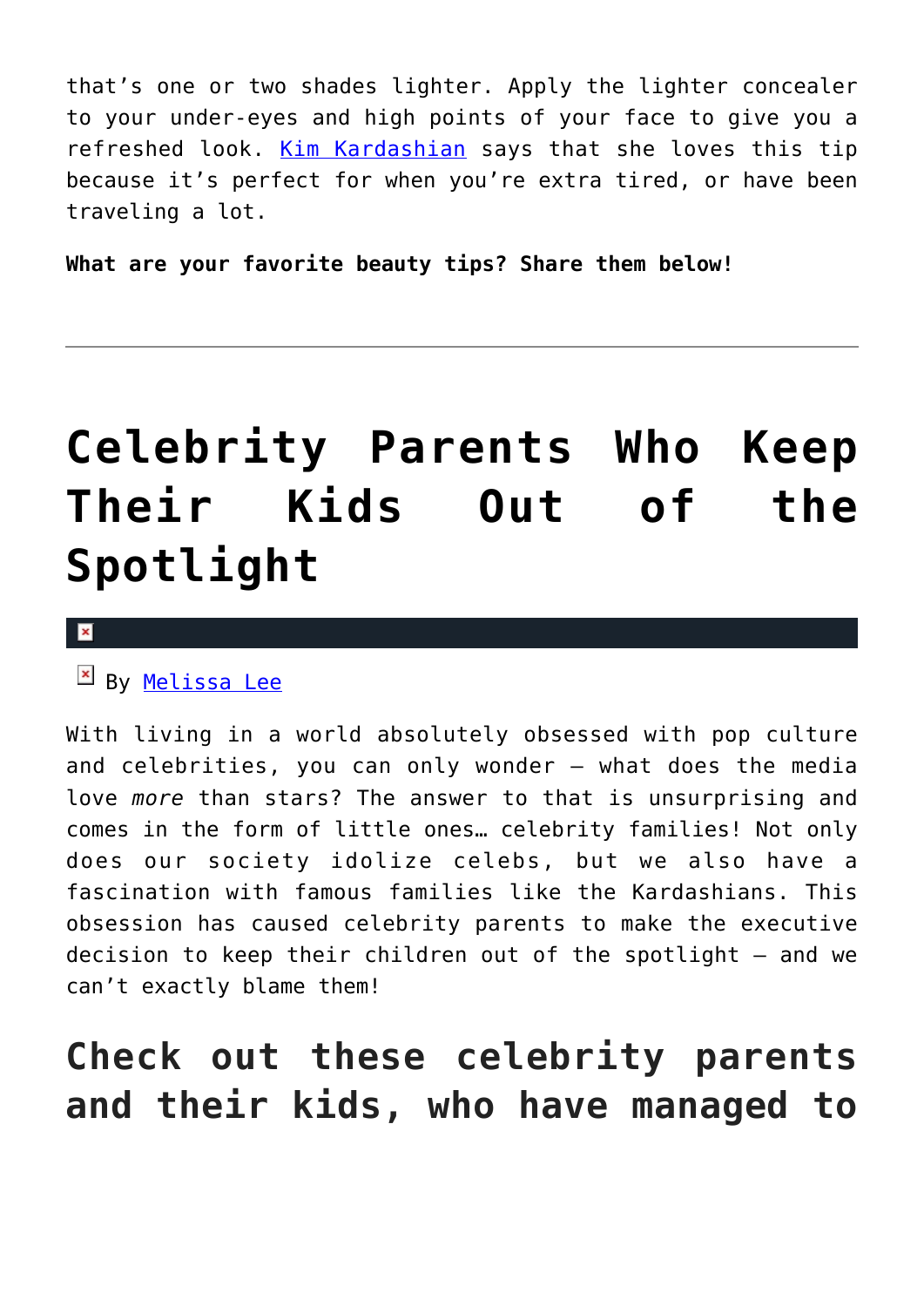### **stay out of the limelight!**

**1. Sandra Bullock:** Bullock adopted two children, Louis Bardo in 2010, and Laila in 2015. Although the paparazzi are always dying to catch candids of the single mom with her kids, Bullock has expressed her need for privacy on multiple occasions. "Most foster children are in foster care because they were taken from their birth homes under tragic circumstances," she says. "The last thing I wanted was to bring more harm to her because of the nature of my job."

**2. Adele:** Adele and husband Simon Konecki had their son in October 2012, and have kept him out of the spotlight to the best of their abilities. "We need to have some privacy," Adele explained. "I think it's really hard being a famous person's child." The couple even went as far as suing paparazzi in 2013 for taking photos of their son on a private family outing.

### **Related Link:** [Celebrity Co-Parents: See How Stars Manage to](http://cupidspulse.com/118813/celebrity-parents-raise-children-post-split/) [Raise Their Children Post-Split](http://cupidspulse.com/118813/celebrity-parents-raise-children-post-split/)

**3. [Jennifer Garner:](http://cupidspulse.com/94271/jennifer-garner/)** When it comes to this celeb mom, her main concern was how aggressive the paparazzi were toward her three kids, Violet, Seraphina, and Samuel. She says that her kids were constantly uncomfortable with the paparazzi, and didn't want them to know what they looked like. "They don't want this at all, and I don't want it for them," Garner said.

**4. [Ryan Gosling](http://cupidspulse.com/89547/ryan-gosling/) and Eva Mendes:** These celebrity parents are notorious for keeping things under wraps. In fact, the majority of their six-year long relationship has been extremely private! The couple have two daughters together, Esmeralda and Amada. "I find the media's 'bump watch' obsession to be both intrusive and stressful," says Mendes. "So I made the decision to eject myself from it completely."

**Related Link:** [Parenting Tips: How to Cope With Stress](http://cupidspulse.com/118060/parenting-tips-how-cope-stress/)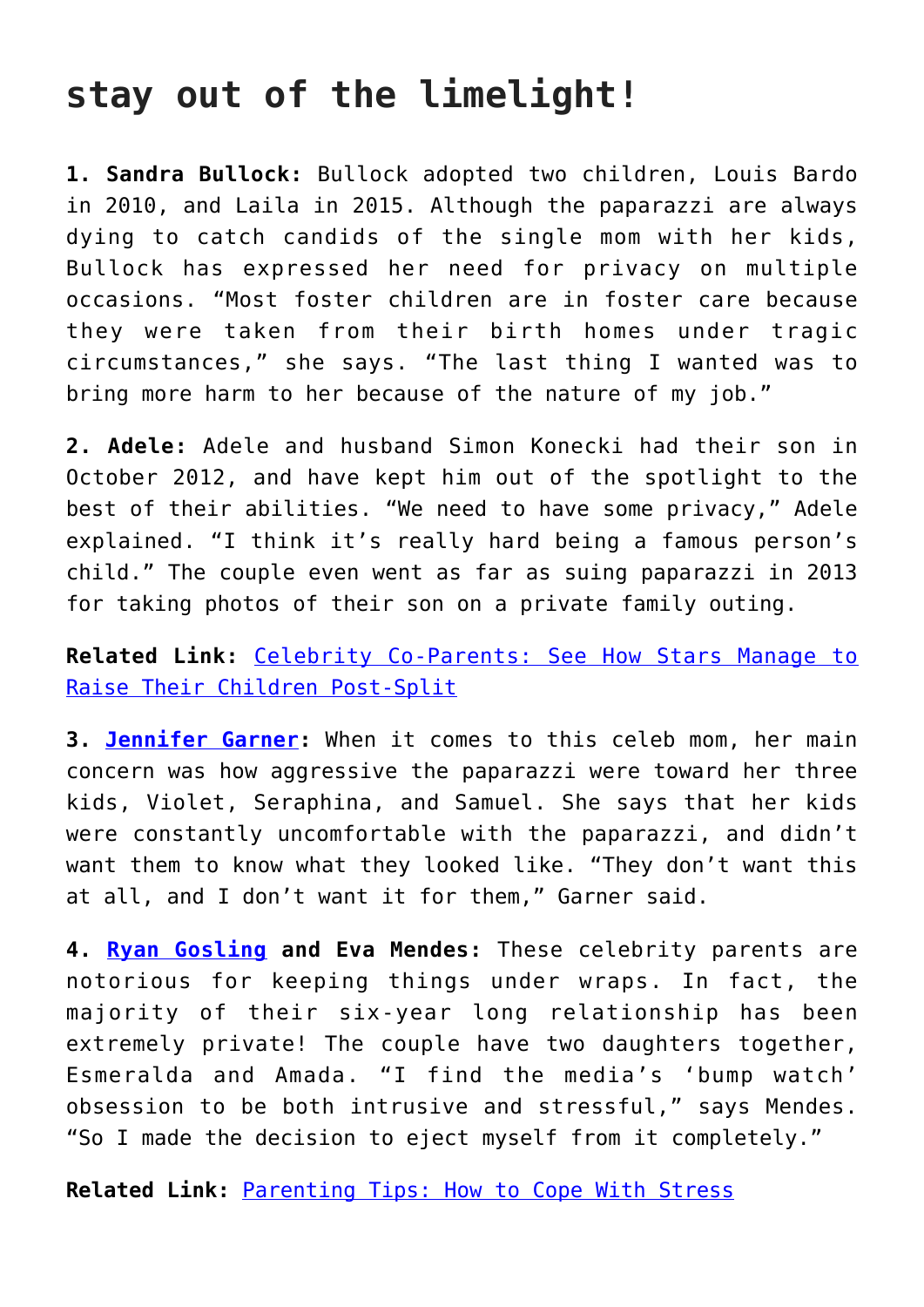**5. Tyra Banks:** Tyra welcomed her son, York, into the world just last year, and has made a great effort to keep his life relatively low-key. "I don't think that my son has ever asked to be seen, so I'm very, very conservative when it comes to showing him," said Banks.

**Who are some of your favorite celebrity families? Share your thoughts below!**

## **[Celebrity News: Eva Mendes](https://cupidspulse.com/117226/celebrity-news-eva-mendes-raising-daughters-ryan-gosling/) [Opens Up About Raising](https://cupidspulse.com/117226/celebrity-news-eva-mendes-raising-daughters-ryan-gosling/) [Daughters With Ryan Gosling](https://cupidspulse.com/117226/celebrity-news-eva-mendes-raising-daughters-ryan-gosling/)**

#### $\mathbf x$

### By [Delaney Gilbride](http://cupidspulse.com/116956/delaney-gilbride/)

In [celebrity news](http://cupidspulse.com), actress Eva Mendes is all about that family life! In a recent [celebrity interview](http://cupidspulse.com/celebrity-news/celebrity-interviews/) with *Shape* magazine, the 43 year-old actress opened up about her home life with handsome husband [Ryan Gosling,](http://cupidspulse.com/89547/ryan-gosling/) 36, saying, "What people don't know about me is that I love being home. Instead of hitting the red carpet, I'd rather be with our girls." The [celebrity](http://cupidspulse.com/celebrity-news/celebrity-dating/) [couple](http://cupidspulse.com/celebrity-news/celebrity-dating/) are parents to their two daughters Esmeralda, 2, and Amanda, 10 months, and it looks like they couldn't be more in love with their little family! According to *[UsMagazine.com](http://www.usmagazine.com/celebrity-moms/news/eva-mendes-talks-raising-daughters-with-ryan-gosling-w470999),* the actress also shared her struggle with losing extra baby weight, but it looks like her kids might be helping her out as she said, "It's not as hard as I thought it would be, because I'm always running around with the kids. I never sit down  $-$  I'm on the move all day."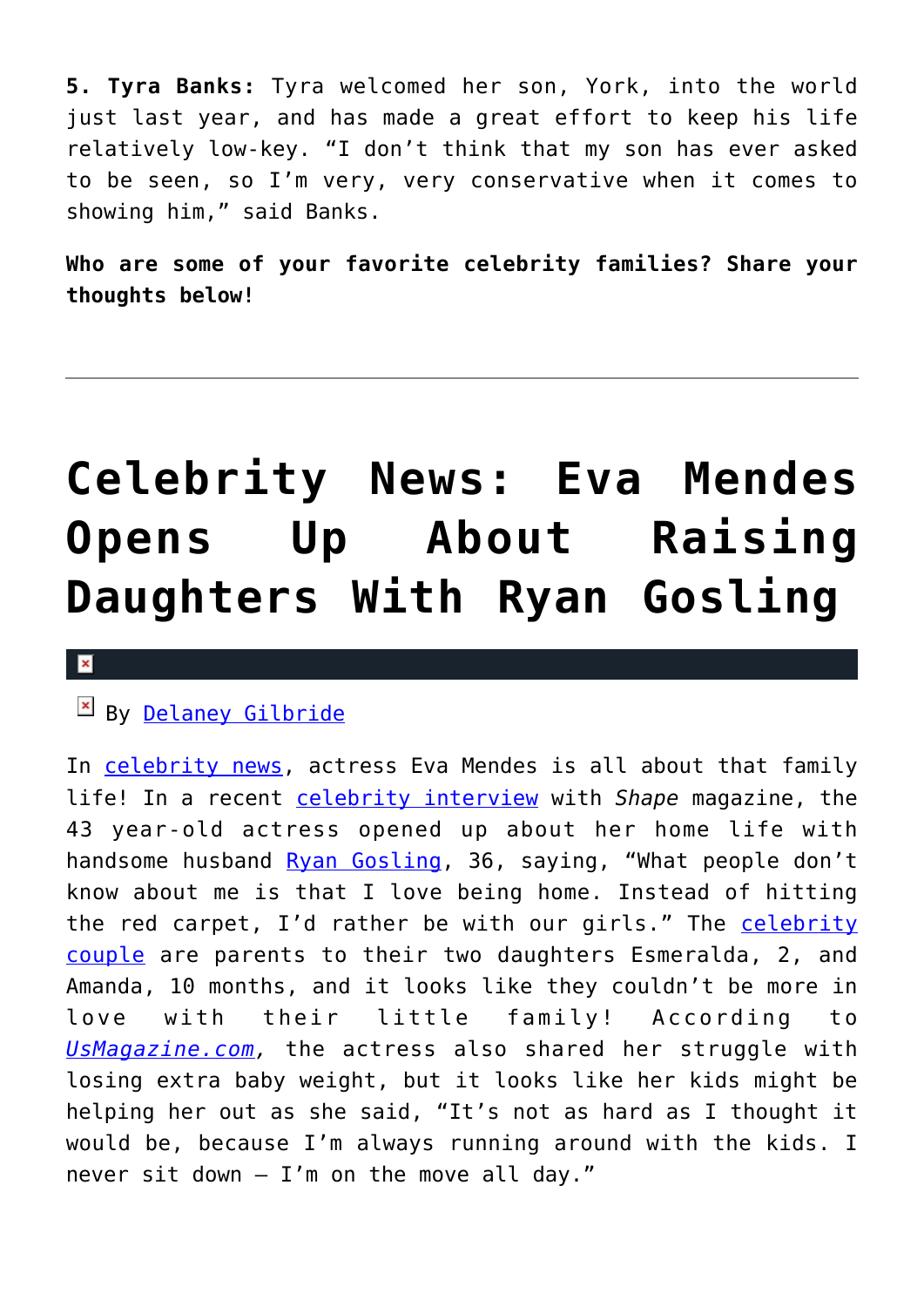### **This celebrity mom has no problem being home with her [celebrity kids.](http://cupidspulse.com/celebrity-news/celebrity-babies/) What are some benefits to being a stay-at-home parent?**

**Cupid's Advice:**

Chances are that when you have kids you're never going to want to leave the little munchkins! So, if you're able to be a stay-at-home parent, what are the advantages? Cupid's here to tell you all about it:

**1. If there's every an emergency – you'll be there:** If you're a stay-at-home parent you'll be able to act on any emergency immediately. You wont need to be worrying about what could happen to your kids while you're stuck behind a desk at work. You'll be right there ready to handle whatever is thrown at you!

**Related Link:** [Celebrity Baby News: Natalie Portman Gives Birth](http://cupidspulse.com/117177/celebrity-baby-natalie-portman-gives-birth-daughter/) [to Daughter Amalia Millepied](http://cupidspulse.com/117177/celebrity-baby-natalie-portman-gives-birth-daughter/)

**2. It's economically friendly:** If you're able to rely on only one partner for your income, being a stay-at-home parent can help save a lot of money in more ways than one. You'll save on gas, car maintenance, and most importantly child care. All of those things are bound to add up if you're working away from home.

**Related Link:** [Celebrity Baby: Tori Spelling & Dean McDermott](http://cupidspulse.com/117147/celebrity-baby-tori-spelling-dean-mcdermott-welcome-fifth-child/) [Welcome Fifth Child, a Baby Boy](http://cupidspulse.com/117147/celebrity-baby-tori-spelling-dean-mcdermott-welcome-fifth-child/)

**3. You'll have a constant routine:** If you're staying at home with your kids you don't have to worry about being pulled out of meetings or being late to work because of your hectic life at home. You'll be able to have a normal routine at home that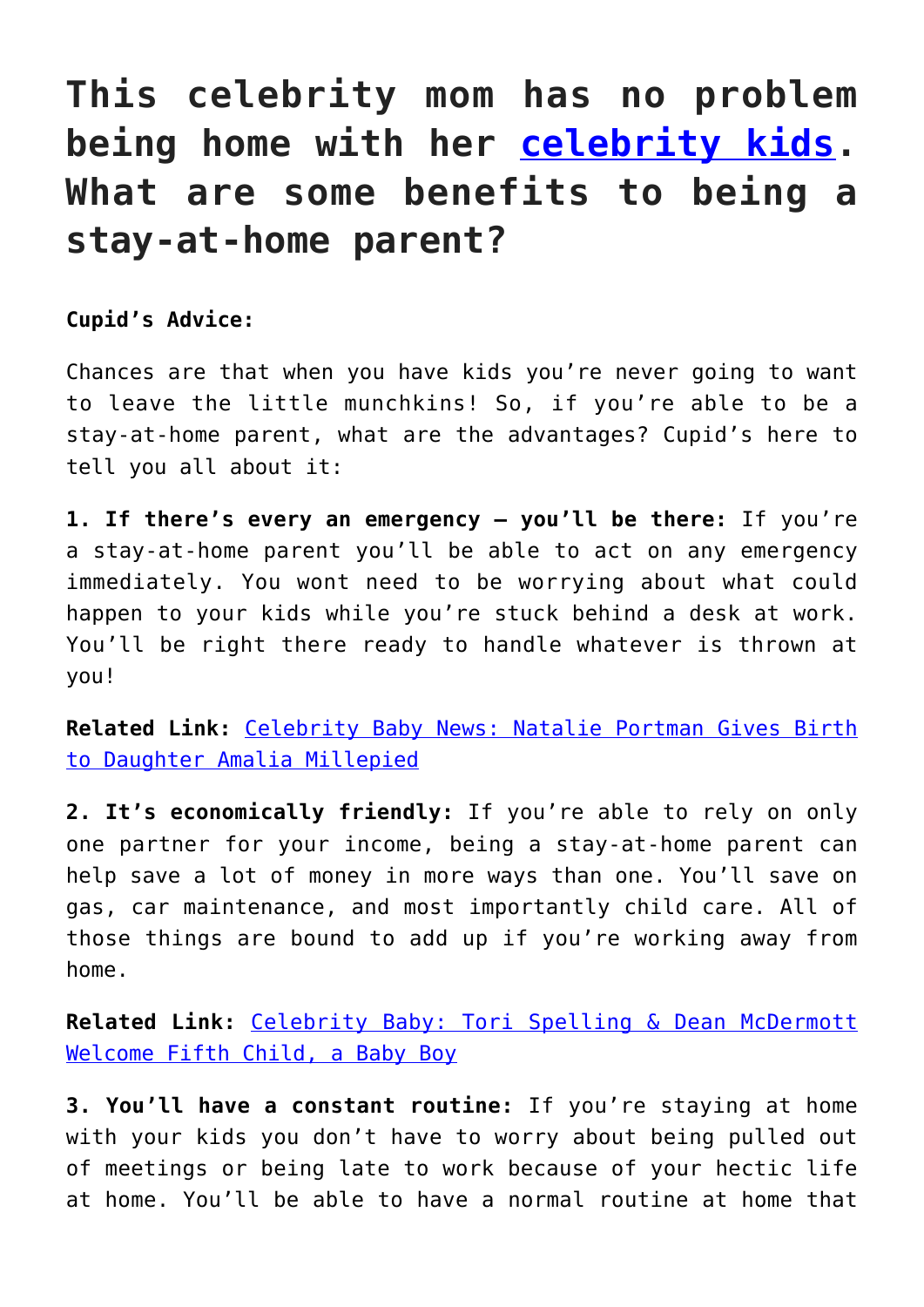most likely won't change too often.

**Are you a stay-at-home parent? Comment below with some of its pros!**

## **[Celebrity Wedding: Ryan](https://cupidspulse.com/114793/ryan-gosling-eva-mendes-secret-celebrity-wedding/) [Gosling & Eva Mendes Secretly](https://cupidspulse.com/114793/ryan-gosling-eva-mendes-secret-celebrity-wedding/) [Married Earlier This Year](https://cupidspulse.com/114793/ryan-gosling-eva-mendes-secret-celebrity-wedding/)**

 $\pmb{\times}$ 

 $\boxed{\times}$  By Kayla Garritano

The silent wedding bells have rung! Ryan Gosling and Eva Mendes tied the knot with a secret [celebrity wedding!](http://cupidspulse.com/celebrity-news/celebrity-weddings/) According to *[UsMagazine.com](http://www.usmagazine.com/celebrity-news/news/ryan-gosling-eva-mendes-secretly-married-details-w441230)*, this [celebrity couple](http://cupidspulse.com/celebrity-news/celebrity-dating/) of five years decided to get married earlier this year among a small group of close friends and family. A source close to Mendes says, "Eva and Ryan have always felt like a married couple. They are infatuated with each other."

### **This celebrity duo are officially off the market. What are some ways to keep your wedding a secret?**

### **Cupid's Advice:**

Secrets can be tough to keep, especially with something this big! But no worries; Cupid is here to help:

**1. No formal invites:** Sending out invitations may cause an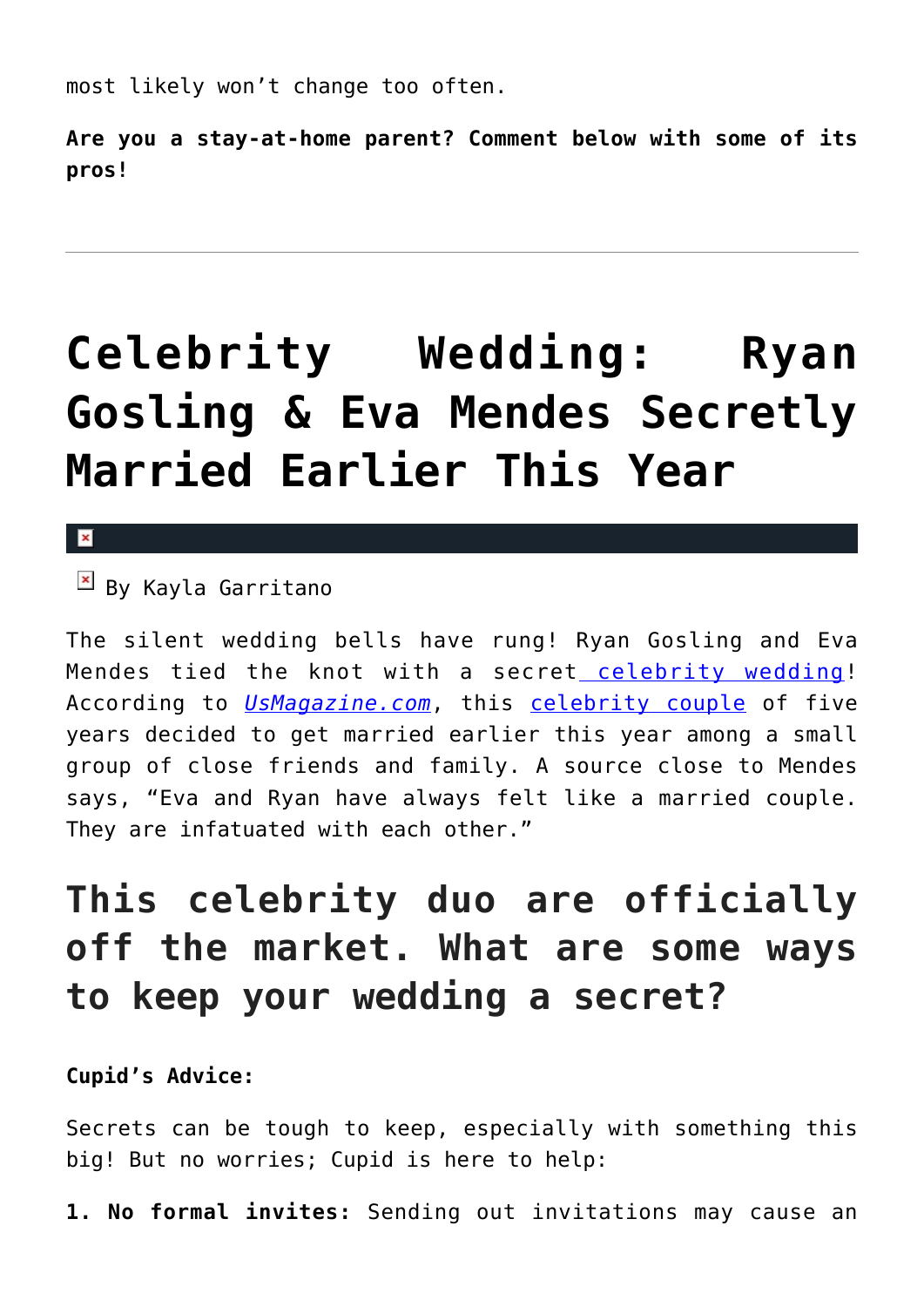issue if someone who wasn't invited happens to see it. If you want to invite only your closest friends and family, tell them in person, and have them write it down in their personal planner, or somewhere that it won't get out.

**Related Link:** [Product Review: Sparkle on Your Big Day With](http://cupidspulse.com/114568/product-review-cate-and-chloe-wedding-jewelry/) [Cate & Chloe Wedding Jewelry!](http://cupidspulse.com/114568/product-review-cate-and-chloe-wedding-jewelry/) 

**2. Bye, bye social media:** To keep your wedding on the DL, it means you need to keep any other wedding-related thing private. The bridal shower, the bachelorette party, and maybe even your first picture of the engagement ring fall into that category. Posting your events on social media just makes people wonder when the wedding is going to be, and you'll get the constant nagging.

**Related Link:** [6 Celebrity Weddings We Can't Wait To Watch](http://cupidspulse.com/113809/celebrity-weddings-cant-wait-watch/) 

**3. No party, no problem:** We know it's exciting to get engaged to the one you love. You're going to want to throw the most exciting party to celebrate the start of your new lives. However, throwing a large party will leave guests with the anticipation of the wedding. This goes along with inviting only your close family and friends, as well as not posting anything on social media. If you want this wedding to remain a secret, you may want to convert the large party you crave to a smaller gathering. It can still be just as joyous and cheerful!

**How have you kept your wedding a secret? Comment below!**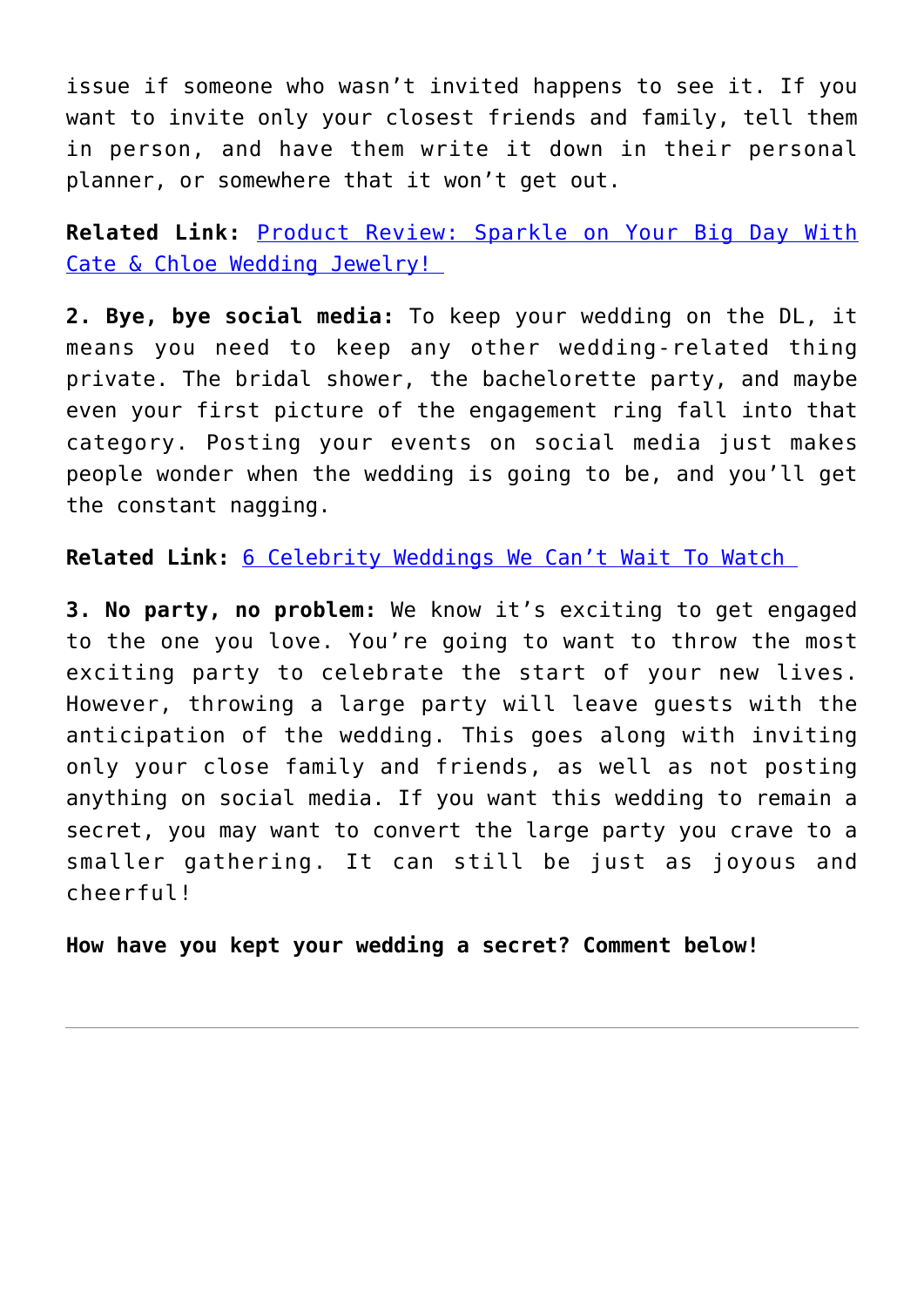## **[Ryan Gosling Gushes Over](https://cupidspulse.com/93711/ryan-gosling-celebrity-love-eva-mendes-very-helpful/) [Celebrity Love Eva Mendes](https://cupidspulse.com/93711/ryan-gosling-celebrity-love-eva-mendes-very-helpful/) [Calling Her 'Very Helpful'](https://cupidspulse.com/93711/ryan-gosling-celebrity-love-eva-mendes-very-helpful/)**

### $\mathbf{x}$

### By [Courtney Omernick](http://cupidspulse.com/105759/courtney-omernick/)

The celebrity love between Eva Mendes and Ryan Gosling seems to be growing stronger every day! *[E! Online.com](http://www.eonline.com/news/664001/ryan-gosling-gushes-over-very-helpful-eva-mendes-reveals-his-looks-were-never-a-threat-in-high-school)* recently reported that Gosling stated in an interview that Mendes has been instrumental in helping him direct his first film. It looks like their celebrity relationship is one for the record books!

### **Celebrity love is in the air! What are some ways to help your partner through a difficult time?**

### **Cupid's Advice:**

While the celebrity relationship between Eva Mendes and Ryan Gosling doesn't seem to need help, that's not always the case with other couples. Your partner may be having a difficult time, and you don't know what to do. Cupid has some relationship advice to help your partner through a difficult time:

**1. Talk it out:** It might not seem like the easiest thing to do right now, but helping your partner talk through their problems will assist them in gaining perspective. And, it will help you figure out what the real issue at hand is.

**Related Link:** [Famous Couple Brad Pitt and Angelina Jolie: When](http://cupidspulse.com/92788/famous-couple-brad-pitt-angelina-jolie-time-seek-help/)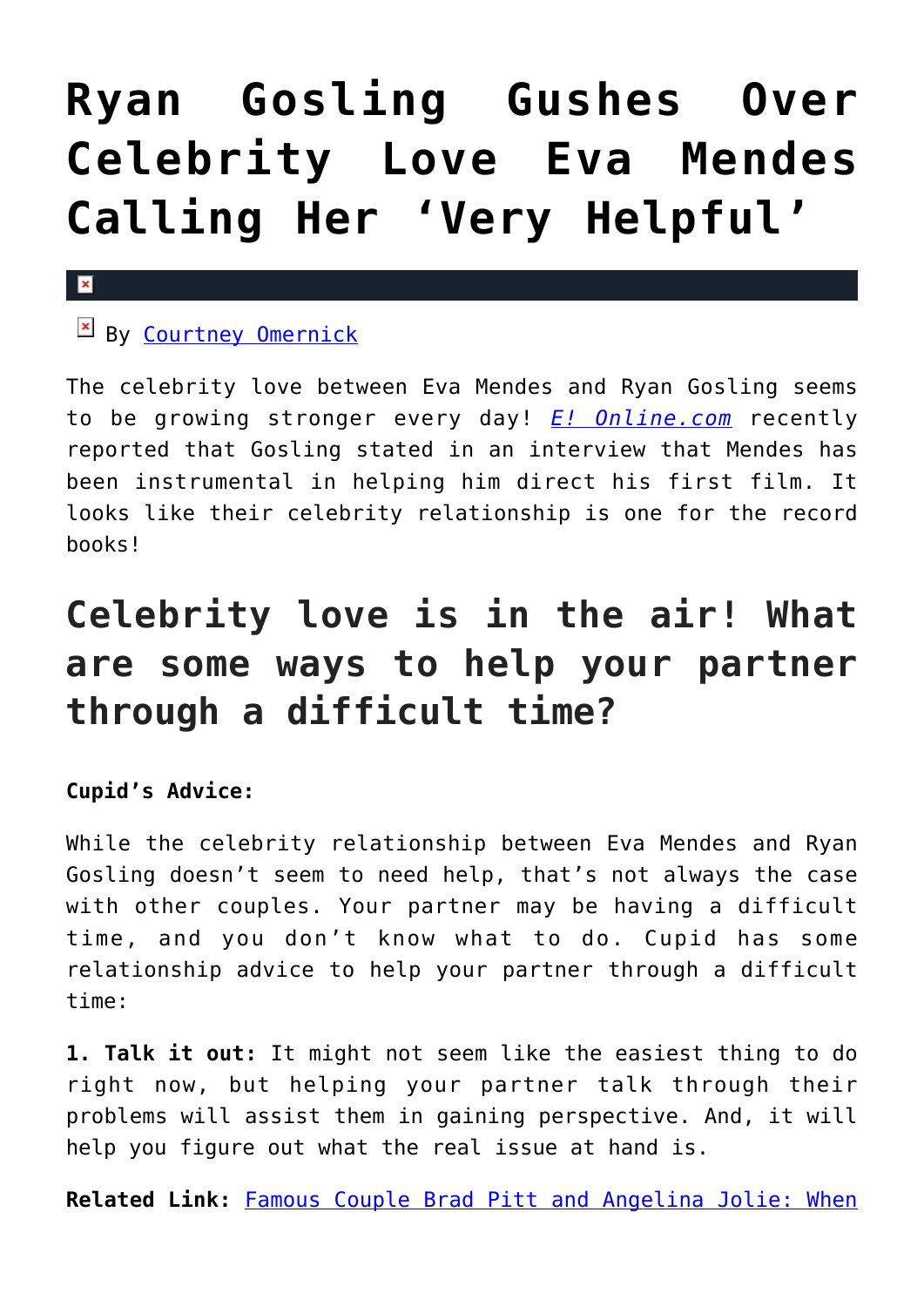[is it Time to Seek Help?](http://cupidspulse.com/92788/famous-couple-brad-pitt-angelina-jolie-time-seek-help/)

**2. Listen:** Along with talking, comes listening. It's important that you're listening to their issues so that you can provide insight, not just because you're "waiting your turn." Really try to get a sense of what's going on with them.

**Related Link:** [5 Celebrity Couples Who Prove Love Can Last a](http://cupidspulse.com/93485/celebrity-couples-prove-love-last-lifetime/) [Lifetime](http://cupidspulse.com/93485/celebrity-couples-prove-love-last-lifetime/)

**3. Keep things present:** There's no use in getting your partner even more worried about what's going to happen in the future because of what's going on now. So, your best bet is to stay focus on the present. What can you do to help them at this moment? Take this one day at a time.

**Share your relationship advice with our readers. How have you helped your partner through a difficult time?**

## **[The Best Celebrity](https://cupidspulse.com/83922/best-celebrity-relationship-moments-2014/) [Relationship Moments of 2014](https://cupidspulse.com/83922/best-celebrity-relationship-moments-2014/)**



 $\pmb{\times}$ 

Page 1 of 10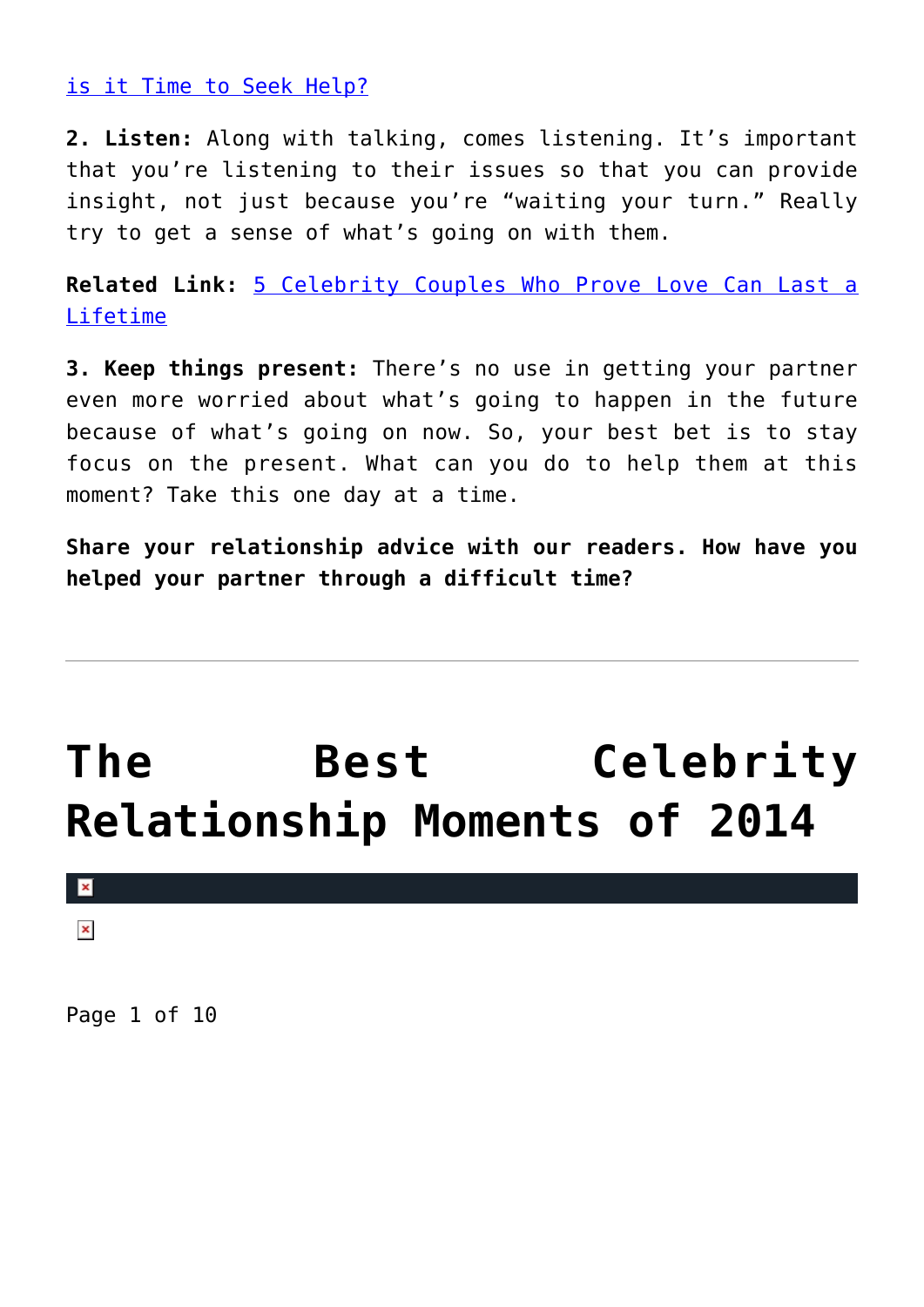

Gwyneth Paltrow and Chris Martin Announce Their "Consciously Uncoupling"

On March 25, 2014, the actress announced that she and the Coldplay singer were "consciously uncoupling" but were "first and foremost parents" to their two children. The couple has remained amicable, even as Martin quickly moved on with Jennifer Lawrence. Photo: Away! / PR Photos; Janet Mayer / PR **Photos** 

# **[Eva Mendes and Ryan Gosling](https://cupidspulse.com/80872/eva-mendes-ryan-gosling-baby-girl-birth/) [Welcome a Baby Girl](https://cupidspulse.com/80872/eva-mendes-ryan-gosling-baby-girl-birth/)**

 $\mathbf{x}$ 

By Maggie Manfredi

It's a girl! According to *[UsMagazine.com](http://www.usmagazine.com/celebrity-moms/news/eva-mendes-gives-birth-welcomes-baby-girl-with-ryan-gosling-2014169)* Ryan Gosling and Eva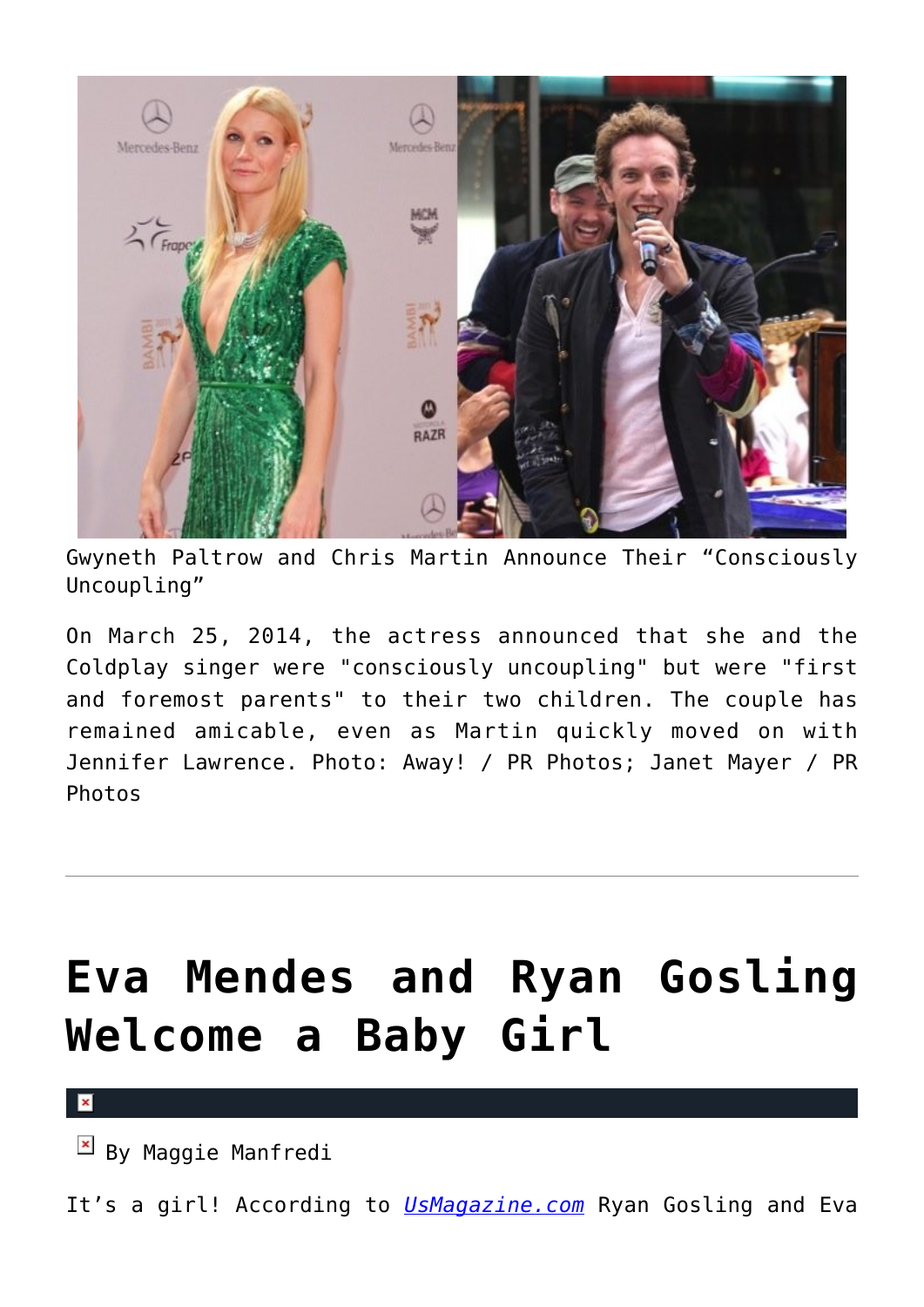Mendes had a baby on Friday Sept. 12. The actress had a pregnancy away from the pubic eye, and even shook off early rumors of any baby earlier this year. Prior to this weekend, a source said of the actor and now father, "Ryan goes out and gets the groceries. [Eva's] been wanting pasta, and he's cooking her meals. Ryan has already stepped into the role of caring father-to-be." Gosling and Mendes are now both actors and parents , though in UK newspaper, *The Times,* Gosling stated he would, "Make movies until I make babies."

**What are some ways to keep pregnancy rumors at bay?**

#### **Cupid's Advice:**

Pregnancy is beautiful, and everyone wants to ask questions like, "When are you due?" Cupid is here to help you keep those pesky pregnancy rumors away as you grow:

**1. Draw attention elsewhere:** Working on something new, or want to raise more awareness for the charity you support? Take this time to take attention off of yourself and bring forward new or exciting opportunities to others.

### **Related:** [Princess Kate Weighs Malta Trip Amidst Pregnancy](http://cupidspulse.com/80784/princess-kate-pregnancy-sickness/) **[Sickness](http://cupidspulse.com/80784/princess-kate-pregnancy-sickness/)**

**2. No Comment:** Try to avoid outright lying, your belly will grow in time and the secret will be nearly impossible to keep. So if the topic comes up and you don't want to talk about it just yet, politely change the subject to non-baby related topics.

**Related:** [Rumor: Is Beyonce Pregnant Again](http://cupidspulse.com/80699/beyonce-pregnant-again-jayz-baby/)

**3. Stay Connected:** It might feel natural and easy to hibernate for awhile but make sure that you keep in contact with your loved ones. Though rumors might spread, you will still want those you trust to be a phone call away to talk to and confide in.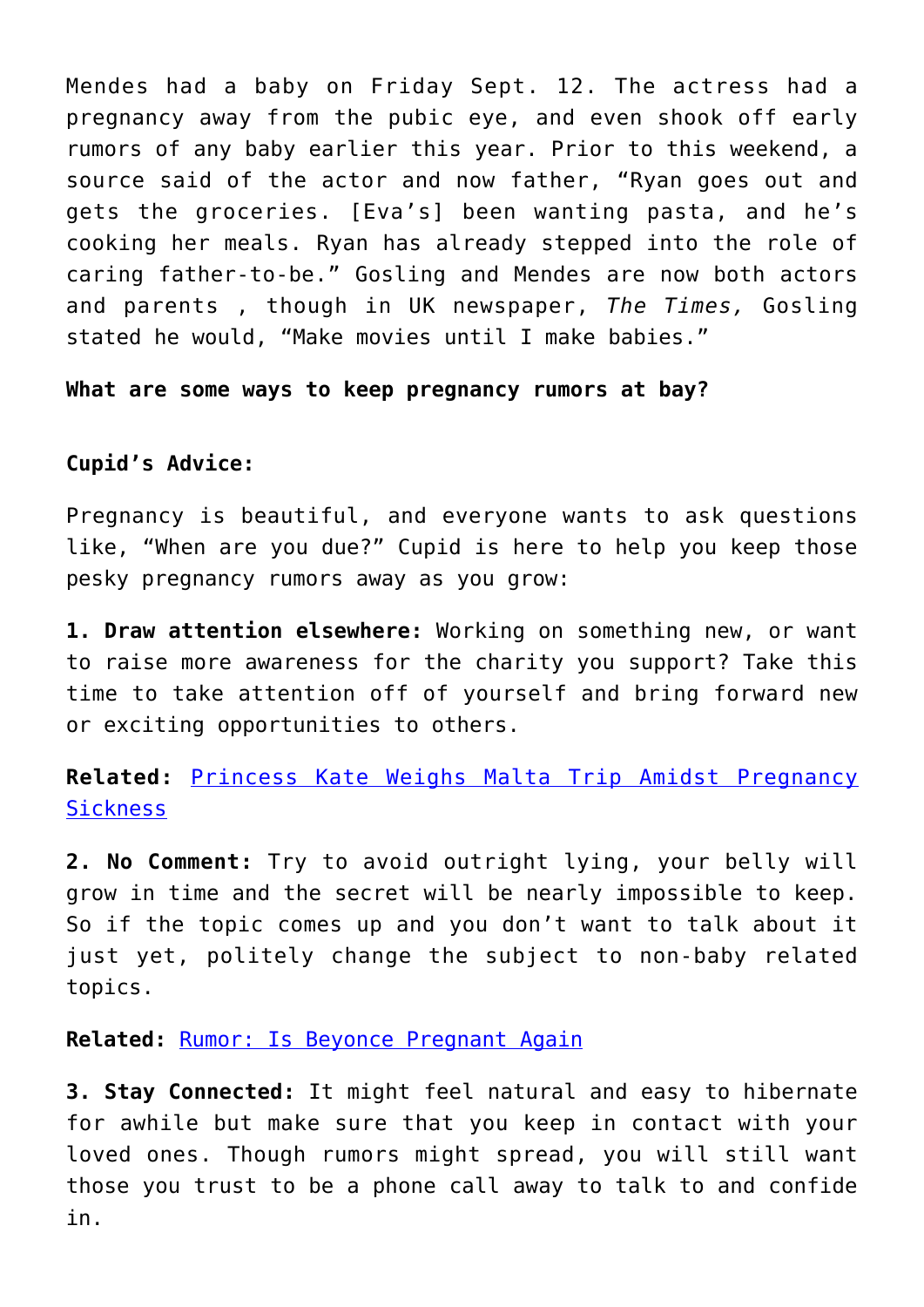**Do you think Gosling and Mendes will make good parents? Share your thoughts below!** 

### **[Famous Couples: First Comes](https://cupidspulse.com/78454/celebrity-babies-before-marriage/) [Celebrity Baby, Then Comes](https://cupidspulse.com/78454/celebrity-babies-before-marriage/) [Marriage](https://cupidspulse.com/78454/celebrity-babies-before-marriage/)**

 $\pmb{\times}$ 

 $\pmb{\times}$ 

Page 1 of 10



Brad Pitt and Angelina Jolie

This power couple has welcomed six adorable children into their family -- three of whom they adopted -- since they began dating in 2005. In April 2012, they announced their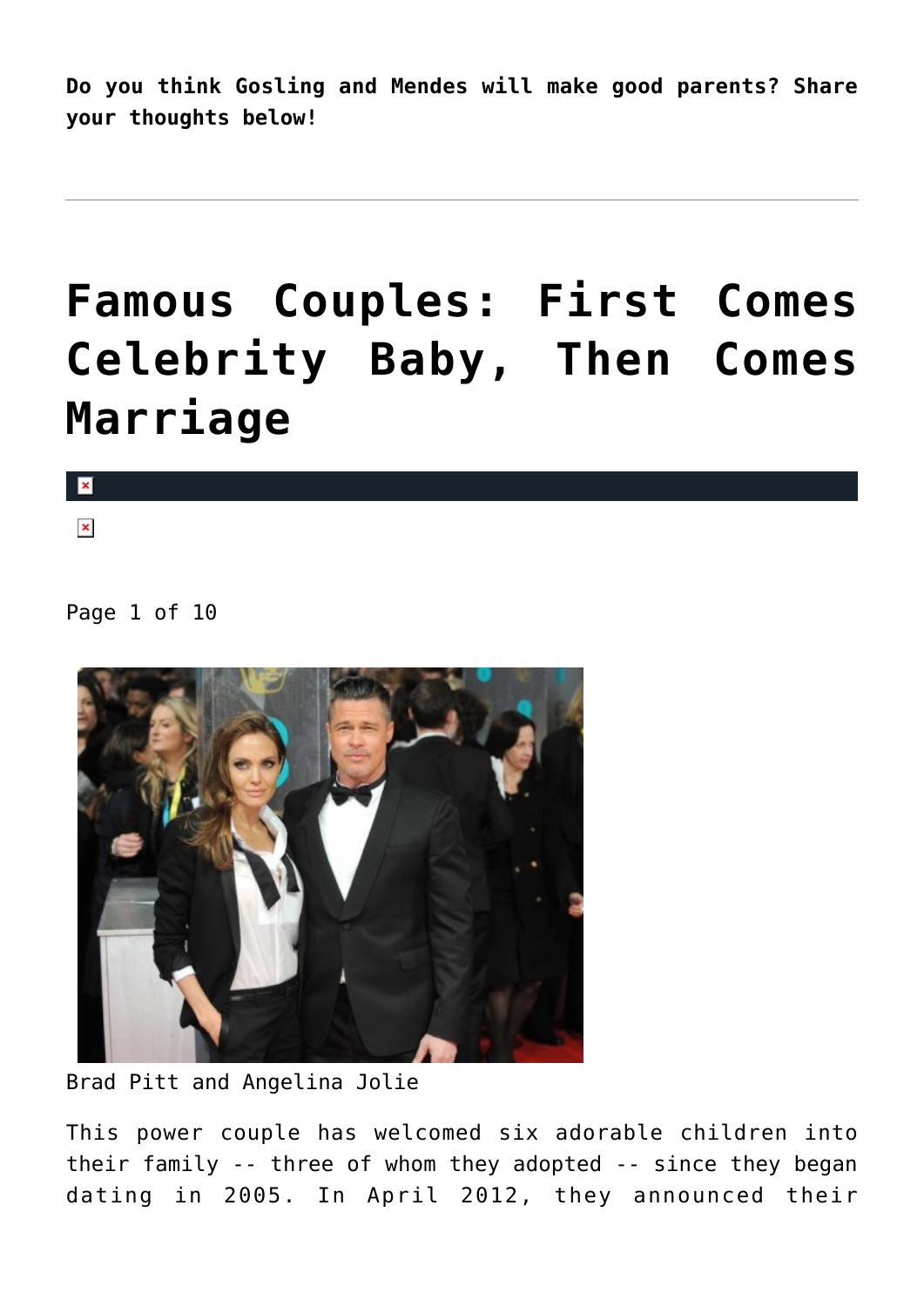engagement, but they still haven't made any moves to tie the knot. Photo: Landmark / PRPhotos.com

### **[Source Says Ryan Gosling](https://cupidspulse.com/77887/ryan-gosling-eva-mendes-pregnant/) [Cooks for Eva Mendes and Baby](https://cupidspulse.com/77887/ryan-gosling-eva-mendes-pregnant/)**

#### $\pmb{\times}$

 $\boxed{\times}$  By Laura Seaman

Yet another celebrity baby is on the way, and father Ryan Gosling is ready. The handsome *Notebook* actor has been caring for pregnant girlfriend Eva Mendes by both shopping and cooking for her. The couple first met in 2011, back when Gosling was quoted about wanting to have children. Now that it's happening, he seems just as excited. A source tells *[UsMagazine.com](http://www.usmagazine.com/celebrity-moms/news/ryan-gosling-cooks-for-pregnant-eva-mendes-is-a-caring-dad-to-be-2014167)*, "Ryan has already stepped into the role of caring father-to-be."

**What are some ways to support your pregnant partner?**

#### **Cupid's Advice:**

Pregnancy is a unique, magical experience. However, sometimes it can feel less than magical to the mother. Some tasks are harder and everything seems to drain your energy a little faster than usual. That's why it's so important to have a supportive partner around! Here are some ways to support your partner during their pregnancy:

**1. Take the time to be there.** If you want to show that you'll be a supportive parent after the child is born, show your support for your partner by being there here and now. Take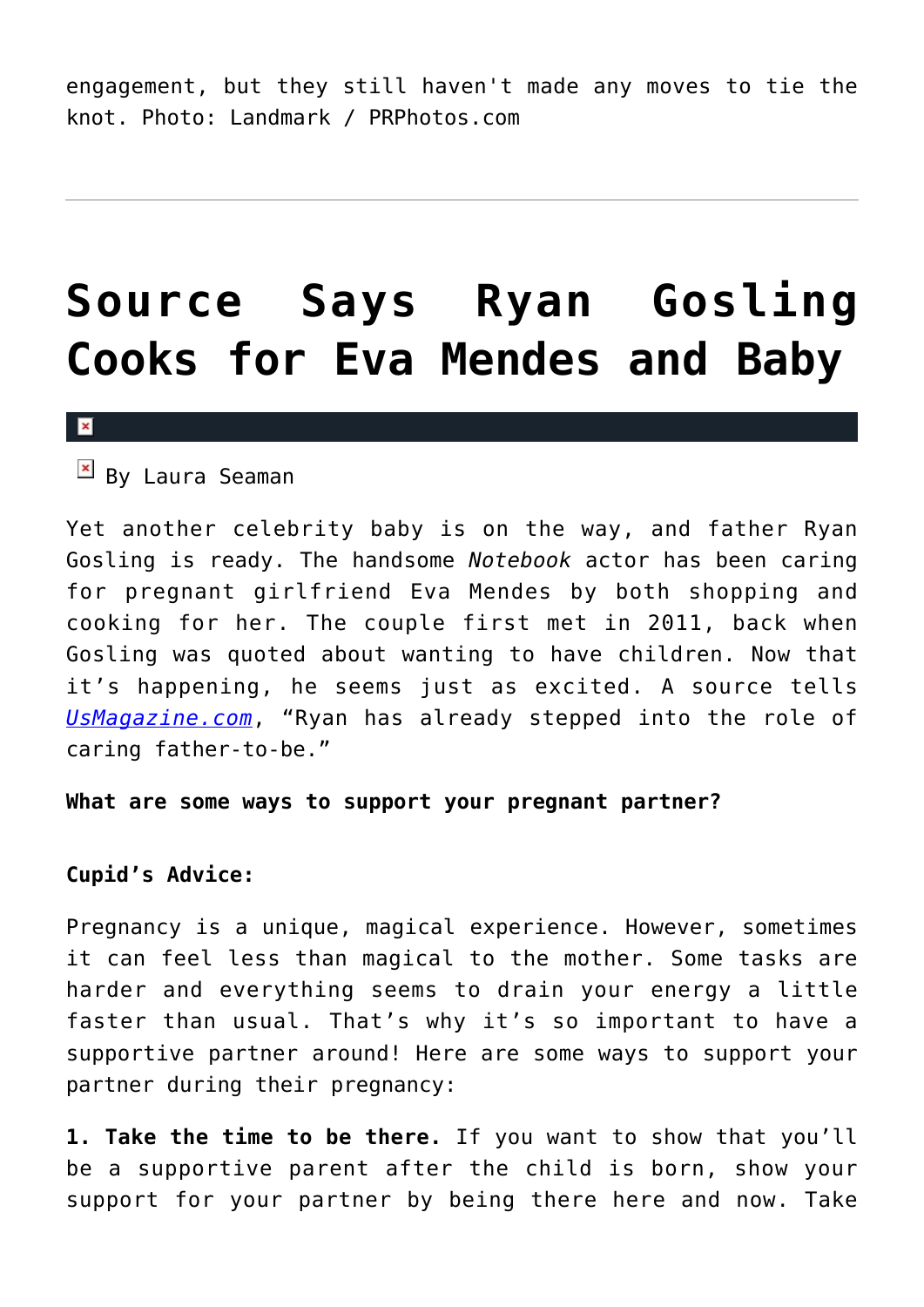some days off work, put your phone aside, and spend quality time with your partner. Talk about what they're feeling, what you're feeling, and what you can do to help them out on a day to day basis.

**Related**: [When are You Ready to Be a Dad?](http://cupidspulse.com/when-are-you-ready-to-be-a-dad-david-wygant/)

**2. Read the books and go to the classes.** Preparing for a child, especially if it's your first, can mean reading a lot of pregnancy and parenting books or going to birthing and parenting classes. It shows dedication if you actively take part in these prepping activities and your efforts won't go unnoticed.

**Related:** [Ryan Gosling and Eva Mendes are Having a Baby;](http://cupidspulse.com/ryan-gosling-and-eva-mendes-are-expecting-first-child/) [Pregnancy Revealed](http://cupidspulse.com/ryan-gosling-and-eva-mendes-are-expecting-first-child/)

**3. Do some extra work around the house.** Even if it's the seemingly small task of dusting a room, cooking a meal, or getting some beautiful flowers to put on the kitchen table, these are small things your partner doesn't have to do and will thank you for noticing. Parenting means teamwork, and this is an amazing start for you.

**How have you supported your pregnant partner, or how did your partner support you during your pregnancy? Tell us in the comments!**

## **[Eva Mendes and Ryan Gosling](https://cupidspulse.com/77533/ryan-gosling-and-eva-mendes-are-expecting-first-child/) [Are Having a Baby; Pregnancy](https://cupidspulse.com/77533/ryan-gosling-and-eva-mendes-are-expecting-first-child/)**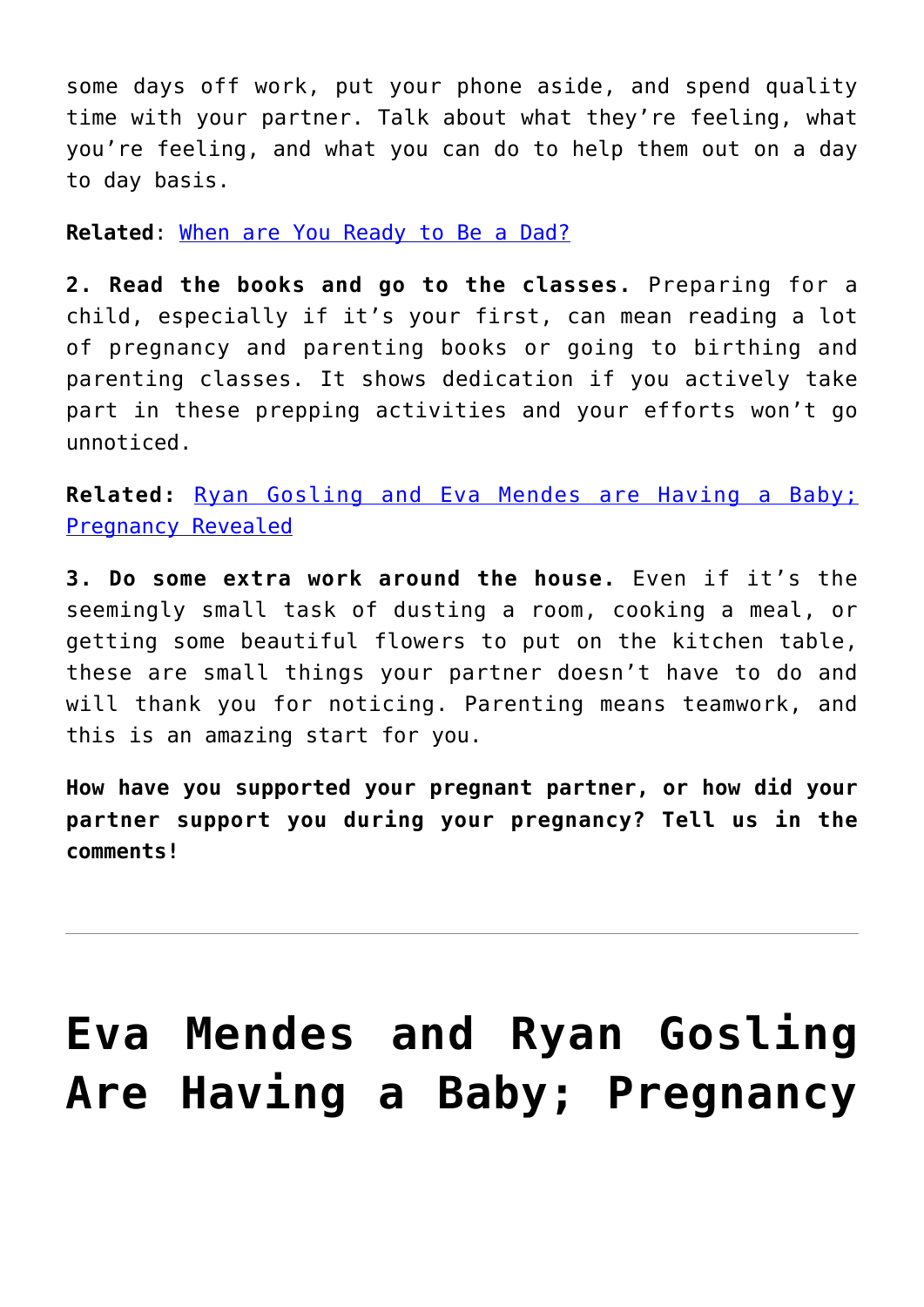### **[Revealed](https://cupidspulse.com/77533/ryan-gosling-and-eva-mendes-are-expecting-first-child/)**

### $\overline{\mathbf{x}}$

 $\overline{B}$  By Sanetra Richards

Yes, you read the headline right! *[UsMagazine.com](http://www.usmagazine.com/celebrity-moms/news/eva-mendes-pregnant-expecting-baby-with-ryan-gosling-report-201497)* reveals a source has confirmed that pregnant Eva Mendes and longtime boyfriend Ryan Gosling are expecting a bundle of joy. The news was verified shortly after rumors circulated around the web about the 40-year-old actress' seven month pregnancy. This will be the first child for the Mendes and Gosling. In an interview with Ellen Degeneres at the beginning of the year, the *Hitch* star joked about the pregnancy rumor frenzy that was happening: "It's so ridiculous," she said. "It all started because I didn't want to go through the scanners at the airport. You know those X-ray scanners, which are really creepy? They basically see you naked, right? And not only that, but there's a radiation aspect to it, so I always opt out."

#### **What are some ways to keep your pregnancy under wraps?**

**Cupid's Advice:** Expecting a baby is quite exciting! You are bringing a tiny human into the world, and there's no feeling that could possibly compare. For now though, you and your partner don't want anyone else to know your big news. Cupid has some tips to help you hide your baby-to-be:

**1. Don't tell a soul:** If you are waiting until you're further along in your pregnancy to break the news, your best bet is to keep your lips sealed. You can tell a couple of close friends and family members; however, everyone else is off limits!

**Related Link:** [Eva Mendes Gets Giggly Over Ryan Gosling on](http://cupidspulse.com/eva-mendes-giggly-over-boyfriend-ryan-gosling-ellen-degeneres-show/) ['Ellen'](http://cupidspulse.com/eva-mendes-giggly-over-boyfriend-ryan-gosling-ellen-degeneres-show/)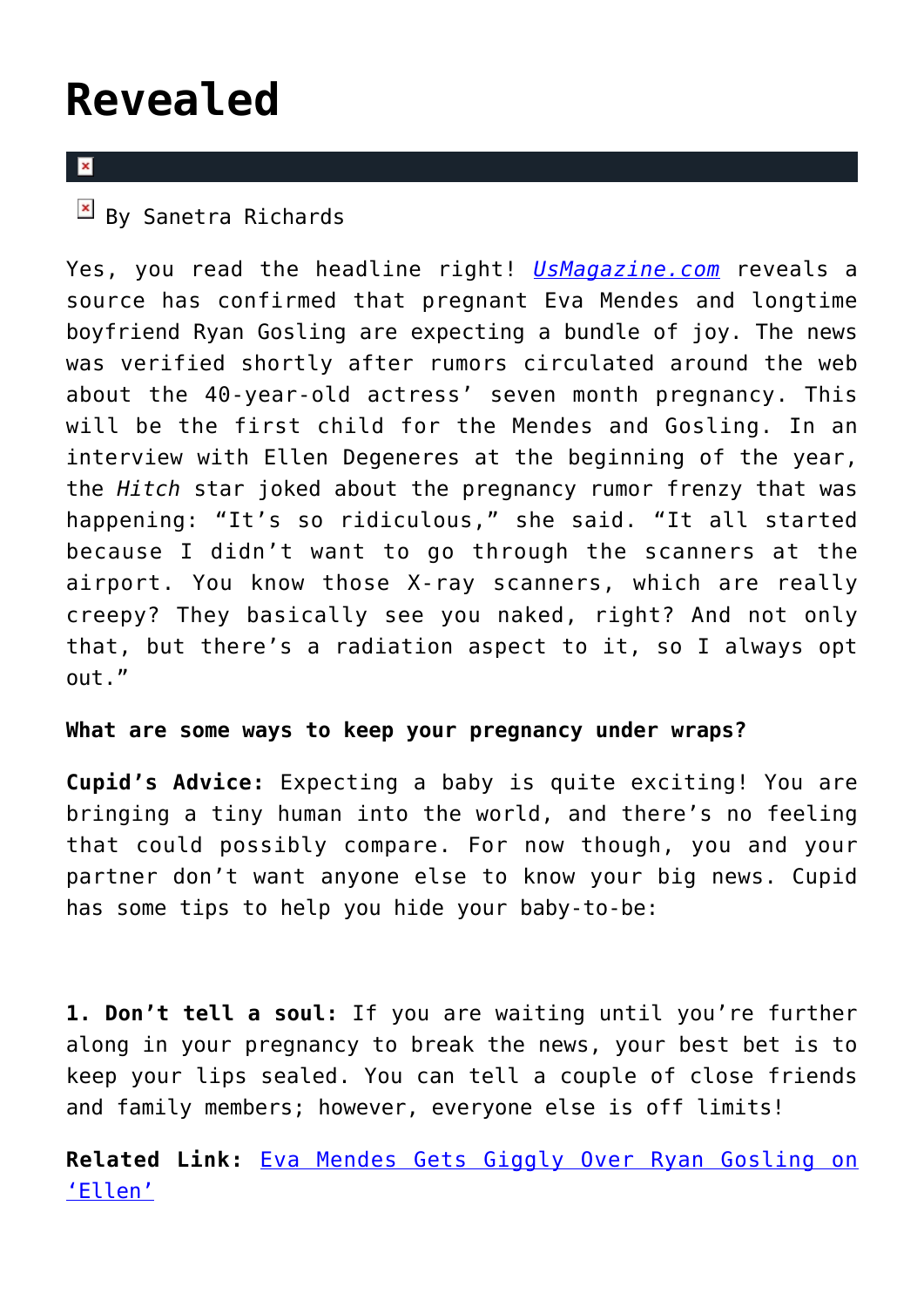**2. Avoid hint-dropping:** You may be extremely tempted to post cute baby-related things on your social media accounts…but don't! People will probably figure out what you do not want to reveal. Remember, the ultimate goal is to keep this a secret until you're ready to share.

**Related Link:** [Are You Expecting Ryan Gosling Perfection?](http://cupidspulse.com/expecting-ryan-gosling-perfection/)

**3. Toss the fitted clothing:** Use your wardrobe to your advantage! Maybe you have some flowy, shift dresses to wear when out and about; opt for those instead of your tight tees and button downs. No one will suspect a baby bump is underneath.

**How do you keep your pregnancy under wraps? Share your suggestions below.**

## **[Celebrity Couple Predictions:](https://cupidspulse.com/72328/celebrity-couple-predictions-shoshi-mary-kate-olsen-eva-mendes/) [Mary-Kate Olsen, Eva Mendes](https://cupidspulse.com/72328/celebrity-couple-predictions-shoshi-mary-kate-olsen-eva-mendes/) [and Amal Alamuddin](https://cupidspulse.com/72328/celebrity-couple-predictions-shoshi-mary-kate-olsen-eva-mendes/)**

#### $\mathbf{x}$

### $B_V$  [Shoshi](http://about.me/yolandashoshana)

For today's column, let's take a look at three celebrity couples that are on top of the media's radar– whether it's because of an odd pairing, an on-and-off-again relationship, or a surprising new coupling:

**Mary-Kate Olsen and Olivier Sarkozy:** The former child star turned fashion designer is rumored to be engaged to the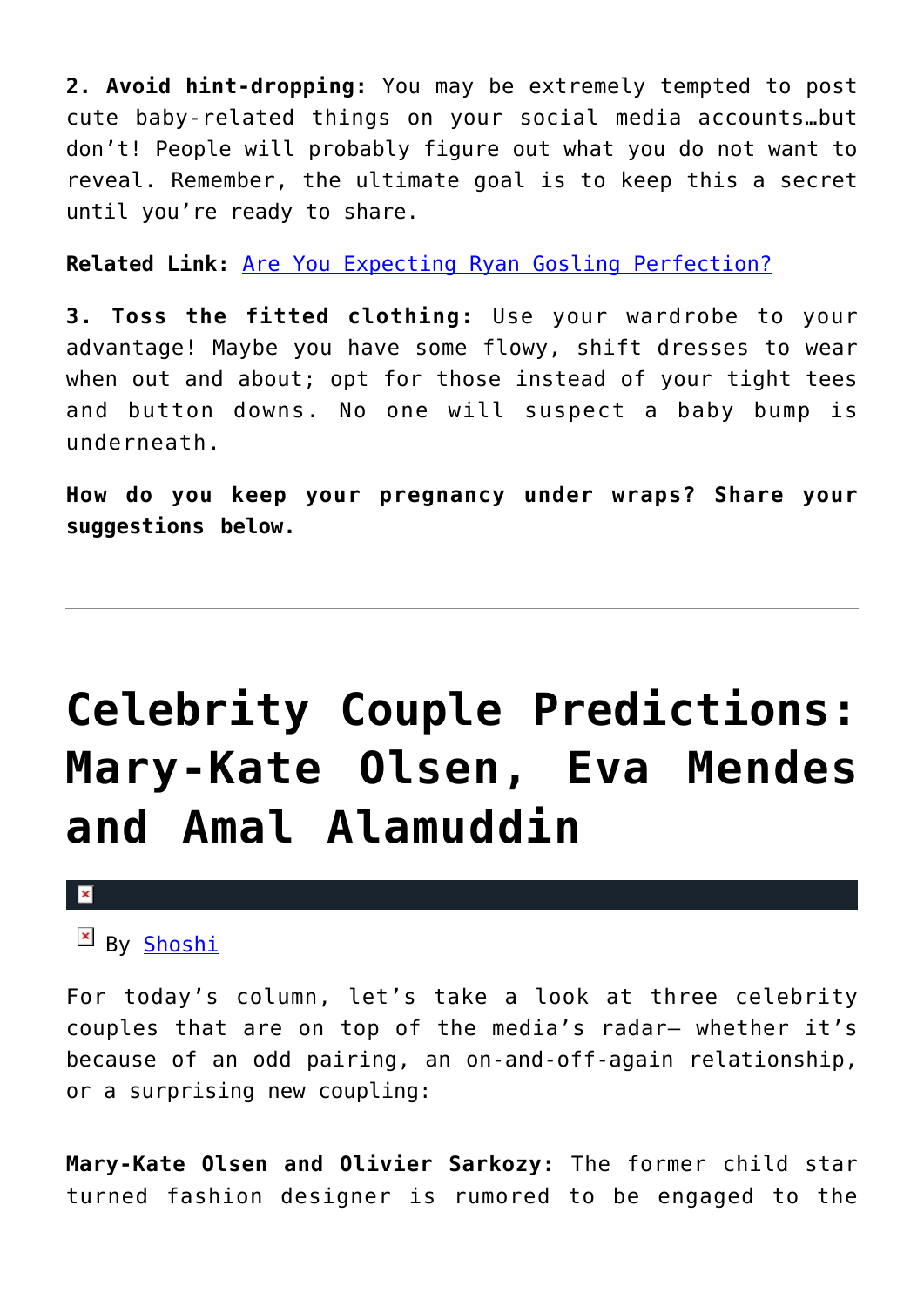banker, although she has yet to officially confirm the news. When this engagement was first announced, there was a collective "ew" heard around the world.

Olsen is 27 years old, while Sarkozy is 44 years old — but one can say that Olsen has experienced a lot in her 27 years. Therefore, their 17-year age difference shouldn't be a major factor in this relationship. It's the visual of seeing them together that makes people stop and ponder a bit. She's a petite youthful-looking pixie, while he's over a foot taller than her and looks every bit of his four decades. In other words, he looks more like her daddy than her fiancé. Seeing the two of them with his teenage daughter definitely makes you do a double take!

Since Sarkozy and Olsen have been together, she seems to be completely drama-free. The two already live together in a sixmillion-dollar home in New York City, and the fashion designer has shown how she will be as a stepmom to Sarkozy's two children. So the next step appears to be marriage. I can see them getting married secretly and having a baby together before the relationship hits a major bump.

**Related Link:** [Mary-Kate Olsen Is Engaged to Olivier Sarkozy](http://cupidspulse.com/mary-kate-olsen-engaged-olivier-sarkozy/)

**Eva Mendes and Ryan Gosling:** Are they together or not? That's the question. The two of them haven't been photographed together for over three months. In the midst of the break-up rumors, she has been seen walking his dog, while he has been seen driving her car and peeking over her fence. One report even had the actor rekindling his relationships with his *The Notebook* co-star Rachel McAdams, who he admitted was his first love.

Maybe the twosome are just having fun and like to keep us all guessing. It could also be a way to get people interested in Gosling's directorial debut *How to Catch A Monster*, which Mendes stars in.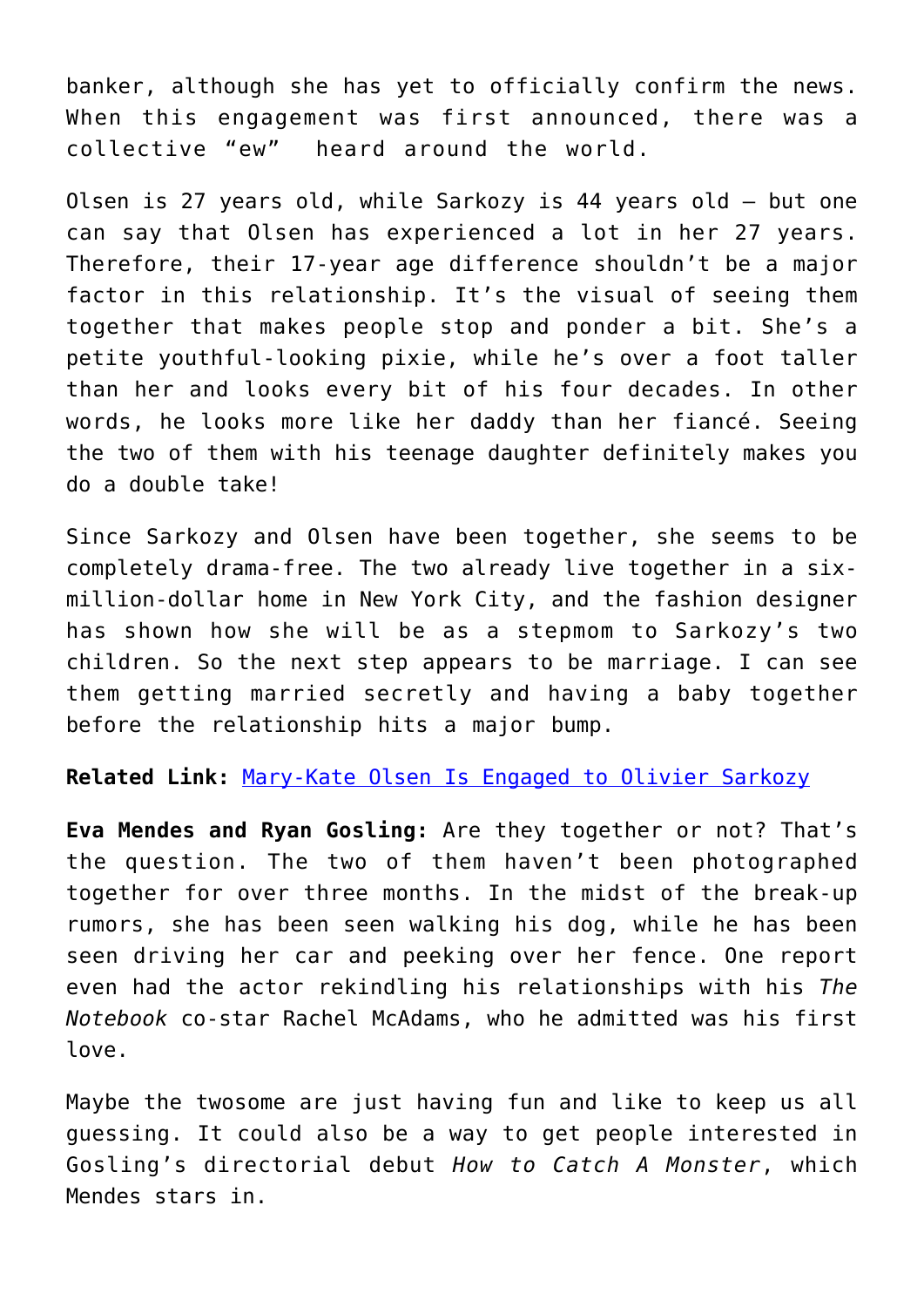In looking at their relationship energy, I feel like these two can't figure out what they're doing. Either they commit to each other 100 percent and get married or buy a house together, or they split and move on. Part of why they're staying together is their comfort level.

Also, might I add that it looks like things in the bedroom are quite fabulous. Let's keep it real: Good loving will make anyone stay around a little bit longer!

**Related Link:** [George Clooney Vacations With Rumored New](http://cupidspulse.com/george-clooney-vacations-with-amal-alamuddin/) [Girlfriend Amal Alamuddin](http://cupidspulse.com/george-clooney-vacations-with-amal-alamuddin/)

**George Clooney and Amal Alamuddin:** It has finally happened: Clooney is dating a woman who has beauty *and* brains. This isn't to throw any shade at the lovely ladies he has dated in the past, but his new girlfriend has some major girl geek credentials. Alamuddin's resume includes a career in international law, fluency in French and Arabic, and a degree from Oxford. Plus, she's an author.

Some say that she's way out of Clooney's league. While the actor is no Oxford grad, he is deeper than some of his former dating choices. Let's not forget that he normally makes his intellectual statements in the movies that he produces and directs.

There is speculation that he staged the recent photos of the couple in New York because he's upset that his ex Stacy Keibler got married and is expecting a baby less than a year after their break-up. I won't go so far as to say that Clooney cried over Keibler's big news, but it bruised his ego a bit. He's used to his exes looking a little pitiful in the press when he drops them, whereas the beautiful blonde rebounded with a win.

His relationship with Alamuddin will have a typical Clooney run. She will accompany him to events, vacations, and other high-profile outings. However, she will bore of him versus him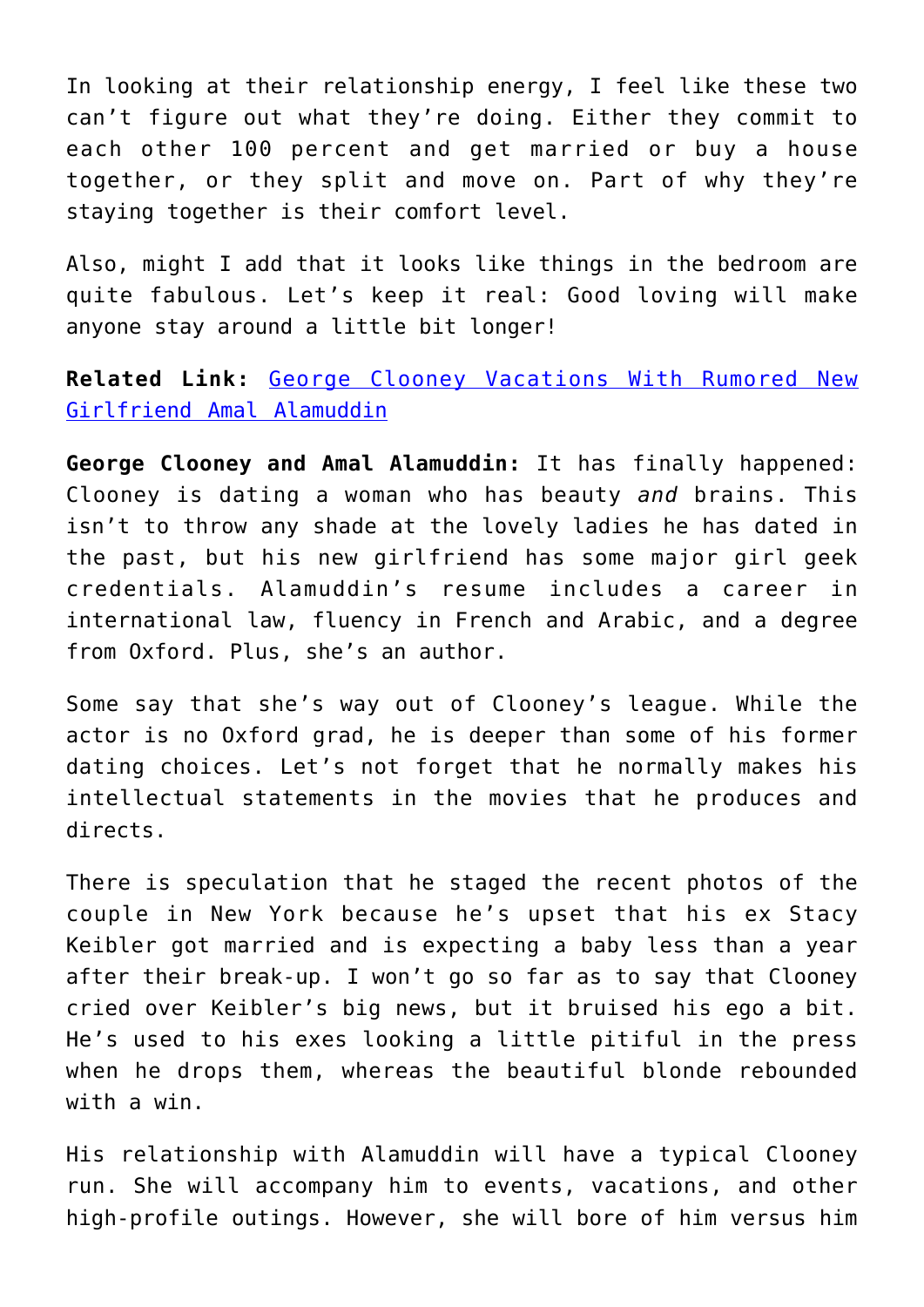getting bored with her. She's a woman of many layers; Clooney picked a lady who will give him a run for his money.

*For more information on Shoshi, click [here.](http://cupidspulse.com/yolanda-shoshana-shoshi-lifestyle-provocateur/)*

## **[Hollywood Couples that Went](https://cupidspulse.com/58869/celebrity-couples-reel-real/) [from Reel to Real](https://cupidspulse.com/58869/celebrity-couples-reel-real/)**

#### $\pmb{\times}$

 $\overline{B}$  By April Littleton

It doesn't take much for two celebrities to hit it off while they're practicing lines together on the set of their new film or while shooting some improv on the latest hit television show. Many of us wonder what it would be like to see some of our favorite onscreen couples create a celebrity love story in real life. Well, brace yourself! Cupid has a list of [Hollywood couples](http://cupidspulse.com/celebrity-relationships/long-term-relationships-flings/) who took their romance off-camera:

### **Celebrity Love Stories That Began On-Screen**

**1. Liam Hemsworth and [Miley Cyrus:](http://cupidspulse.com/86089/miley-cyrus/)** Although Miley Cyrus isn't necessarily singing Liam Hemworth's praise with her newlydropped single *Wrecking Ball*, who can forget the celebrity love story that unraveled when the two first met? During the production of the film *The Last Song*, the pop star began dating her Australian co-worker. She even went as far as to call him her "first serious boyfriend." However, the celebrity couple had a rocky relationship from the start. The duo broke up twice before announcing their celebrity engagement in June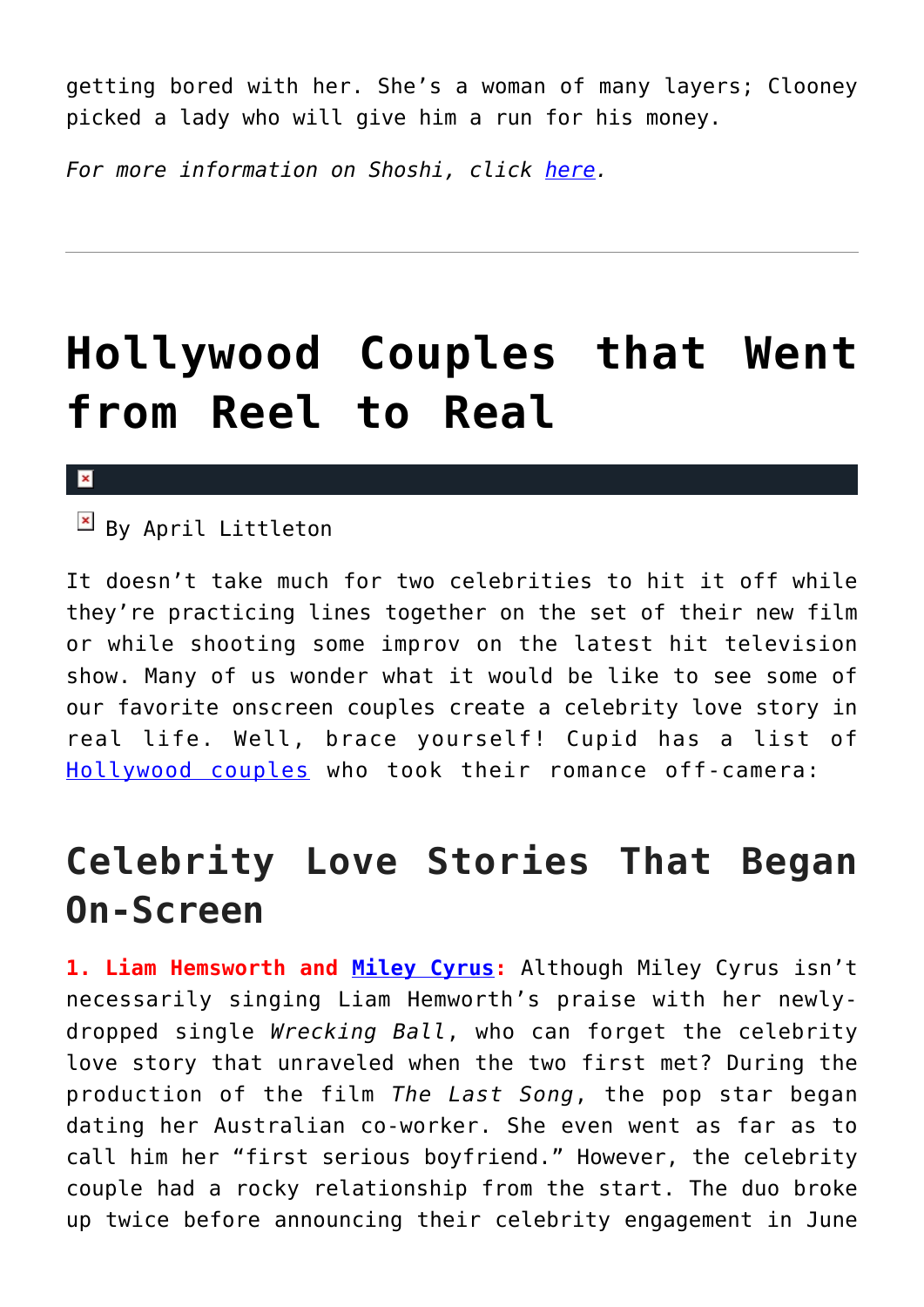2012. Three times wasn't the charm in this case either: The pair recently called off their relationship for good.

**Related Link:** [Celebrity Photo Gallery: Famous Couples Who Work](http://cupidspulse.com/99968/celebrity-photo-gallery-famous-couples-workout-together/) [Out Together](http://cupidspulse.com/99968/celebrity-photo-gallery-famous-couples-workout-together/)

**2. Channing Tatum and Jenna Dewan-Tatum:** It was love at first sight when Channing Tatum met his celebrity love on the set of the 2006 flick, *Step Up*. After the film wrapped, the pair began dating. Two years later, the famous couple got engaged in Maui, Hawaii, and they married on July 11, 2009 at Church Estates Vineyards in Malibu, California. The lovebirds recently added a new addition to their family, a baby girl named Everly Elizabeth Maiselle who was born on May 31st of this year.

**3. Ashton Kutcher and Mila Kunis:** It shouldn't be a shock to anyone that former *That 70's show* co-stars Mila Kunis and Ashton Kutcher are finally an item. After all, he was her first kiss. In 2001, Kunis admitted to *People* that she took a liking to Kutcher the moment she saw him. "I was like, 'Oh, he's so cute, it's the Calvin Klein model!' … Then I was like, 'I have to kiss him?' I was so nervous and uncomfortable. I had the biggest crush on him." More than a decade has passed since that on-screen kiss, and the Hollywood couple have been dating for over a year now.

**4. Eva Mendes and Ryan Gosling:** Eva Mendes and *The Notebook* actor met while filming *The Place Beyond the Pines*. Although the couple keeps their celebrity relationship tightly under wraps, Mendes did speak briefly to *The Edit* about her boyfriend of two years. "I literally lose my ability to speak… I live in a very protective kind of bubble that I've created for myself."

**Related Link:** [10 Celebrity Couples We Never Knew Existed](http://cupidspulse.com/celebrity-couples-never-knew-existed/)

**5. Brad Pitt and [Angelina Jolie:](http://cupidspulse.com/86085/angelina-jolie/)** The chemistry between these two was hot on and off the set of their movie *Mr. and Mrs.*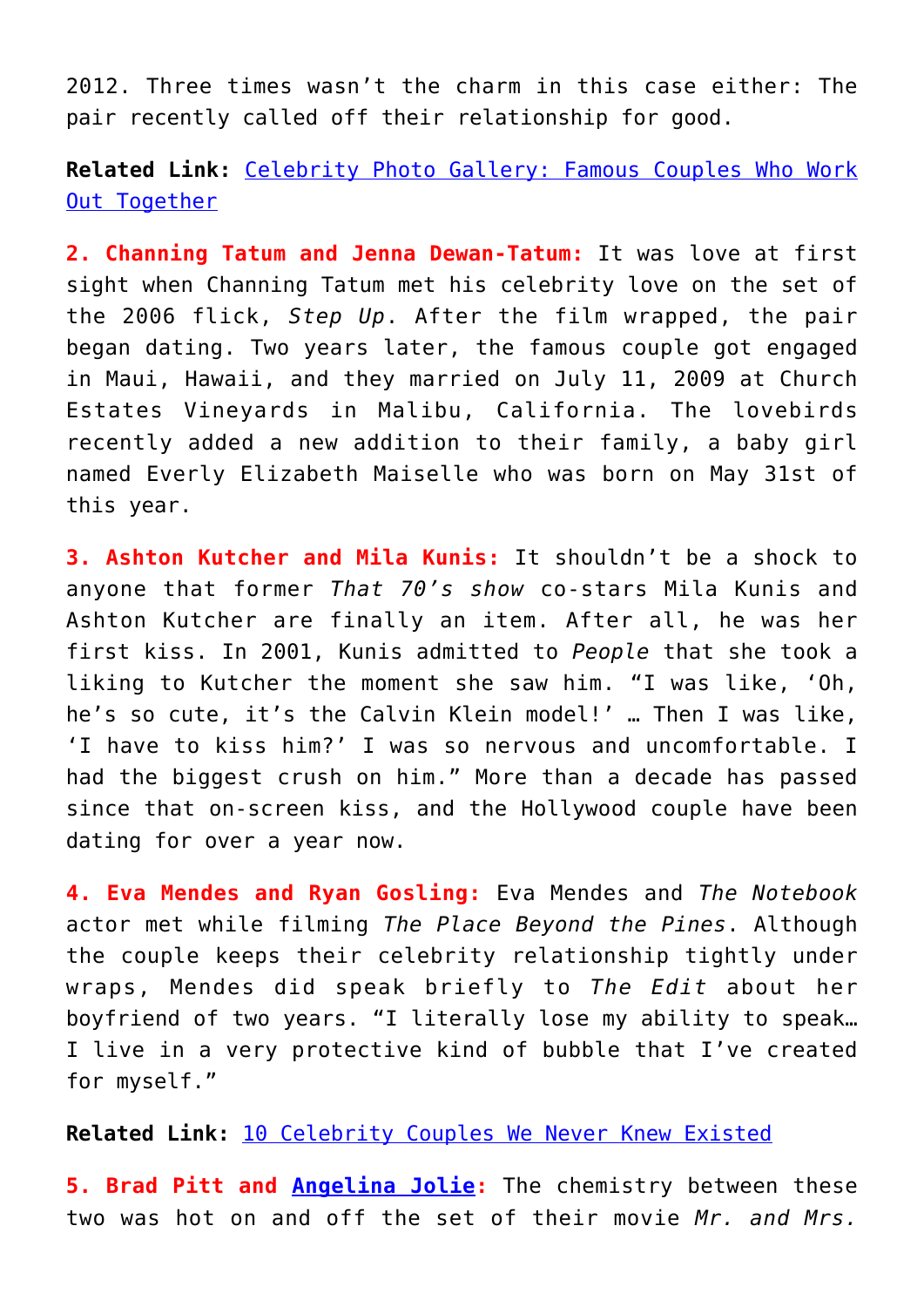*Smith*. Although Brad Pitt was still married to Jennifer Aniston during the filming of the 2005 box office hit, the *Lara Croft: Tomb Raider* actress later admitted that the two "fell in love" on the set. In January 2006, she confirmed to *People* that she was pregnant with Pitt's first child. After a seven-year celebrity relationship together, Brangelina announced their engagement April 2012.

**Who are some other Hollywood couples who turned their onscreen love into the real thing? Comment below.**

## **[Top 7 Best-Dressed Celebrity](https://cupidspulse.com/49534/top-7-best-dressed-celebrities-2013/) [Couples of 2013](https://cupidspulse.com/49534/top-7-best-dressed-celebrities-2013/)**

#### $\pmb{\times}$

 $\mathbb{F}$  By Dixie Somers

Celebrity couples are almost always in sync in the fashion department. They coordinate their clothes most of the time, so their outfits usually complement each other. Here are the seven best-dressed celebrity couples we would all love to imitate in 2013:

#### **1. Will and Kate**

Arguably the most adorable and loved celebrity couples, Prince William and Kate Middleton always bring their A-game in the fashion department. The Duke and Duchess of Cambridge always look put-together, stylish and classy. From Will's elegant suits and crisp footwear to Kate's ladylike-chic look, it's no wonder why this couple tops the list of the best dressed celebrity lovebirds.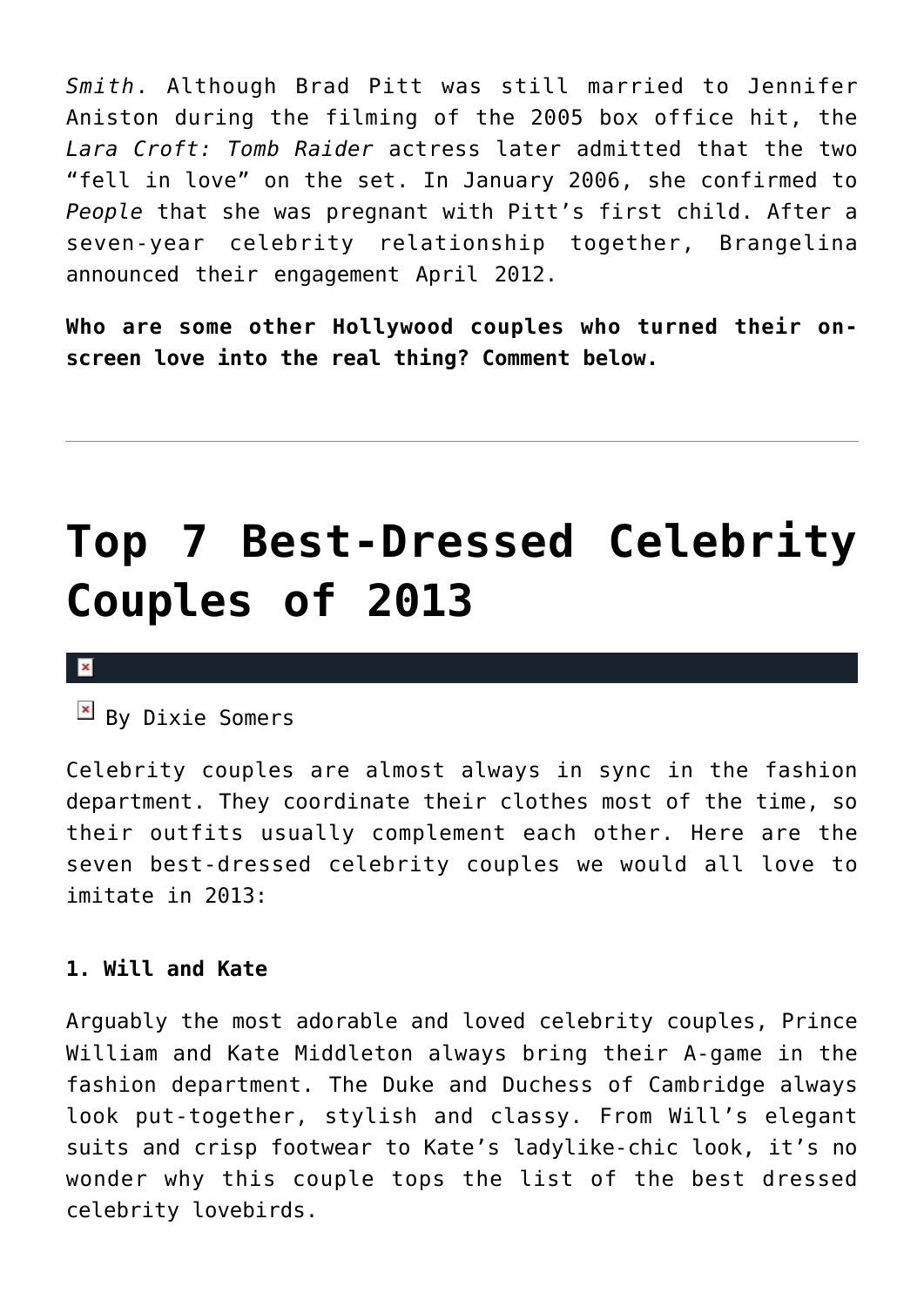**Related:** [What to Wear on a First Date](http://cupidspulse.com/what-to-wear-on-first-date-lunch-dinner-movie-formal-fashion/)

### **2. Liam and Miley**

This adorable couple has the same edgy street style that consist of grungy band shirts and polished jeans, but when they walk the red carpet, they definitely turn heads in a good way. Miley Cyrus usually sports an edgy/elegant dress that complements Liam Hemsworth's crisp suits in the best of ways. As a result, they will always be known as a fashionable couple.

### **3. Will and Jada**

Will Smith and Jada Pinkett-Smith always look superb on the red carpet. Because they both have a retro glamour style, they complement each other's look perfectly. Jada always wears sexy yet sophisticated gowns that fit her body perfectly, and Will always looks sharp in his suits and tuxedos.

**Related:** [Peter Facinelli's Girlfriend Jaime Alexander Stuns on](http://cupidspulse.com/peter-facinellis-girlfriend-jaime-alexander-stuns-red-carpet/) [the Red Carpet](http://cupidspulse.com/peter-facinellis-girlfriend-jaime-alexander-stuns-red-carpet/)

### **4. David and Victoria**

Posh Spice and Beckham always look amazing. Victoria's style is always trendy, always fashionable and always jaw-dropping. In fact, Posh is one of the most fashionable women in the world. Combine her fashion sense with Beckham's suave look and you've got a well-dressed celebrity couple who turn heads whenever they walk in a room.

#### **5. Eva and Ryan**

Goodness, don't Eva Mendes and Ryan Gosling make such a cute couple? They also make a fashionable pair. Gosling always looks like, well, a celebrity, and so does Eva. Eva's glamorous flair pairs perfectly with Ryan's simple yet luxurious style.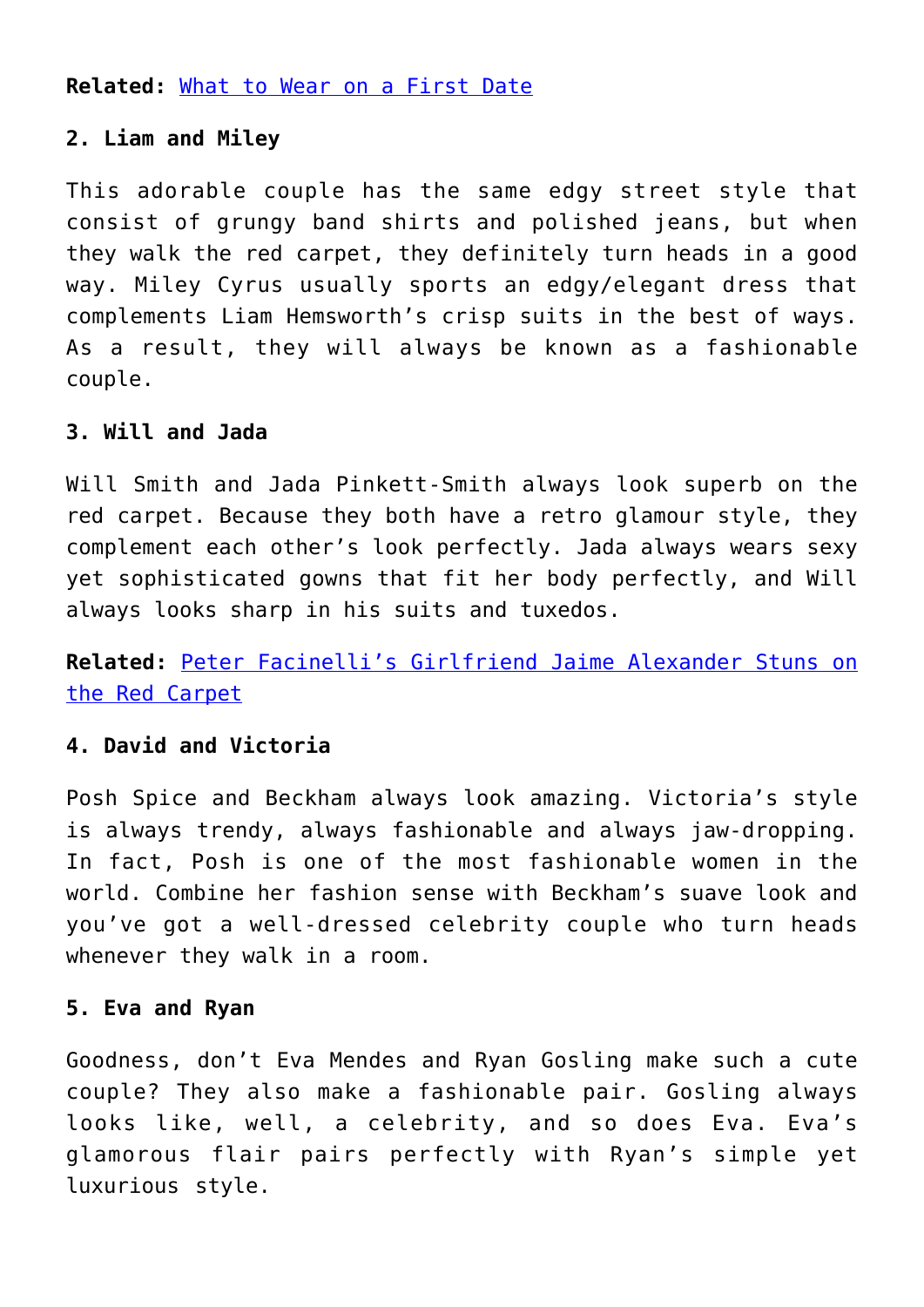### **6. Gwen and Gavin**

This rocker pair always looks edgy and cool whether they're walking the carpet or just strolling. Gwen Stefani's edgy style looks amazing when paired with her hubby, Gavin Rossdale's similar rocker-cool look.

#### **7. Emma and Andrew**

This adorable couple is a match made in heaven. Emma Stone and Andrew Garfield have different styles, but they complement each other perfectly. On one hand, you've got Emma who wears some of the most beautifully sophisticated dresses on the carpet. On the other hand, you've got Andrew who likes to wear unexpected pieces like bold suits. Together, they look amazing.

*This article was written by Dixie Somers. [Reem clothing](http://www.reemclothing.com/Mens-Clothing/Mens-Designer-T-shirts.html) offers trendy, fashionable clothing that is sure to spice up your man's closet.*

## **[Source Says Ryan Gosling Is](https://cupidspulse.com/43604/ryan-gosling-incredibly-sweet-boyfriend-eva-mendes/) [an 'Incredibly Sweet](https://cupidspulse.com/43604/ryan-gosling-incredibly-sweet-boyfriend-eva-mendes/) [Boyfriend'](https://cupidspulse.com/43604/ryan-gosling-incredibly-sweet-boyfriend-eva-mendes/)**

 $\pmb{\times}$ 

 $\mathbb{E}$  By Nic Baird

Ryan Gosling "is an incredibly sweet boyfriend," according to a source for *[People.](http://www.people.com/people/article/0,,20662666,00.html) The Notebook* leading man seems to be just as engrossing off-screen based on these recent testimonials. Another insider said he and girlfriend Eva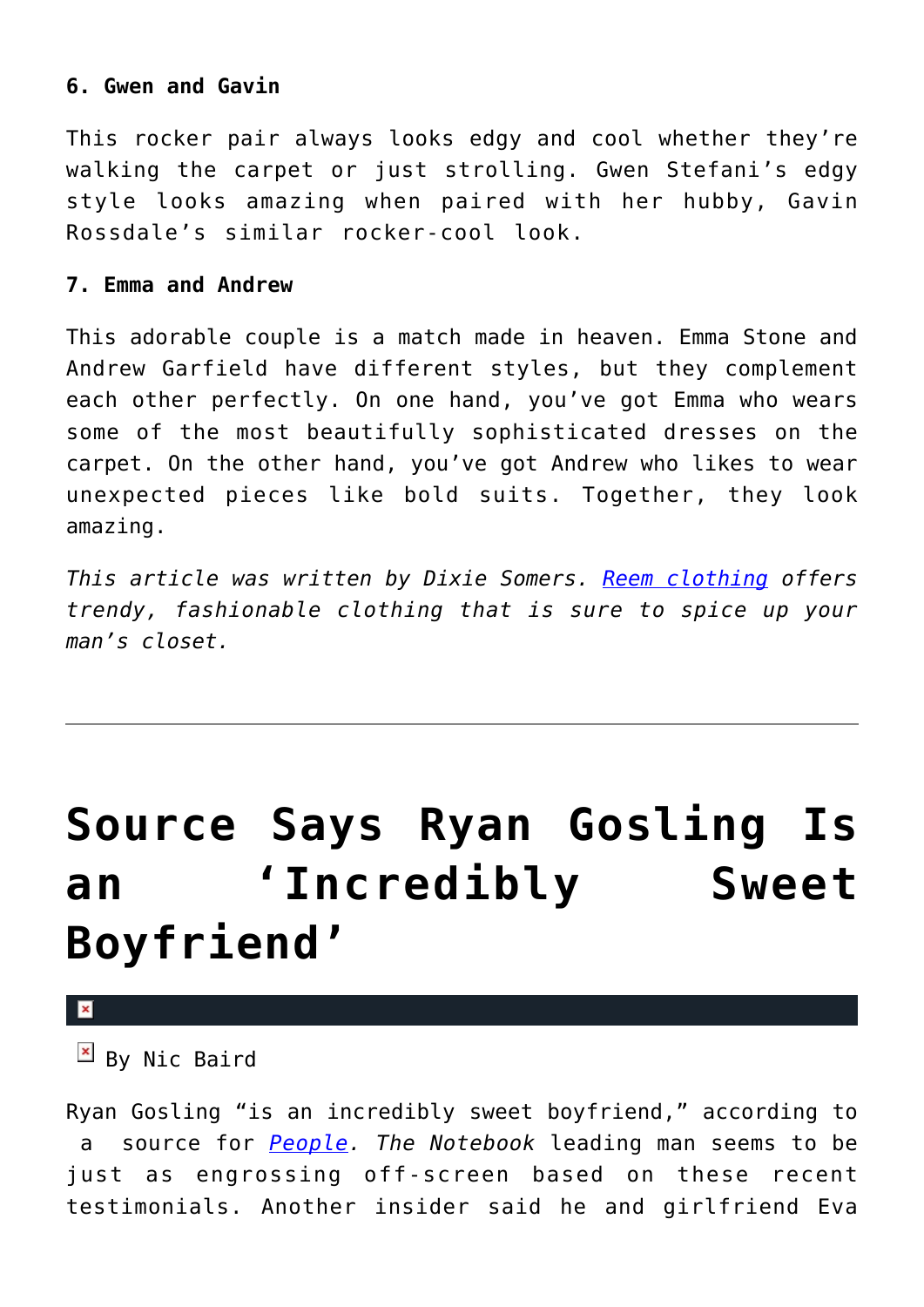Mendes "get along so well because she's not needy or smothering. They just work." To top it off, the *Gangster Squad* director, Ruben Fleisher, calls Gosling, who stars in the film, "funny and charming."

**What are some important characteristics to look for in a mate?**

### **Cupid's Advice:**

For your own sanity of mind you should look for some characteristics above others. You need to evaluate the aspects you idealize in a partner and make those a priority. Though these are some essential examples of what you should focus on:

**1. Similar values:** It's important to be aware of your partner's priorities. Are they the type who can enjoy a monogamous relationship? Even if you're just casually dating, you should make sure you're both on the same page. At the very least, any relationship should have honesty and trust.

**2. Upfront attitude:** As you grow closer, it's natural that you'll learn more about your partner's life. Eventually you should have a good idea of how your significant other spends their day. If you're often surprised by your partner's actions, then you should question how much you know. For your own dignity you shouldn't invade your partner's privacy, but if they should not be resistant to communicating, and dispelling your doubts.

**3. Demonstrates respect:** No matter how you've tailored your relationship dynamic, it should include respect. When you feel your significant other's respect, trust comes more easily. Your partner should treat you well in public, and consider your feelings when acting.

**What are some important characteristics you look for in a mate? Share your comments below!**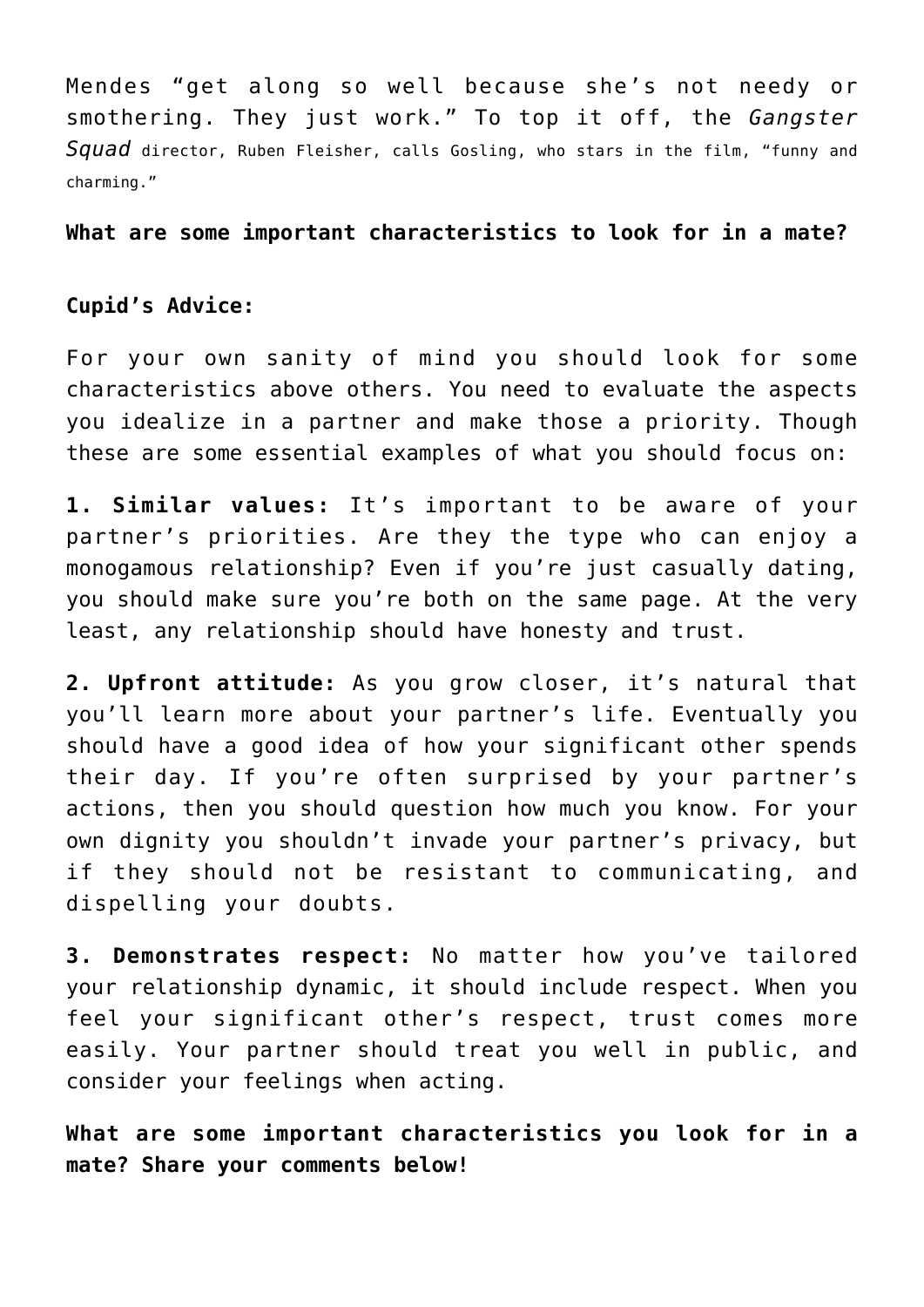### **[Ryan Gosling and Eva Mendes](https://cupidspulse.com/32370/ryan-gosling-eva-mendes-vacation-canada/) [Head to Canada](https://cupidspulse.com/32370/ryan-gosling-eva-mendes-vacation-canada/)**

First, Eva Mendes and Ryan Gosling were spotted hand in hand in New York City, and now they are vacationing together. It's off to Canada for the two lovebirds. *[People](http://people.com)* reports that they took a flight to Montreal on Saturday from the Los Angeles International Airport. The Hollywood couple of almost a year skipped Sunday night's MTV Movie Awards to travel together. Gosling was up for a whopping three awards, none of which he won.

#### **What are some unique travel destinations for new couples?**

#### **Cupid's Advice:**

x

New couples dream of a getaway for some one-on-one time, but finding the perfect destination can be difficult. Here are some unique travel destinations so that your vacation doesn't fall into the 'been there, done that,' category:

**1. Ice hotel in Quebec:** If you have already been to Quebec, experience it like you never have before by staying at an ice hotel called the *HA* 'tel de Glace. Your room and even your bed is made of sculpted ice, giving you and your partner a chance to cuddle in an arctic sleeping bag together to keep cozy.

**2. Madagascar**: Madagascar, just off the Eastern Coast of Africa in the Indian Ocean, is a perfect isolated getaway for new couples to not only relax, but to explore. Whales can be seen from the beaches, and ninety percent of its native plant life is found nowhere else in the world, giving new couples a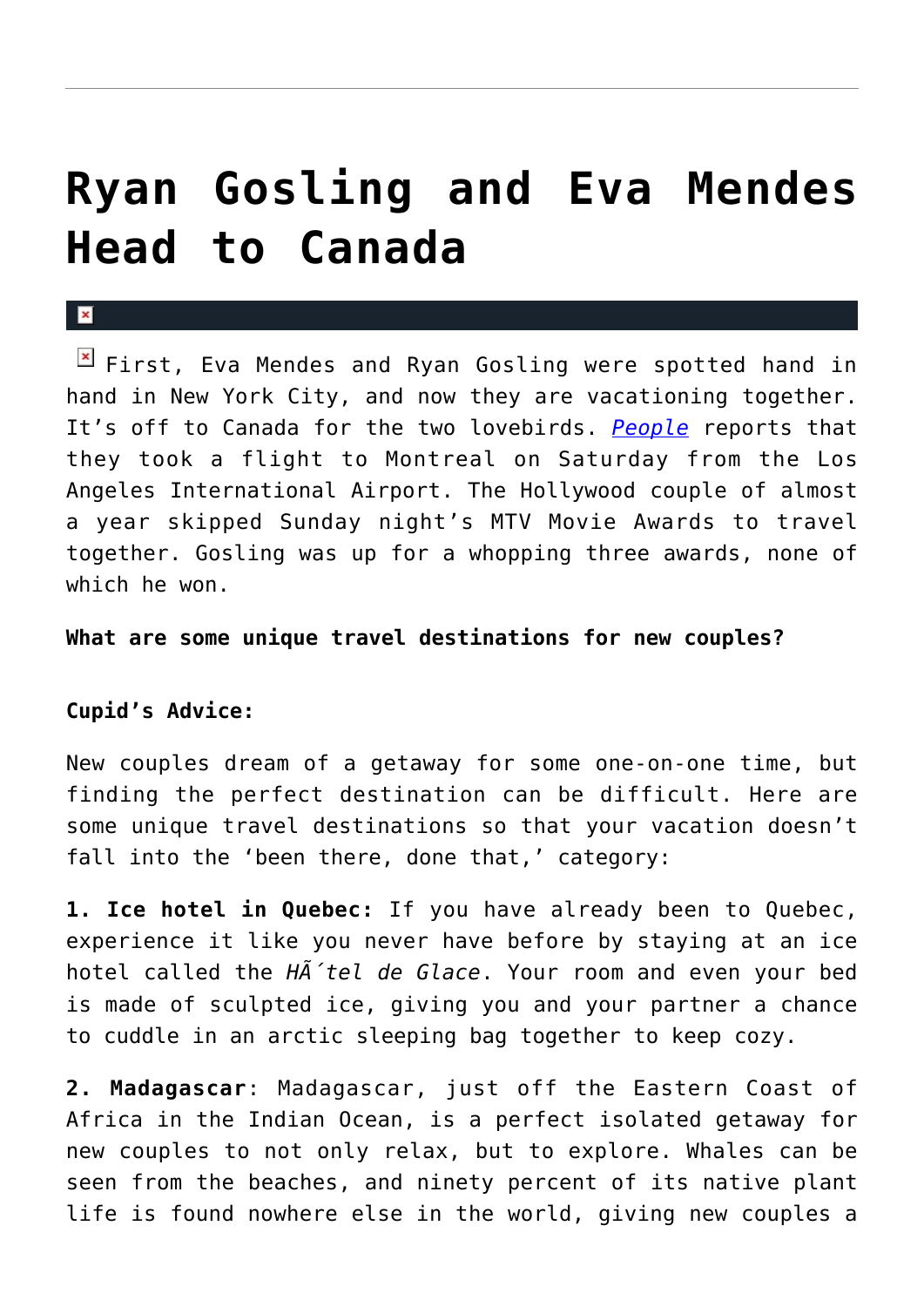chance to experience new things together.

**3. Mosquito Bay:** Mosquito Bay is a bioluminescent bay located on the shore of the island of Isla de Vieques, Puerto Rico. The bay illuminates in a bright blue light due to organisms in the water being shaken. A tour on this bay would be a magical night and a once in a lifetime experience for new couples.

**What are some of your unique travel destination ideas for new couples? Tell us below.**

## **[Eva Mendes Gets Giggly Over](https://cupidspulse.com/30983/eva-mendes-giggly-over-boyfriend-ryan-gosling-ellen-degeneres-show/) [Ryan Gosling on 'Ellen'](https://cupidspulse.com/30983/eva-mendes-giggly-over-boyfriend-ryan-gosling-ellen-degeneres-show/)**

### $\mathbf{x}$

Actress Eva Mendes appeared on the *Ellen DeGeneres Show,* and she managed to keep her rumored relationship with heartthrob Ryan Gosling under wraps – sort of. The talk show host didn't exactly assume that the couple was dating or that they'd ever even met, but she did get Mendes a gift to give to the *Crazy Stupid Love* actor in case she happened to run into him. Supposedly the two movie stars have something in common, and that's their love for onesie pajamas. "Because he likes them so much, when you see him — *if* you see him, if you run into him  $-$  I've got a gift that I think both of you would have fun [with]," DeGeneres joked, according to *[People](http://www.people.com/people/article/0,,20593497,00.html)*. "[This could] especially [work] as an icebreaker when you meet him for the first time."

**What are some ways to keep a new relationship a secret?**

**Cupid's Advice:**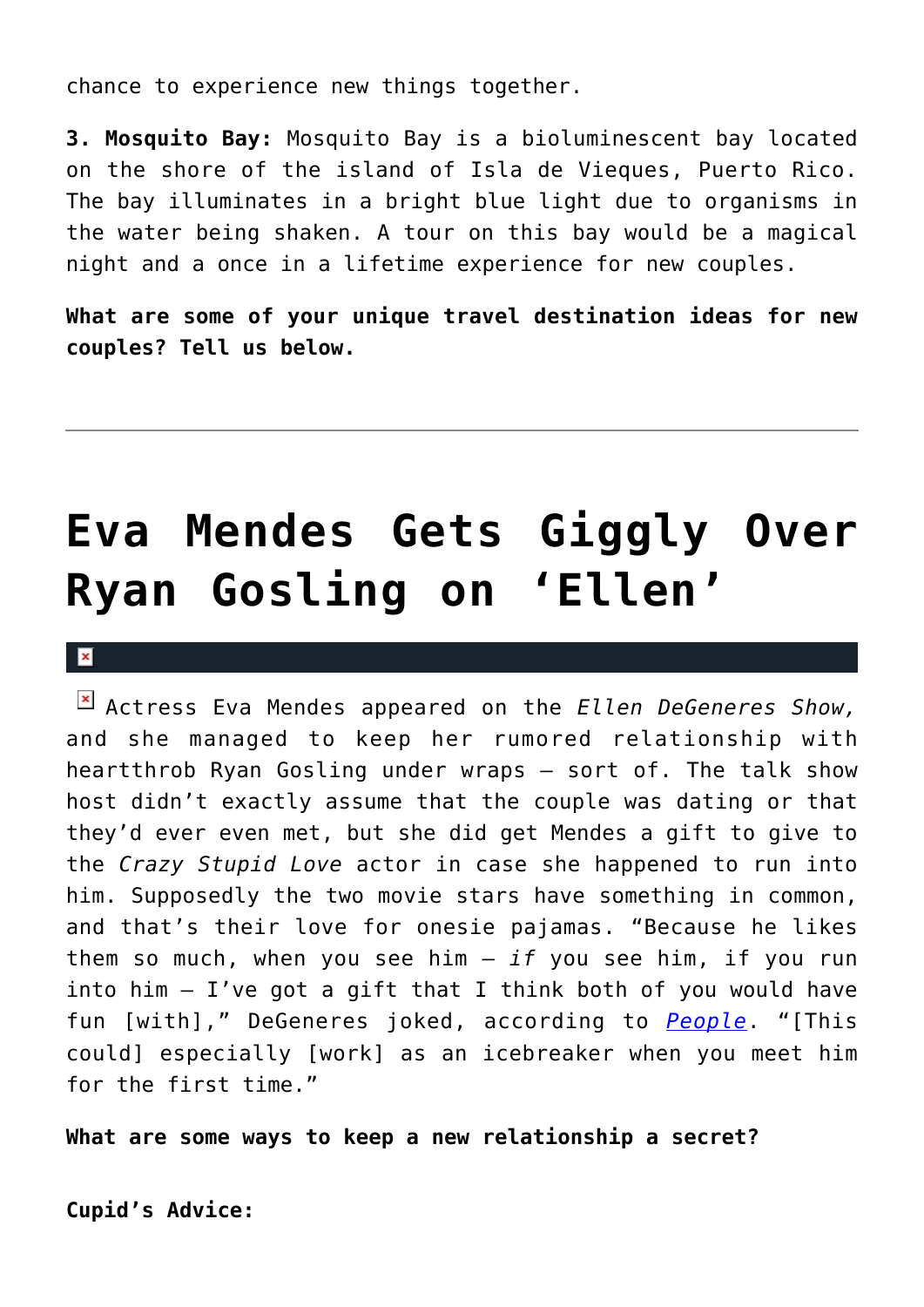You wouldn't want to spoil a new relationship by letting word get out too quickly! Cupid has some tips to keep things quiet until you're ready to go public:

**1. Location:** If you're going out on a date, don't pick a hot spot where you know there's the possibility of seeing friends or family. It will be fun to explore a new area and go to a restaurant that you've never been to before as a couple.

**2. Rumor mill:** The best way to prevent rumors is to withhold any kind of information that can get the mill churning. If you have friends or co-workers that you know are nosey-nellies, avoid talking about your new found crush in front of them.

**3. Play it cool:** When you start dating someone new it can be the only thing that's on your mind, but if you want it kept a secret, you have to learn to be subtle. If people question you, reply with a friendly answer and nonchalant tone to make it seem like it's not a big deal.

**Have you ever had to keep a new relationship a secret? Share your comments below!**

### **[Reduce Stress and Maximize](https://cupidspulse.com/26021/reduce-stress-maximize-romance-this-winter-nikki-reed-ryan-gosling/) [Romance this Winter](https://cupidspulse.com/26021/reduce-stress-maximize-romance-this-winter-nikki-reed-ryan-gosling/)**

#### ×

 $\mathbb{E}$  By Lindsay Kriger

During the hectic holiday season, it's easy for stress levels to rise, which can sometimes equal the downfall of romance and intimacy.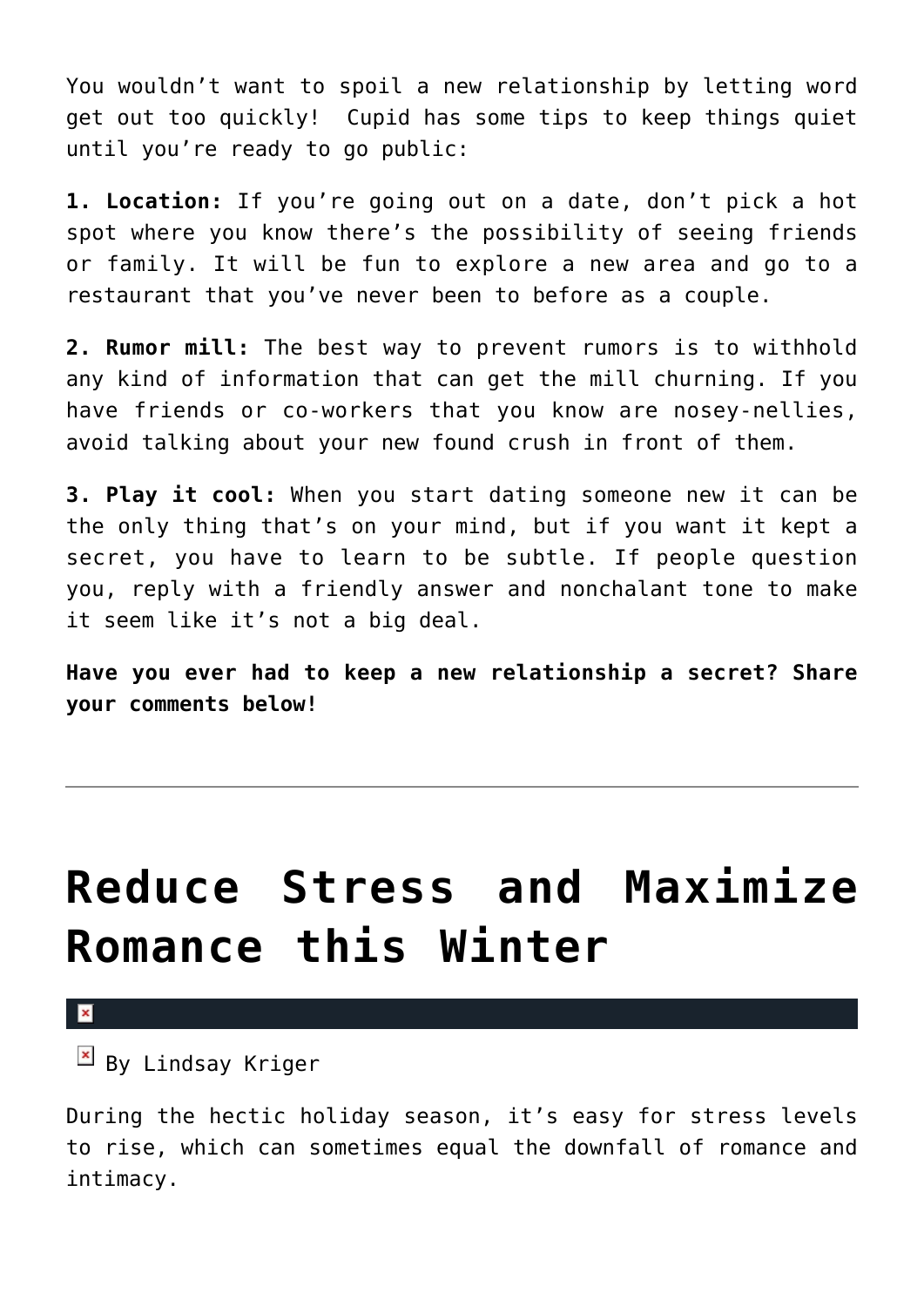To ensure you and your sweetie don't turn sour on each other, here are some of my personal tips for relaxation that you and your partner can practice to help keep you breathing easy this season:

### **1. Devote a little time to indulging in like-no-one's-watching fun.**

Newlyweds Nikki Reed and Paul McDonald are known for loving to hit the dance floor. They've been seen together at many a club cutting a rug. That said, it's time to take their lead and relax with your mate by going out dancing. You'll not only enjoy an intimate evening due to sensual physical contact, you'll also melt away stress and raise your serotonin levels with all that great exercise. And you'll burn lots of calories to boo — by shaking your booties!

### **2. Share spiked hot cocoa by a fireplace.**

If no fireplace is at the ready, light lots and lots of candles. Bring some blankets into the mix. A touch of quiet flame-lit togetherness will soothe your addled nerves, and it's has been known to seriously soften the mood.

**Related:** [Date Idea – Spend an Intimate Night Inside](http://cupidspulse.com/weekend-date-idea-spend-an-intimate-night-at-home-with-your-partner/)

### **3. Get outdoors with your sweetheart.**

Take a cue from lovebirds Ryan Gosling and Eva Mendes, who were recently photographed strolling around Paris hand-inhand. Even if Paris isn't in the cards this winter, getting outside and breathing in some chilly fresh air might be an invigorating and rejuvenating move. Leaving your phone at home, put on your coats, hold hands and walk together — even if it's just around your own neighborhood. It'll enable you to devote time to connecting, talking and truly listening to one another — all of which are essential steps to strengthening your bond.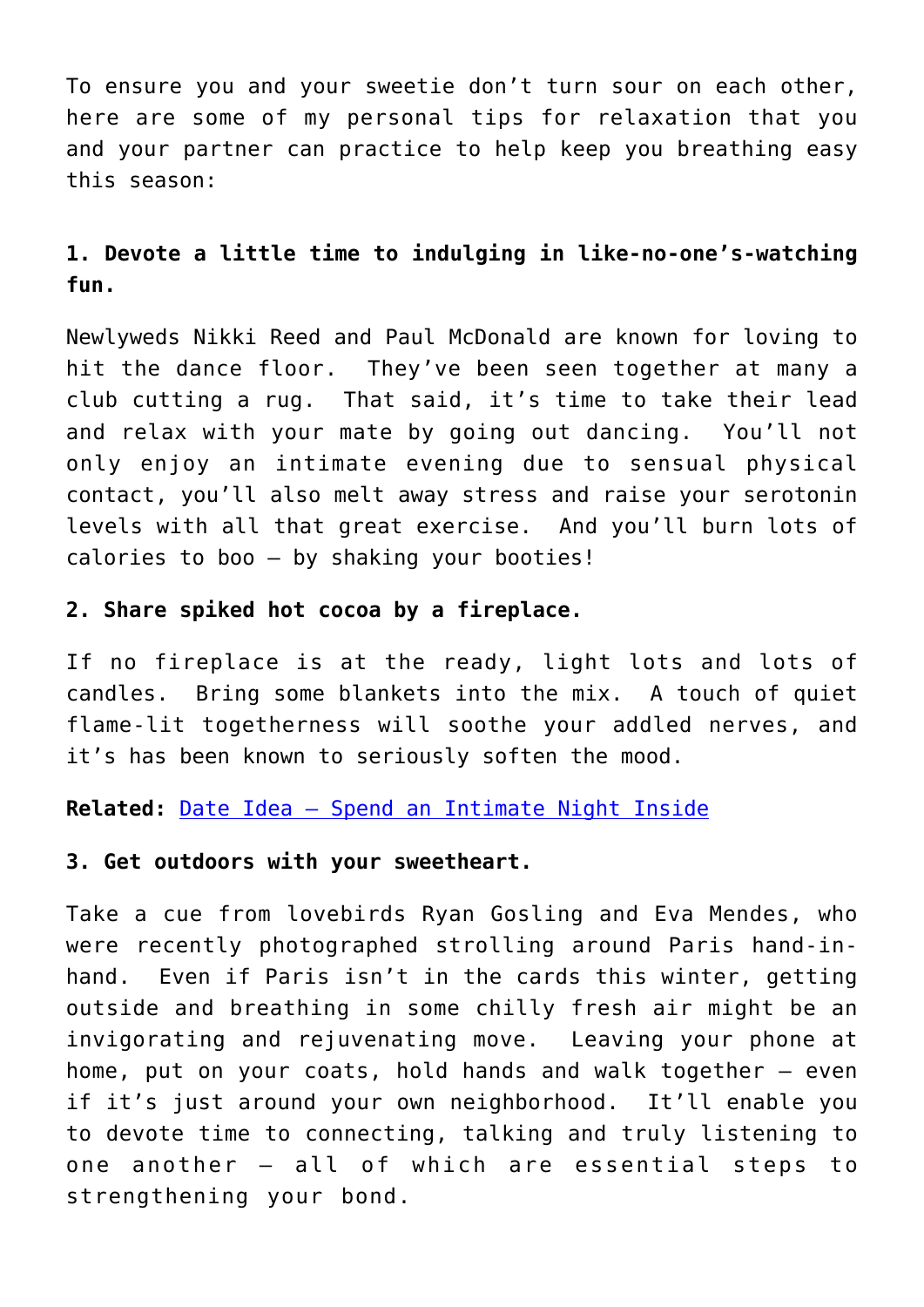**Related:** [First Date Oufit Ideas – Outdoor Festival](http://cupidspulse.com/first-outdoor-festival-date-oufit-ideas-for-guys-and-girl/)

### **4. If it's too cold to venture outside, stay in and cook together.**

Learn how to bake apple pie from scratch. Rolling and punching dough is fantastic stress relief — plus it's kind of sexy. Also, studies have shown vanilla and cinnamon to be some of the ultimate aphrodisiac scents, so be sure to mix lots of these flavors into your recipe.

#### **5. Take a hot bubble bath together.**

While you're at this indoor-activity stuff, since the weather is foul, climb in a hot bubbly bath together. Lots of delicious-smelling products and lots of physical intimacy are your ticket to a stress-free night. It's like a free couples' therapy session.

### **6. Do yoga — and strrrrreettttttcccchhh the stress out of your body.**

On your own, yoga is great for your mind and body and can really help reduce the anxieties of everyday life. Bringing your partner into the experience is great, too, as it adds in a touch of sensuality. After all, it's always wonderful to have the opportunity to touch and be touched by your partner. As you each help the other to move your bodies in new ways, it might even give you new ideas for how to move your bodies once you're off that yoga mat. Yep, a few good downwardfacing dogs and you may both find yourselves feeling refreshed and energized for romance in no time!

*Lindsay Kriger is a New York University grad with a B.A. in Psychology. She has trained with the PAX Mastership and Leadership Program, taught by internationally recognized Relationship Expert Alison Armstrong, and at 22 is the program's youngest trainee to date.*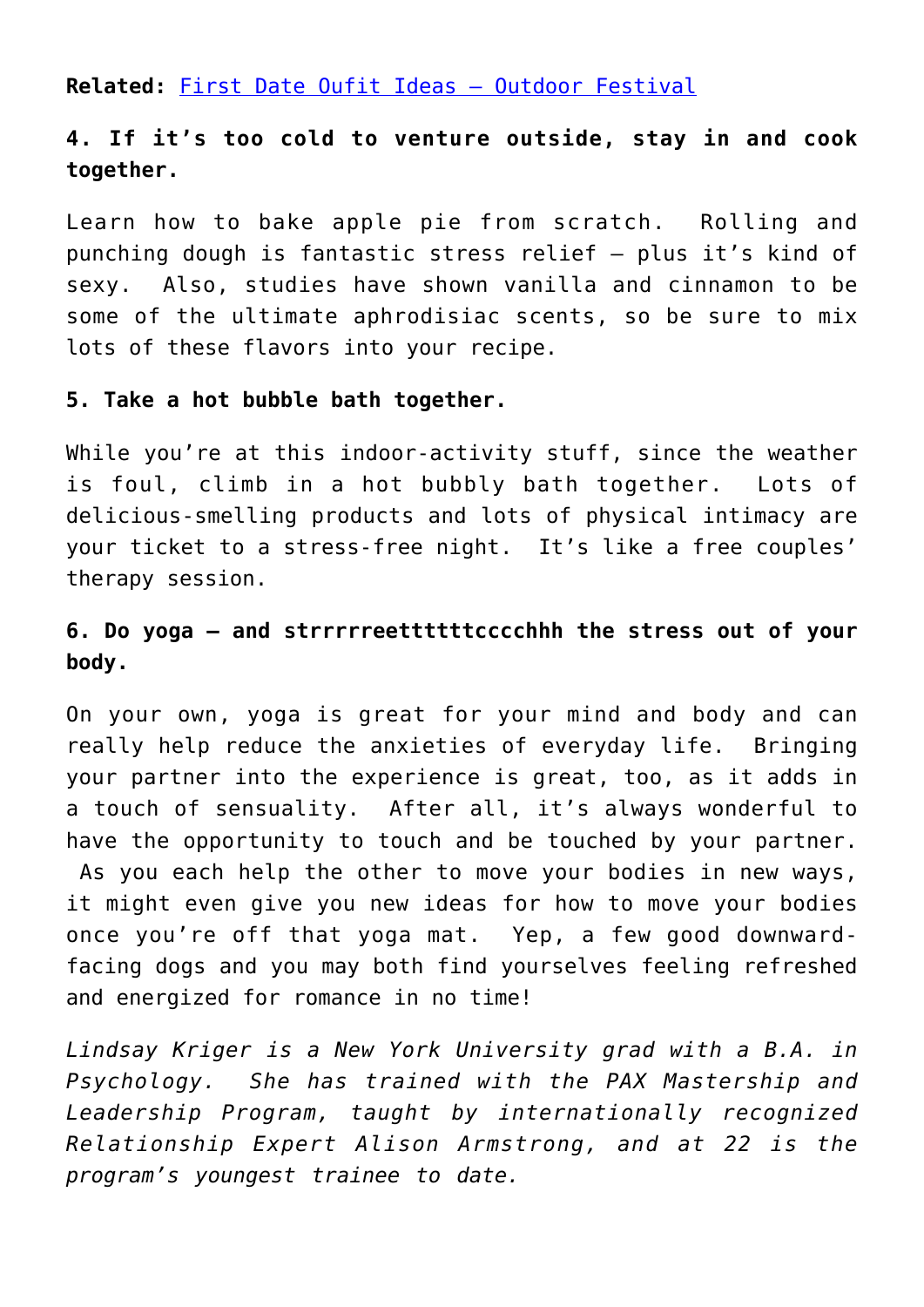## **[Eva Mendes Meets Ryan](https://cupidspulse.com/24909/ryan-gosling-introduced-eva-mendes-his-mother/) [Gosling's Mom](https://cupidspulse.com/24909/ryan-gosling-introduced-eva-mendes-his-mother/)**

 $\boxed{\times}$  It seems as though Ryan Gosling brought in the New Year right with his two leading ladies by his side. After spending some quality time together earlier during the day on Sunday, Gosling and his mother, Donna, met up with Gosling's girlfriend, Eva Mendes at an AMC movie theater in uptown Manhattan. A source told *[People](http://www.people.com/people/article/0,,20557923,00.html)* that Gosling and Mendes seemed very happy as the trio hung out and went to the movies together.

**How do you prepare to meet your partner's parents?**

### **Cupid's Advice:**

 $\vert \mathbf{x} \vert$ 

Meeting your partner's parents is a big deal; sometimes their feelings about you can give your mate the final seal of approval … or at worst, denial. Cupid has some advice:

**1. Dress appropriately:** When it comes to meeting your mate's parents, especially for the first time, it's always best to wear something respectable and not so revealing. You want them to focus on getting to know you instead of giving a bad first impression as soon as you set foot outside of the car. Think classy instead of tacky.

**2. Be social:** Sure, meeting the parents for the first time can cause you to become a bit nervous, but make sure to remain calm and cool. Ask questions and casually keep the conversation going to show them that you're just as interested in getting to know them as they are in getting to know you.